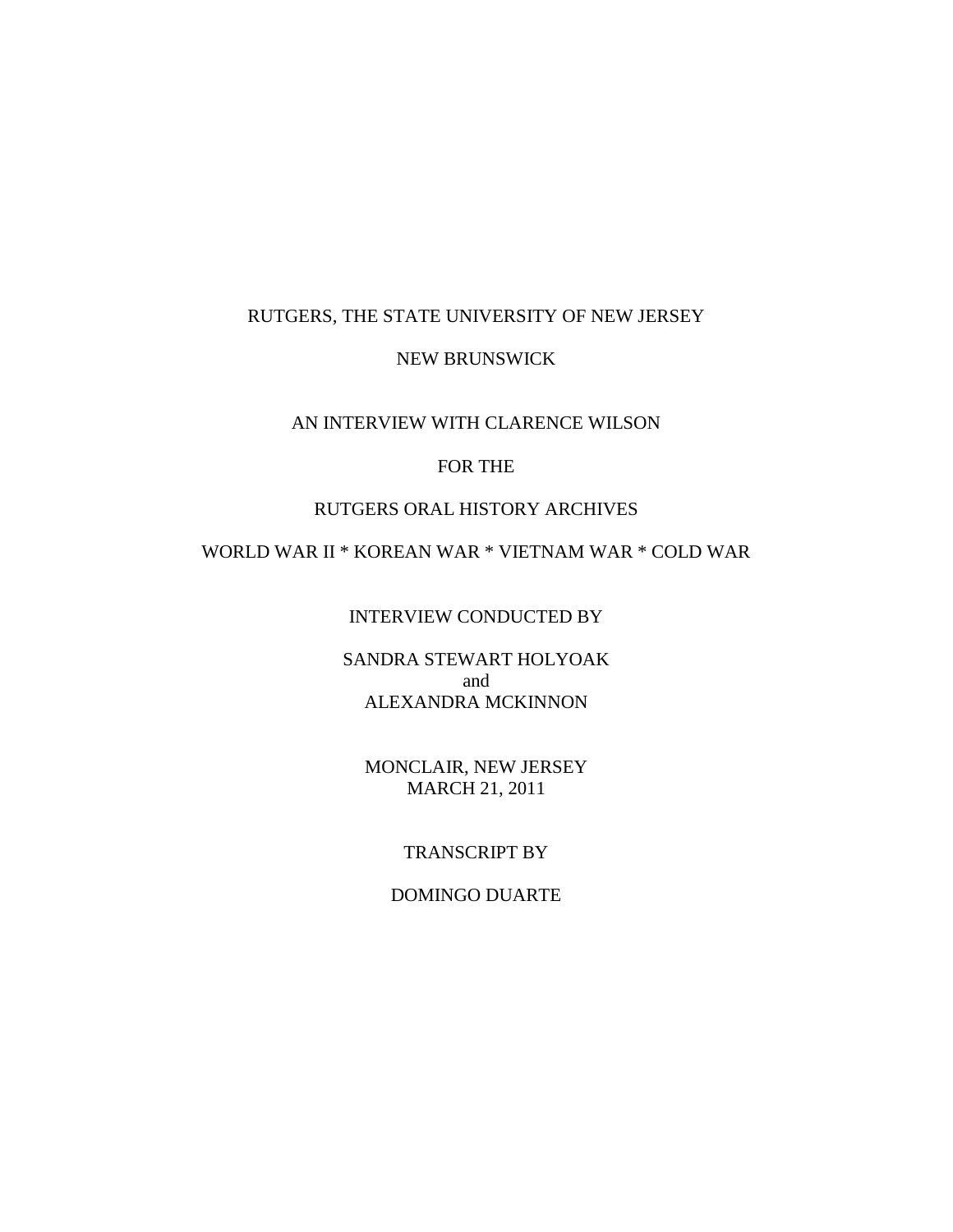Alexandra McKinnon: This begins an interview with Mr. Clarence H. Wilson on March 21, 2011 in Montclair, New Jersey with Alexandra McKinnon, Sandra Stewart Holyoak, and Edward Bolden, Mr. Wilson's son-in-law.

Sandra Stewart Holyoak: Thank you so much for having us here today Mr. Wilson. Can you tell me where and when you were born?

Clarence Wilson: I was born in Mecklenburg County, Virginia [on] September 4th, 1919. …

SH: Let us begin by talking about your family history.

CW: I wasn't raised by my parents. My grandparents started raising me as their child. … For some reason or another, ... my grandmother took me away from my mother. At that time, [she] started raising me as her child. … She told me that my mother was supposed to be my … sister. That's the way it went down. Now, she did it for a reason of reputation. She … didn't want to embarrass the family in any way. My mother and father, I didn't meet until I was, let me see, in 1970 when my mother acknowledged me that she was my mother. I was thinking that she was all this time, but she acknowledged me, because of her mother, which is my grandmother. My grandmother passed in … November 11th, 1930. … I was eleven years old. Four years later, which my grandfather which was supposed to have been my father--it's a little complicated- which was my father, he passed four years later in 1934. I was fourteen or fifteen years old. ... That's when my life really started on my own. … I left Virginia. My grandfather, which was supposed to have been my father ... he took sick. ... In those days, it was not like today. ... Being in the country, medical care was almost zero in a sense. So, he passed in June, I can't think of the date, in 1934. He had already told me, "If anything happens to me, I want you to go to Pennsylvania and live with your brother," which was supposed to be [my brother], but he was my uncle, and live with him. [He said], "If anything happens, I want you to leave Virginia." So, I did as he told me to do. When I got to Pennsylvania, which was Universal, Pennsylvania at that time, there was a small town. Universal Portland Cement Company, they had a factory there, and they had built these homes for their employees. Forty-five different houses they had because it was a little village. So, I started back to school, but I didn't like it after being out of school for a little while. … I was sixteen. When I turned seventeen, I had heard of the CC [Civilian Conservation] camp. I decided that I wanted to go on my own. … So, I walked from Universal which is now called Penn Hill, they changed the name. I walked from Universal to Wilkinsburg, Pennsylvania to sign up for the CC camp. … It was eleven miles away--I walked one way, eleven miles. I signed up and turned around and walked back to Universal. When my uncle, which is supposed to be my brother, came home from work, because he was only working two to three days a week, came home, I had told him I had went to Wilkinsburg to sign up for CC camp. He said, "How did you get there?" I said, "I walked." … He was surprised, he didn't say nothing. The man told me that he'll call me in two weeks. … Before the two weeks was up, I got the letter to report to Wilkinsburg, and [he said] don't bring anything with me but my toothbrush. … So, I did. … My uncle, he took me down there to where I was supposed to go. … That was the first time that I had ever been away from my family. … They put me, not only me, there were others, not soldiers, I don't know what they called them in those days either, to where we were going. I didn't know where we were going. ... When we got there, I had never heard of Fort Meade, Maryland. … They put us on the train and took us there, and when we got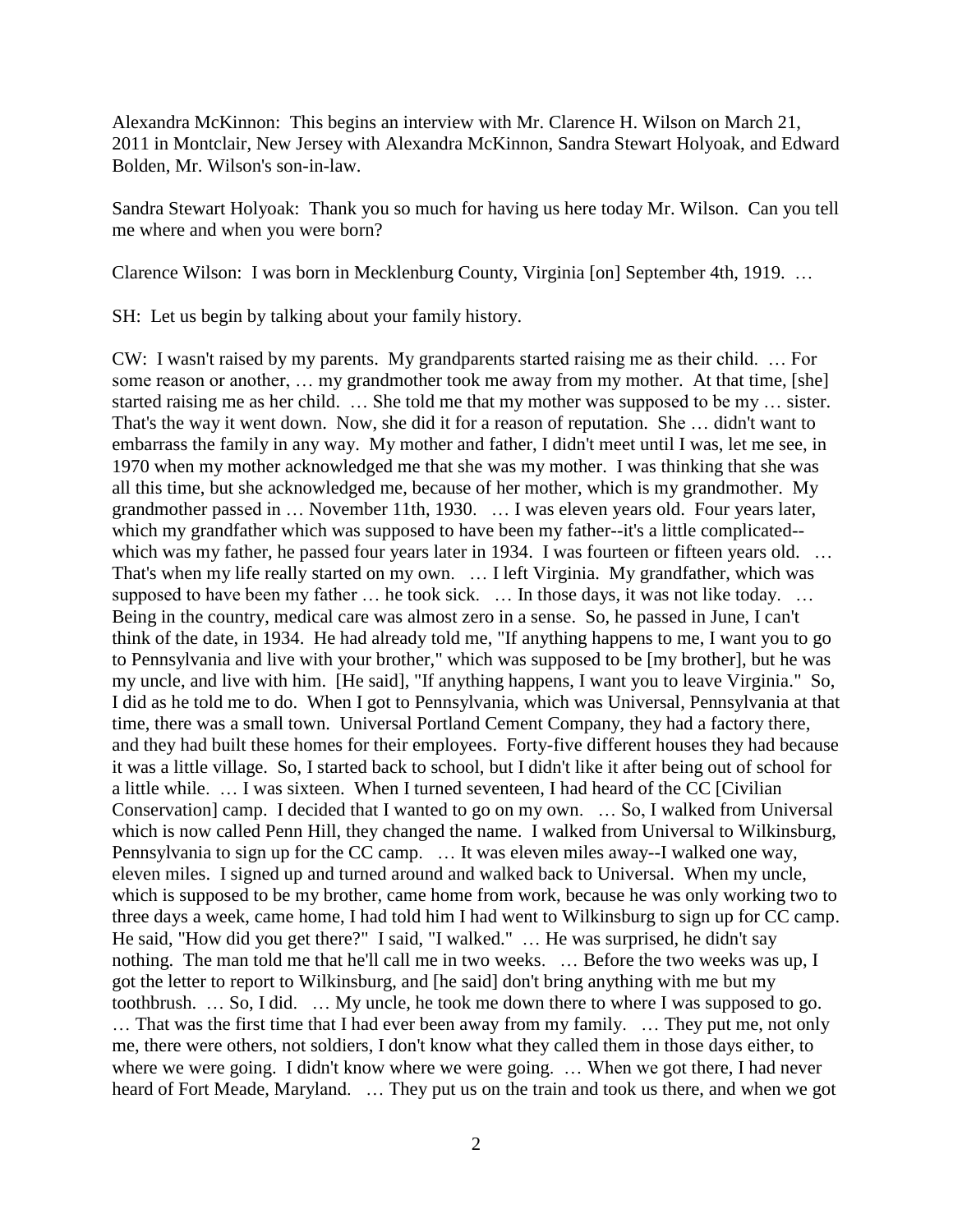there, I didn't see nothing but soldiers. … I didn't know what that was supposed to be. CC camp was … ran by the Army. … The only thing you didn't do [was] training. See, it was the same principle. … I must have arrived at night, I guess it was night. The next morning when I got up … I saw all these people. Some of them looked friendly, some them didn't look too friendly. … I said to myself, "What on earth have I done." [laughter] … I must have made a mistake, and for some reason or another, I met another fellow that he was in the same condition I was. So, he and I became friends, because I thought this was it. I thought this was the CC camp, but when they explained it to me, I had never heard of Fort Meade, Maryland. So, we were there for a few days then they loaded us up again. … I didn't know anyone, and I don't know who the fellow I got friendly with, I don't know where he went. … They put us on a train and I think … we were going to Renovo, Pennsylvania. … I had never heard of Renovo. We got to Renovo, Pennsylvania, that's when they took us off the train and there was a couple of trucks there to pick up. … Took us up in the mountain, I didn't know where we were going. … Up in the mountain there was a camp, that was the CC camp. … I was there for a few days, then they assigned me to a detail. Took us out in the forest, and they were "sounding" trees, and that's when I learned how they could tell the age of a tree. Trees I was familiar with because I'm from the country. … I didn't particularly like that because I just left the country, but it was a job. … What they paid was thirty dollars a month. You could have five dollars for yourself, and … they'd make us send the twenty-five to your family or to a bank or whatever. So, that's what I did, I sent twenty-five to my [uncle], which was supposed to be my brother, but was my uncle, to him and I kept the five. That was plenty. That was good money in those days, five dollars a month. [laughter] So, I was saving that. … I used to see this guy. … I didn't particularly like the forest work but that's what I had to do. What I wanted to do, I wanted to know where I was going to eat, what clothes to wear, I wanted to get that off of my head so I could really think for myself. So, I had solved the problem, where I'm going to sleep, what I'm going to eat, and where. That was the point, so I had solved that. So, I stayed there. I used to see this guy, I'm getting a little ahead of myself, I used to see this guy with this canteen, it was a tall thing and it had sections in it. Every day he would come down at noon time, he would come down to the mess. That's what they called it in the Army, they call it the mess hall, down to the kitchen, the mess hall, and get this food. I got interested in what he was doing, and I saw this little bungalow not too far from the camp, and he would go down there. I found out that he was serving the officers. … Word got around that he was going to leave, so I asked him, I said, "I understand you're going to leave when your time is up." And he said, "Yes." He had been there a couple of years. He said, "I'm going to leave." … I said, "Well, who do you see to get that job? I would like to have that job you have." … He said, "See Mr. Smith, I'll introduce you to him." That was his supervisor, he was a civilian. ... Mr. Smith, he asked me, I said, "What does this job consist of?" He says, "In the morning you have ... to fix the officers' breakfast." I said, "Breakfast?" He said, "That's just eggs, sausage, but eggs the way they want them, and toast." Well, I was familiar with that because my grandfather was a pretty good cook and he had taught me. … I knew how to cook. … I said, "That sounds pretty good." I said, "Well, how about lunch?" He said, "That's what that container is. You go to the kitchen and you get the lunch and the dinner." In the noon time you come down at eleven 'o clock, or whatever it was, and get their lunch, and then you take it, and you put it out, and you serve it. … He says, "You do the same thing at night, but the breakfast is the only one you have to do yourself." I said, "Well, that's no problem." So, I got the job. They had to give you eleven dollars a month over what you were getting, the officers, that was their thing. … It was a nice little bungalow, and he said, "You have to keep the place clean." … That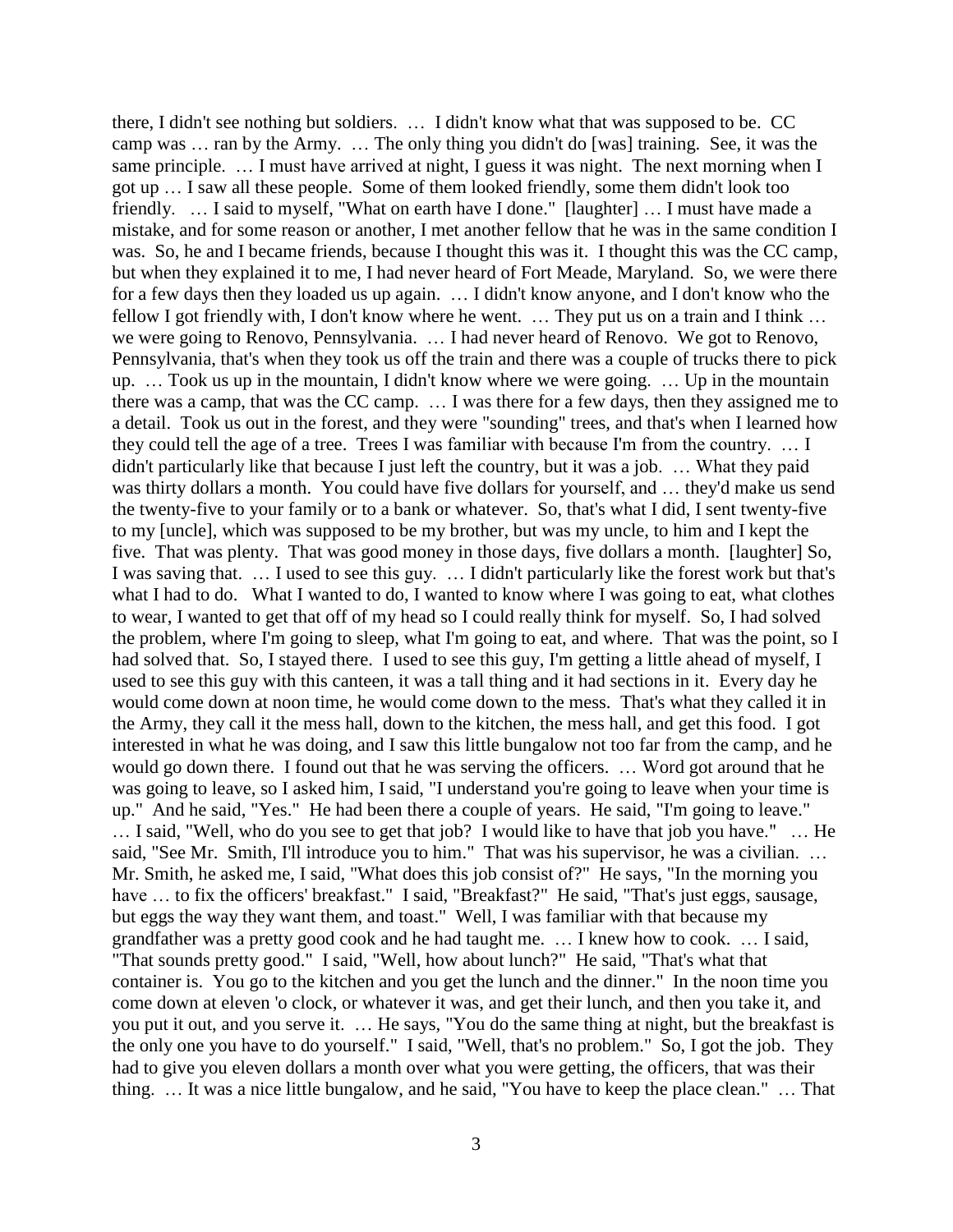was no problem to me, so I liked that. … I never served anybody anything, but I knew what to do. So, the officers come in and they had their breakfast. I fixed their breakfast with eggs and bacon and however they wanted and the toast or whatever they were going to have, and cleaned up the place, kept the place clean, made the beds up, and so forth, and left. One day, this officer, he was from South Carolina, when he came in, I was coming out of the bathroom. He said to me, "Did you use that bathroom?" I was stunned. I wasn't even thinking that. I said, "Yes," you know, and he went off. So, I would always speak up when you'd push me. So, I wasn't thinking about segregation, prejudices like that. I wasn't thinking about that. That was the furthest thing from my mind. Then it started to register. So, I said to him, I said, "Don't I clean that bathroom?" He said, "Yes." I said, "Well, if I clean it, what difference does it make?" He didn't have an answer. [laughter] So, he never said nothing. So, then all I had to do was to work around him. … I knew what time he was going to come, but I never had that problem again. … I asked him, "What difference does it make?" … He didn't have an answer because he wasn't expecting me to challenge him, see, because of the racial thing. See, that was the furthest thing from my mind. I wasn't thinking that way, but he was. … I only stayed in the CC camp for a year. [Editor's Note: The Civilian Conservation Corps was an agency that was part of President Franklin D. Roosevelt's New Deal, which employed young unemployed males in outdoor conservation projects from 1933-1942.] So when my year was up, I got along all right, I did all right for myself. So, when the year was up, I had gotten a little tired of being away from my family. So, I didn't sign up, didn't re-sign. So, I came home and went back to Universal. It's not Universal now, it's Penn Hill. … Then, I got a job. I had to walk six miles from Universal to this little … town. Some lady saw me that lived in Universal, she's dead now, and she took a liking to me so she took me for a ride to this guy. His name was Jimmy (Loberta?). … I had never seen an incinerator for garbage. He had an incinerator and she took me out there to see if he could give me some kind of a job. So, she knew him very well. … When I got there he gave me the job burning garbage. … You had to separate different things out of the garbage before you burn because certain things wouldn't burn and then some of the stuff was good. So, this man used to come by every morning, and I didn't know what he would do with a stick and with a nail or something, or whatever he had, something like an ice pick to pick up what he wanted if he didn't feel like bending over to get it himself, … and he picked up stuff. Well, he was getting different metals and different things, you know, that he could sell. Because this was, things were tight, and he'd come by. … I think that job paid about, fifteen [dollars a week]. I don't think it was eighteen dollars a week because that was big money then.

### AM: Did you still send money back home?

CW: No, I was home then. I was out of the CC camp, I'm home. This was in 1937. So, then I had to get Social Security. There was no such thing as Social Security, that's when they started giving you a Social Security Number, and I had to send away. … He asked me did I have a social security number--I didn't know what they were talking about. So, the lady that took me, she knew what he was talking about, she said, "Well, I'll get the papers and things and fill them out and soon you'll get your Social Security Number." So, I got my Social Security Number from Pennsylvania. … It came through and I worked. I'd walk that six miles each way a day. I don't know how long I stayed there, but it was a few months, then I got sick, and that garbage had to be burned. So, he had to get someone, and then he hired a man because I was just a youngster see, and he knew a youngster can't do work like a grown man can do. They're used to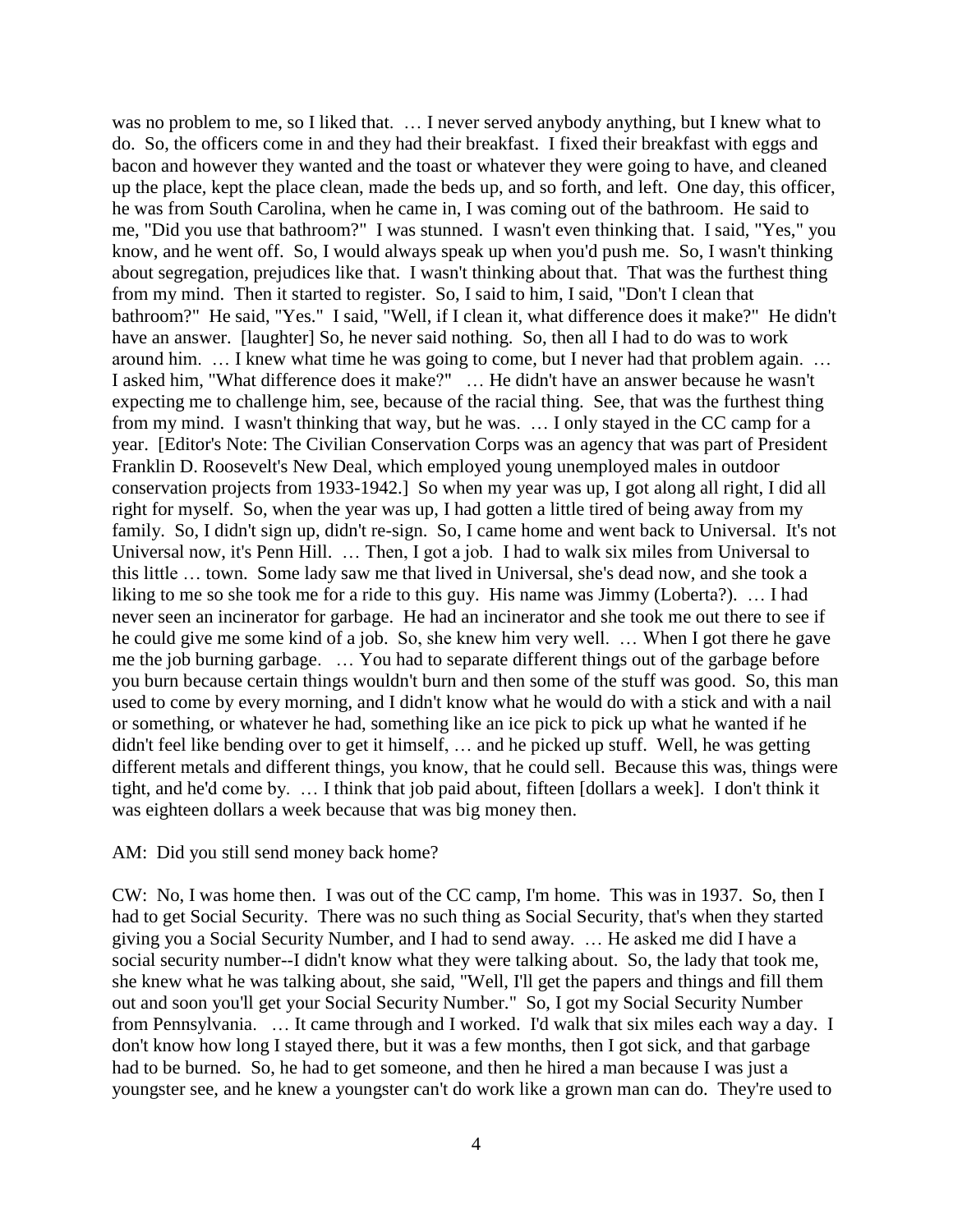doing heavy work … and he understood it better than I did, but he didn't fire me, it's just he had to have somebody when I couldn't come to work to take the job. So, the man came in and he took both shifts. … That garbage had to be burned. He took two shifts for twenty-five dollars a week I understand. … That was very good money, you see, at that time. So, he did the job, and then I really fell on hard times because my uncle's wife, … I can't say she disliked me, but she was Puerto Rican and I had never been around a foreign person before. … Maybe we didn't mesh too good, … so I became very uncomfortable with her. So, I wrote to my uncle here in New Jersey and he … put my money in the bank. He always took a lot of interest in me, and so I wrote him and told him what the situation was, and he sent me a bus ticket and three dollars and told me to come to New Jersey. This was in 1938. I came to New Jersey in '38. … In those days, they said, "If you couldn't find a job in New York, in New Jersey," and they were right. There was no need to go anyplace else, see, in those days. … I came here and I could use some the things that I had learned and that I already knew, and got here and did a lot of domestic work. … I always did have a job. I never collected unemployment in my whole lifetime. See, I always had some kind of a job.

SH: When you were in the CC camp, were there other African-Americans in your group?

CW: Oh, definitely, because there was segregation in those days.

SH: You were separated from the whites?

CW: The only ones who were white were the officers. The officers, they were always white. Your sergeants, from your first sergeant on down was black, just as me, see, but all of the officers that was the authority, they were white.

SH: When you got to Fort Meade down in Maryland, was this only for African-Americans?

CW: The division, the part that I was in was all [African-American], but Fort Meade, everybody was there, but they were separated, see. That's what they did, equal, but separated. That's right. … That stayed like that, we're going to come into that. We're on our way now.

SH: Where did your uncle live in New Jersey?

CW: In East Orange, the next town from here. … When I got here, everybody come along and asked me, says, "They didn't tell you," because as I said, they never discussed money. … If you want to work a day, you want to work an hour, you want to do this, or you want to do that, or you want to help me take this off this truck, I put something on the truck. … You didn't think about money because anything he gave you was valuable. That's the way it was. You didn't stand there and argue, "You got to pay me more." … If you went out and did what he wanted you to do, and he gave you a dollar, that was a dollar. If he gave you fifty cents, that was fifty cents. See, that's the way it worked. So, nobody argued about money, see. If you went into the domestic field, which was plenty, … because everything was cheap. See, when I came to Jersey, … people that made thirty-five dollars a week, that was quite a bit. The people that made thirtyfive dollars a week, that was big money. That was a top-shelf job. Fifty dollars a week you had an executive's job. [laughter] That's right, that's the way it worked, see. … You could always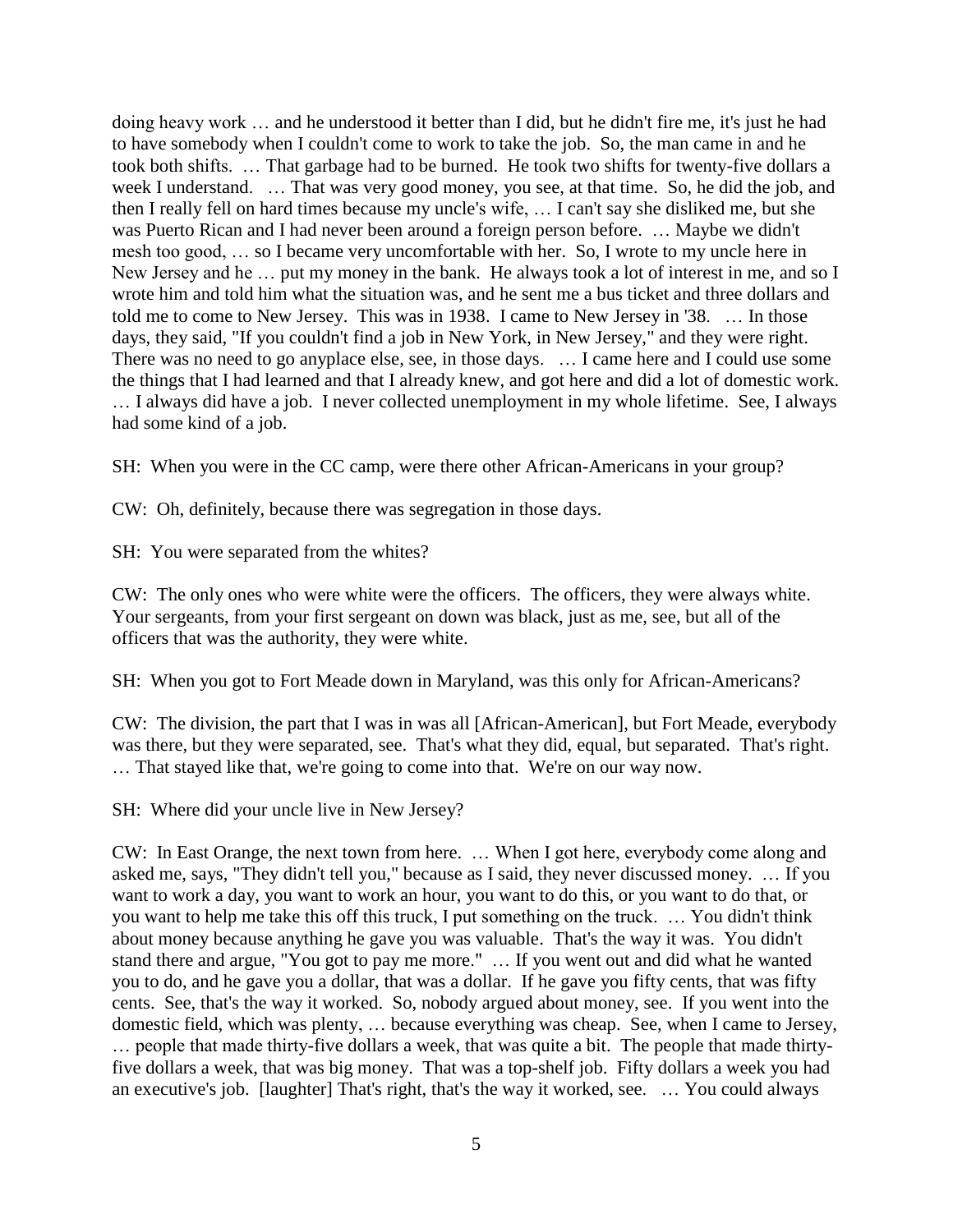get hold of something because at that time--put it like this. You could take a girl, because as I said I'm speaking of myself or my race because as I say, I don't know how the white people were doing. They were doing a little bit better, but not that great … because it was on a different level. You could take five dollars and take a girl to New York … because the men in those days, wasn't like it is today, and bring back money. [laughter] … If you had ten, you were rich. [laughter] That's right, that's the way it worked. Movies, top-shelf movies, were say thirty-five or forty-five cents to get in, that's about it, see. They had movies from ten cents up, certain pictures, but the top-shelf movies like, I would say in those days, I know you haven't seen, you heard of it, *Gone With the Wind* (1939), that was with [Hattie] McDaniel, she was a black star. [Editor's Note: Hattie McDaniel became the first black actress to win an Academy Award for her 1939 portrayal of "Mammy" in *Gone with the Wind*.] That was a top-shelf movie. Well, it didn't cost you a dollar to see that because a dollar was a dollar--because that's the way it worked. So, you could always get a hold of something. … As I said, I never turned down anything. … I painted the building, it's still there that I painted on Route 23. … I don't know how I started, somebody recommended me to the job, and I got the job. … I had to stay out there, that was the only drag that I had. He had a night club, and it was a white place, but he needed somebody in the kitchen. He said, "You have to stay." … I think I only had one night off. … I didn't stay there that long, and a fellow, a friend of mine that knew me, … because I had just got to Jersey, and he came out to see me. He said, "You don't have no business out here." I said, "Well, it's a job." He said, "I'm going to see what I can do." ... He had quit a job in Irvington, and he had called the people that he had left, and the guy wanted a chauffeur. I left there and went to him, but I'm a little bit ahead of myself, see. So, I waited tables, … I think it was William Street, I think the house is still there. I know it was a hotel there right across the street, I don't know if that's there, I doubt whether that's there or not, the (Marbury Inn?). She had a boarding house, and that's where I started waiting tables. Twelve dollars a week, and the people only tipped you on Christmas. … If a guest came in and had dinner, a meal or something, they might leave you ten or fifteen cents--that was money. A quarter was very good money, you see, they'd leave you a tip. Anything that you got your hand on was good, you didn't frown on it. … I worked there for quite a while, then I left, and a guy came along. This is what they would do in those days. … Slick guys that were smarter than me come along looking for a job, and I was stupid, and didn't know it, and he asked me what I was making, and I told him and he undercut me. Whatever I told him I was making, which was twelve, maybe fifteen dollars a week at the most, he took the job for two dollars a week less and the lady let me go. Now, he only stayed there two or three weeks, … then he left and she called me back. That's the way it worked. … Then, they had a storm, they had a bad storm here in Jersey at that time and this landscaper, his name was Simpson. [Editor's Note: The New England Hurricane of 1938 caused six billion dollars in damage to the Northeastern United States, and caused much damage and flooding in New Jersey.] He had two trucks and he worked a lot of men, … thirty-five to forty men. They pulled out a lot of trees and different things, and he was coming here, and I went there and I asked him for a job. … He gave me the job because cutting wood and stuff like that, that was my field, I had learned from the country. … He kept me. He didn't let me go and the war had started brewing then. He had a truck driver that was driving his truck and he was a type of a guy, he was a nice man, but he'd holler at you. He did a lot of hollering, that was his way. … He never hollered at me because we wouldn't have a hang-up. That's right, he never hollered at me, and when the guy started leaving, his main truck driver left to get a factory job as a way of making more money because he was making, I think, twenty something dollars a week, but the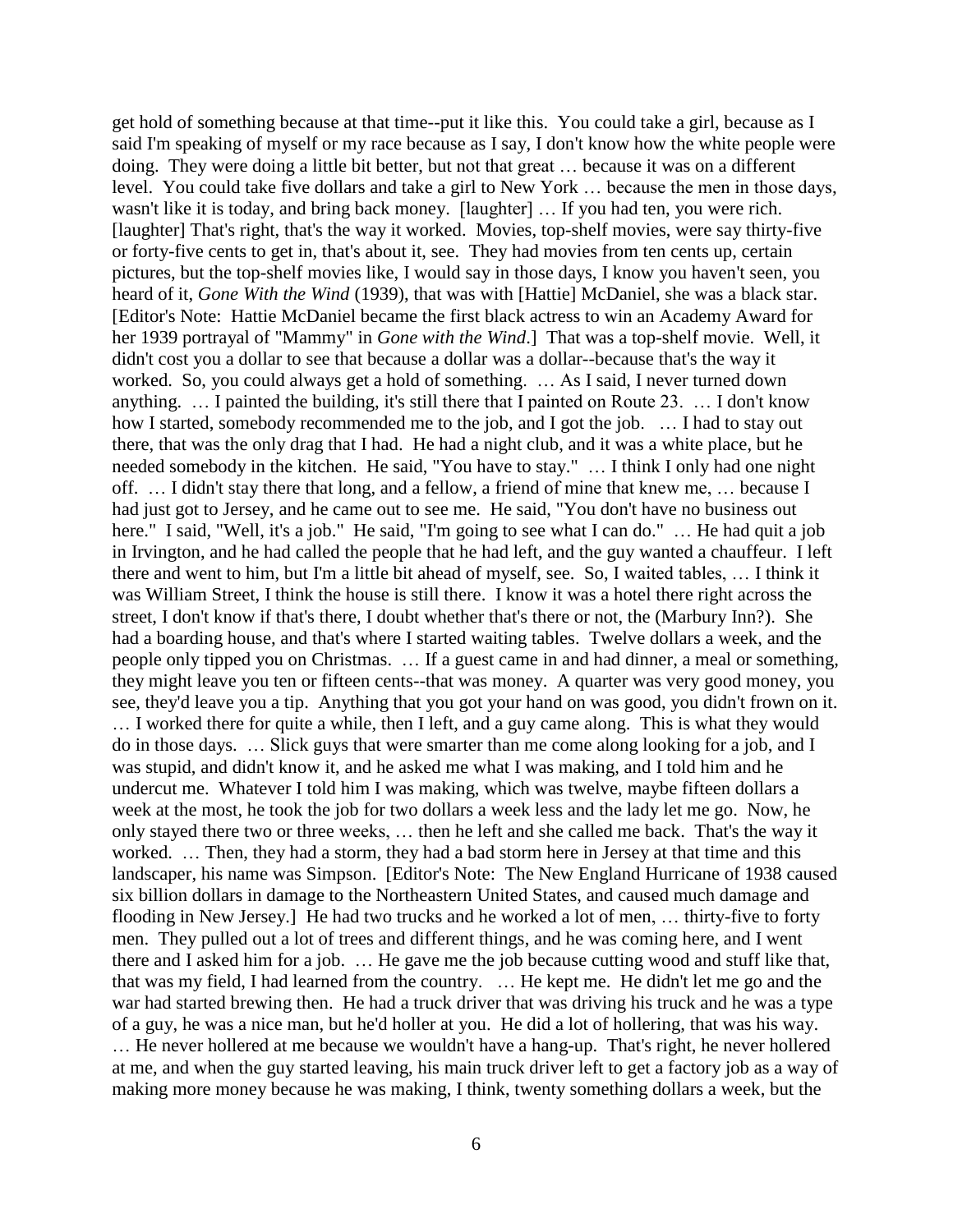factory job was probably … paying him thirty, see, something like that. So, he left and the war was heating up, I'm still a little ahead of myself, because I chauffeured for a guy in Irvington first. … I had chauffeured before they had the storm. I had chauffeured a guy. The house is still there, it's still there because he had it fixed that they could never tear that house down on (Nine Avenue?), (59 Nine Avenue?). He was the wealthiest man in Irvington at that time. … He had the house fixed that it could never be torn down because he was born there and he had no family. His wife had family, but he didn't have any family, and he had it fixed and that house is still there. It looks the same way it was when I worked for him whenever I go through there, and I chauffeured for him, because I'm a little ahead of myself, and we went to Florida. He went to Florida. I drove him down to Florida, he and his wife. He was a very nice guy. Mr. Martin, he paid me fifteen dollars a week, and well he was nice to work for. All I had to do was drive him. I didn't have to do any house work, because he had a maid, and the house wasn't that large anyway. …

#### SH: Did you have to stay on the property?

CW: No, I could stay if I wanted to, but I didn't have to stay. The only bad part about that job, in the summer time I had to go to the seashore every weekend. See, that was the only thing I hated about it. On the weekend, I used to go down to, three miles from Point Pleasant, Metedeconck, I think they called it. … He had a boat and that was right on … the Metedeconck River. … He had a boat, and he used to go down. They went every weekend, and he'd come home on Sunday afternoon during the summer. … He would say, "Do you want to go out on the boat with us?" I said, "No, I'll be right here when you come back." [laughter] … He and his wife and maybe another couple would get on the boat and they would go out for the day on the boat, and I … fiddled around, but I hated it because I was a young man and I don't want to be … down on the seashore. … Three o'clock on Sunday afternoon we'd be back home. You get home before four o'clock in the afternoon in the summertime. In wintertime, I didn't have to go down there. … His maid didn't have to go, she never had to go down unless they had something special that he wanted to do. Then, I left him and that's when I went to the guy … Simpson. So, after the storm was up, and as I say, … his driver had left and I became the main truck driver. Then, the war started, and people were asking you, "Why aren't you in the service?" See, that was another thorn. The first time I went to take a physical, they found something and they rejected me, but they called me back. … Even Mr. Martin had asked me, because he was the head of the Irvington draft board. He said, "Why aren't you in the service?" I told him, I said, "Well, I went … but they rejected me … temporarily," and so one day he asked, "I want to go to East Orange to the draft board. I want you to take me over to the draft board," because he knew where it was, but I wasn't sure. So, I took him, and I put it together, he went over there to see why I wasn't in the service. [laughter] … It was miserable, it was very uncomfortable in World War II for a young man not to be in the service. See, everybody was on your case. They wanted to know why weren't you in the service. … Finally, they called me and I went in and the doctor examined me. He looked at me, he said, "Let me tell you something." He said, "If there wasn't a war going on I would reject you." ... I only weighed 135 pounds. He said, "If there wasn't a war going on I would reject you because I don't think you can handle those packs." I didn't know what he was talking about because I had never been in the service. ... He said, "I'm going to pass you." I didn't have any problem with the pack, you know, because I was strong for my size, but I never weighed 200 but one time in my life. … I weighed 135 pounds, when I came out of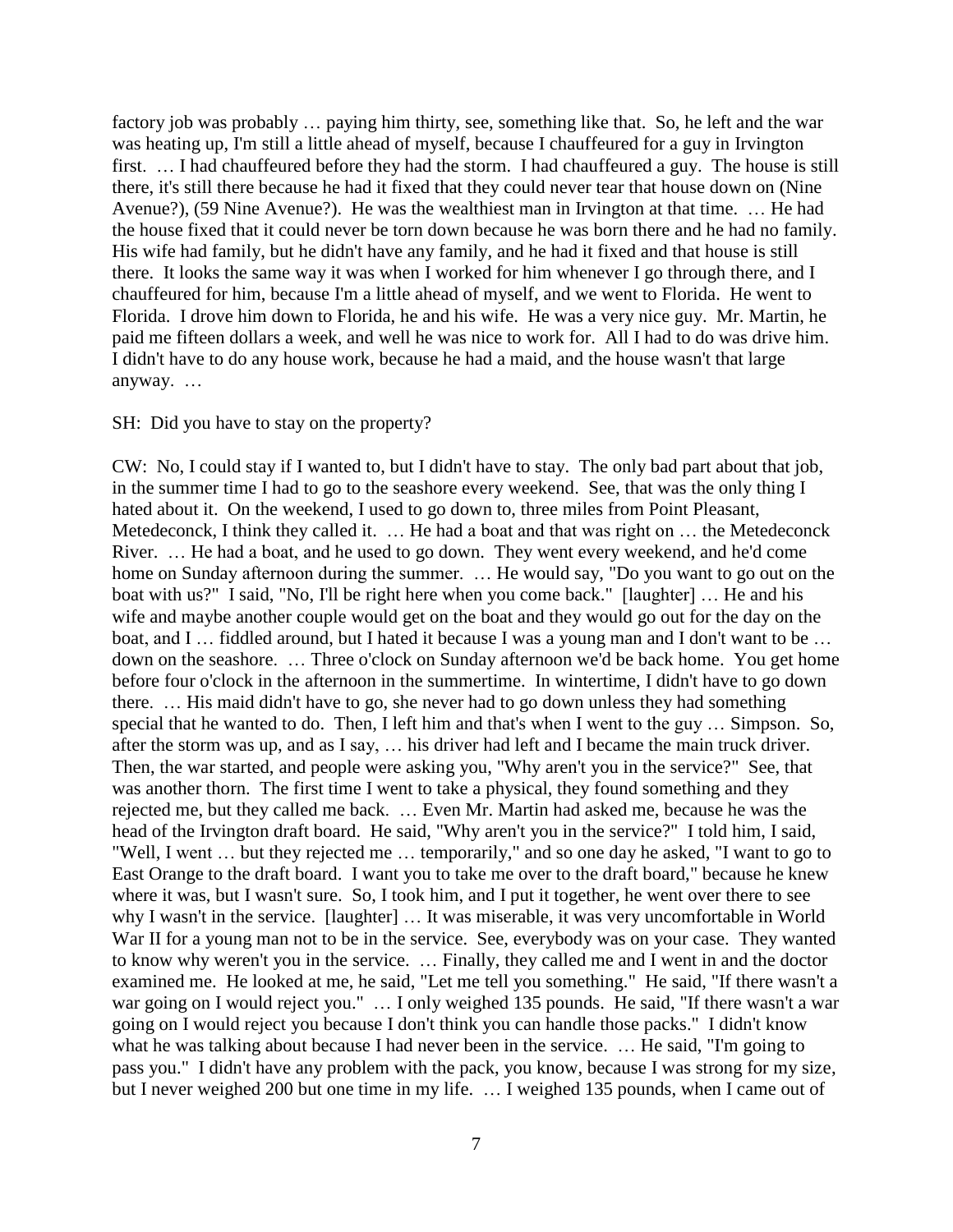the service I weighed 165. Then, after I got into civilian life I went up to 199. … I never weighed exactly 200 pounds, you see. … The only camp I was in in the United States was Fort Dix. They called me, I passed, I went to Fort Dix and they told me you'll be called on July 17, 1942. That was the day that they took me to Fort Dix. Now, from there, was Army routine because I was in CC camp.

SH: I want to backtrack a little bit. Did the Great Depression impact your family in Pennsylvania differently than your family in New Jersey?

CW: … Everybody was in this. Well, in New Jersey it might have been a little easier than in New York because as I say in those days there was more work in New Jersey. Baltimore was one, … because they had the steel mill, and Pennsylvania had steel mills too, some of them, but there was none in … the part I came from at the time. … Pennsylvania is a very large state. … You couldn't make any money on the side because there were no rich people. I wasn't around any because that's where the money is. See, the wealthy people, you have to be where people had money to spend. ... They may have all the good will there, but if they didn't have no money, it ain't going to help you that much. … You got to go where the money is. … That's the key. … In Jersey, in New York, and maybe a couple cities around, there were millionaires. … So, that's where the money is. … The entertainment world and everything like that, people come in New York, you're right at New York, so you can always get something, see, but if you're in a group where everybody's poor, what are you going to get? There's only so much meat on the bone. [laughter] That's right, that's the way it worked, but it's not like that now, but that's the way it worked. … Montclair, I couldn't have come to a better place for that type of work. … I had heard of Montclair because Montclair was the next town from East Orange. … When I came to Jersey, I lived in East Orange, but it wasn't Montclair. East Orange was all right, but it wasn't Montclair, you see. … There were a lot of wealthy people, very wealthy people in East Orange. Now East Orange, you take Harrison Street if you came through there at night. If you walked through there at night, a policeman was going to stop you. Wanted to know where you're going, where you're coming from, and you might as well tell him the truth because he knows. You see, that's the way it worked. See, Mountain Avenue, they were the wealthy streets. 32 Mountain Avenue was very wealthy people, which is still there now, but it's not like it was in those days, … because there were a lot of insurance companies in East Orange. … Montclair, there was a lot of domestic work of all types, but no factories. … Montclair never had any factories, because it's not that large, but that's where the wealth was, see. … I don't know how it is now, but in those days if you walked, I'm talking about us now, walked down Ridgewood Avenue in the daytime, policemen were going to stop you. Wanted to know where you're coming from, and where you're going. … There's no need to lie because he already know. … Harrison Street in East Orange were the same way, Mountain Avenue, see. Mountain Avenue, one little part of it had … people who weren't too wealthy, just a short part of it, but the center part of it, that's where the money went. See, and you'd be surprised, that the people, the girls, especially the women. ... The average woman was in domestic work. Most of the men that had jobs, the jobs [were] chauffeuring and things. They were chauffeuring for some millionaire. I don't know if he was a billionaire, but it was a millionaire. Or had a lot of thousands of dollars which carried a lot of weight in those days. See, that's the difference. … They had homes down the seashore. … The people that did domestic work, that's where they went in the summertime, because that's where all the wealthy people were going to the beaches. … You had to go with them, that's the where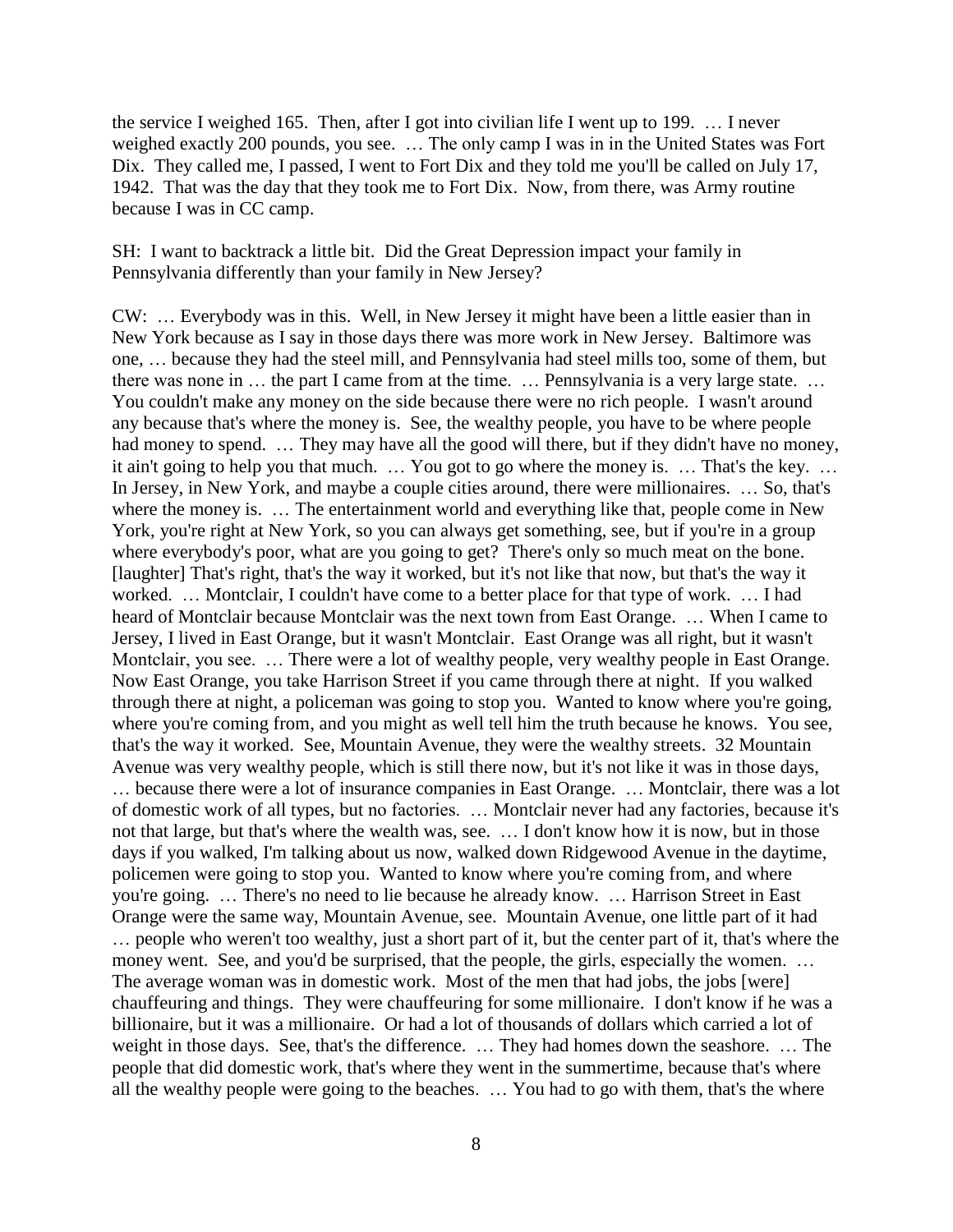you get the jobs. That's why they said, you can find some kind of work in New York or New Jersey, … no need to go anywhere place else.

SH: What did you do for entertainment?

CW: Well, entertainment--I'm a music lover. Always was, I think if my parents had raised me I think I would have been in the music world in some form. I didn't definitely have to be a musician, but I always liked music since I was seven years old, see.

SH: Did you play an instrument?

CW: No, I always wanted an instrument, but I never could afford one. … If I had played an instrument, coming from the country, … I would … if someone gave me an instrument. … I made enough money to buy instruments, but I never wanted to waste the money to go into that field because it became an expensive field. It would have been a guitar. A fellow in Virginia, when I was a kid growing up, he just played guitar for the fun of it, and he used to play for what they called barn dances and things and I wanted him to teach me. … He would have been glad to teach me. I asked my grandmother--which was supposedly my mother--about letting him teach me, and she would never. … People in those days, the older people, they hated music because they were so religious. … They hated music and the music world, I'm talking about our world, you know, a lot of people discouraged their kids because musicians hadn't always had it easy. … People used to look down on the musicians. … It was a rough world for music. … It wasn't all parents like that, they had a lot of families that would encourage it. Some of the guys just overruled their parents and left home and went on their way. … I look at the stuff that was on TV now, it was just a copy of what people used [to do] when we were coming up, because they're making millions of dollars off of this music that they have, kicking people off, singers, that's not the basic way of doing it when I was coming up. When I was coming up, if you wanted to be a musician, you went out and you work at it and you had some kind of a job and a lot of the guys, they didn't have it easy because they couldn't afford it, didn't have no support, and the doors weren't open. The doors weren't open, see. Today the doors, they aren't fully open today. See, but they're opening large enough for you to get through them. … They aren't fully open today in the music world, because a lot is going on. Now, you take the Apollo Theatre in New York. … The Apollo Theatre, that opened up a year before I came to New Jersey, the Apollo Theatre. That was for our race of people. That was the background. If you could stay on the stage in the Apollo Theatre, because they'd boo you off, or pull you off. In the Apollo Theatre, a musician could stay on the stage, he was ready for the road. That's right, he was ready for the road. In fact, all these guys that you see, that you talk about now like James Brown and all those guys like that. They … came through the Apollo Theatre. That was the background for black musicians. … Some good guys came from there and that opened up in 1937. [Editor's Note: The Apollo Theatre, located in New York City, used to be a dance hall, but was rebuilt into a theatre in 1914. In 1934 it received new owners which directed variety shows and revues toward African-Americans. It remains today and is a National Historical Place.]

SH: Did you go into the Apollo Theatre?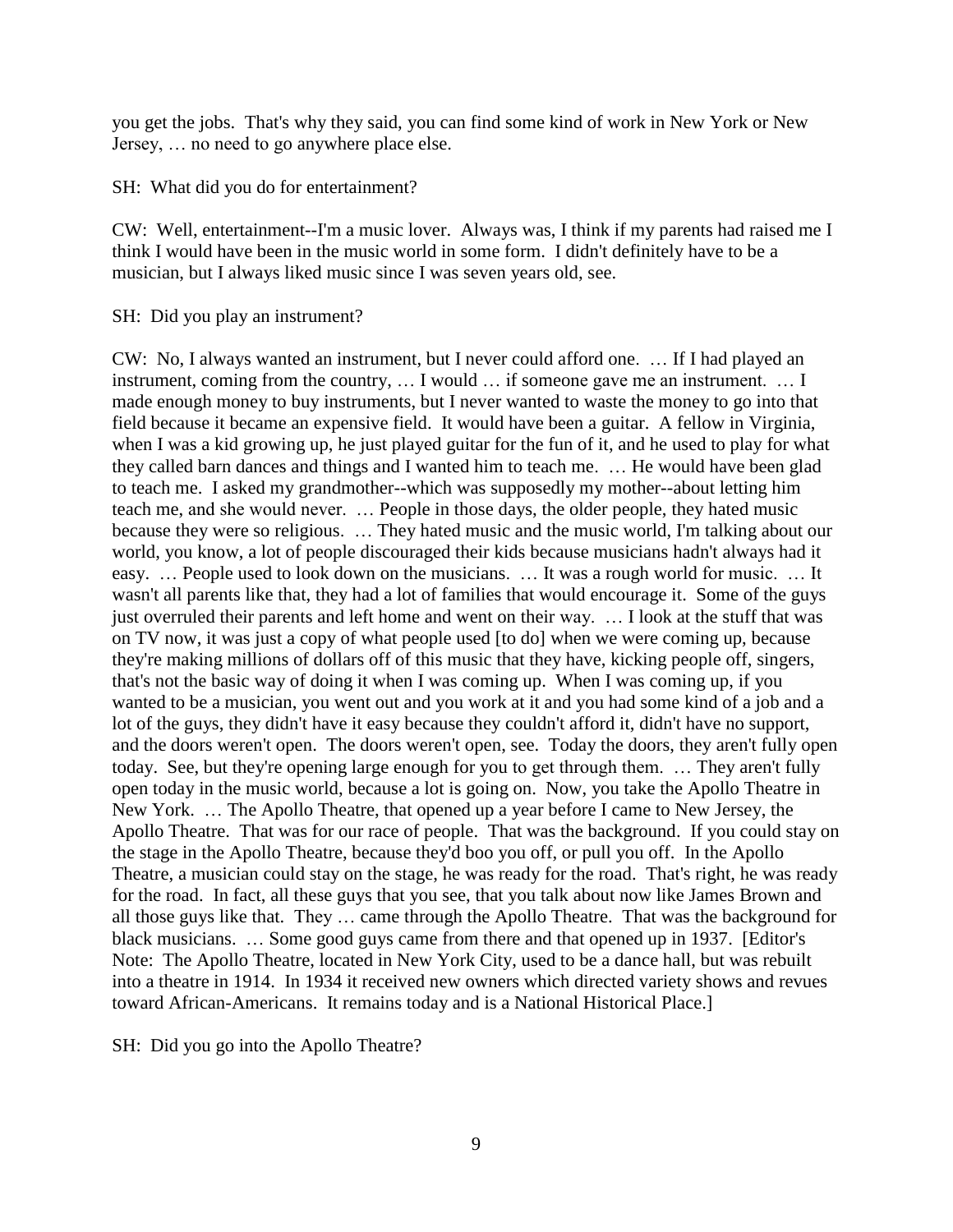CW: … [laughter] When I was young, I used to leave work--I worked in Harrison. I'd get off from work at four o'clock; five o'clock I'd be in the Apollo Theatre. [laughter] … This was a long time ago, that's when you could park on 125th Street. [laughter]

SH: That was a long time ago.

CW: That's right, that's right. … That's one of the reasons, … because I never had the money to do, and I had to have support. … I had to know where I was going to sleep, and where I was going to eat, and if my grandparents hadn't raised me, I would have been able to mention music in the house, but that was the thing.

SH: Would you go into New York for your entertainment while living in New Jersey?

CW: I would go to the Apollo, and I used to go to a few shows over at the Apollo, but I never liked New York. I wouldn't live in New York, because when I got married when I came out December '45, we couldn't find an apartment. They said, we can get an apartment [in New York], I said I'm not going to New York. I never liked New York, see.

SH: Where did you go for entertainment in New Jersey?

CW: I used to go to Newark to see some of the top musicians. I always followed them, I used to go to Newark. I've seen all of the musicians because ... a lot of good musicians came out of Newark. See, Newark is the place. Nat King Cole, Duke Ellington--which was my favorite musician--Count Basie, Lionel Hampton, all those guys used to come to downtown Newark. See, that's where I'd see them, better than going to New York because Duke, he stayed on the road. He would come to the Apollo, but … he wasn't as often as some of the other bands, but I've seen all of the bands. Now, Frank Bailey, the building is still there on Route 23, we couldn't go there, but they used to broadcast it on the radio. This was … way before TV. They used to broadcast it on the radio, I used to listen to it. I wasn't no one-sided musician, I used to like white musicians as well. I wasn't one-sided. I used to listen to Tommy Dorsey, Bennie Goodman, [and] Glenn Miller.

SH: Were you a good dancer?

CW: I could hold my own, but I wouldn't say I was a great dancer. … It depends on the music, it depends on the musician, and it depends on who your partner is.

SH: When you went to Newark, where were the venues that the bands were playing? Where did Duke Ellington play in Newark?

CW: … That was where, some of the race thing, he could play just about anywhere he wanted to play. I think when I saw Duke, I think he played at the … Capitol Theatre, I think that's where I saw him, and that was one of the top theatres in those days in Newark.

SH: In Newark, could an African-American go to any of the venues that were there?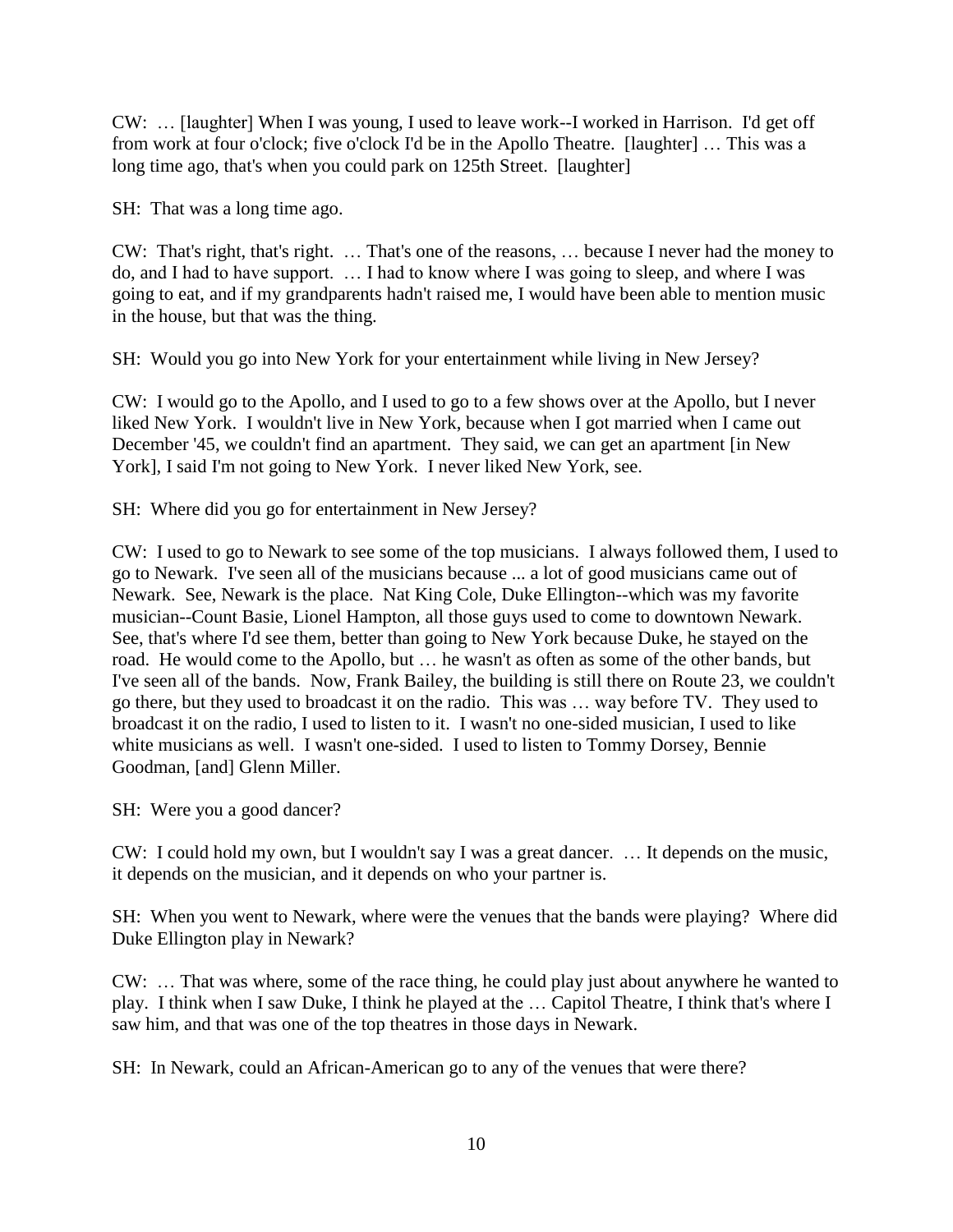CW: You could go, but you had to go upstairs in a lot of places. You couldn't be on the first level, you had to go upstairs. See, the blacks, or African-Americans, they went upstairs, even if they're in a Chinese Restaurant. … They used to have a big Chinese Restaurant on Mulberry Street where we used to go and get food. We … had to go upstairs. They'd still serve you, but you had to go upstairs. Even in East Orange, if you went to the movies, all of them, in Montclair, all of them. If the theatre had an upstairs that's where you had to go, or you didn't go, period. See, that's the way it was.

SH: When you would use a bus in New Jersey, were you able to sit anywhere you wanted to?

CW: As far as the buses are concerned, I'm pretty sure you could sit anywhere you wanted to. I didn't do that much bus riding. Yes, you can sit anywhere you want. … They had the trolley. … When I came to New Jersey they had more trolleys than buses. Bloomfield Avenue was trolley, Central Avenue, Main Street. … There would always be somebody on the trolley or the bus that may not want you and they may say something, and that's where the fights would start. [laughter]

SH: Were there ever any fights?

CW: Oh, yes, I never witnessed any but I knew of them. … If somebody wanted to know "Why aren't you in the back?" … Restaurants, you just knew better, so you didn't even bother … because you wanted to go out to eat. Here in Montclair it was the same way, not even too long ago, … certain restaurants you just didn't go in. … I did a lot of catering with the caterers. I worked for, in fact, every caterer. ... That's where I ran into Mrs. (Camp?). ... Mrs. (Tweed?), which is where I started, up here in Montclair, she was a small caterer, but she was good, and I worked with her. The building is still there, but I don't know the place, it's a traveling agency now, right on the corner of Bloomfield Avenue and South Fullerton. She had ordered something, and she was on her way to the job and she asked me to go in there to get it, pick it up, whatever this order was. When I went in the door all the waitresses … went to the back. … The newest one, she got to stay up there to see what you want. I told her, I said, "I just came to pick up an order." … She said, "For who?" I said, "Ms. Tweed," and she went and got it and brought it to me, but they ran in the back because they didn't want to wait on me. See, that wasn't too long ago, … in this town. … Anywhere you go, that was it. Like when I was in the service, I was getting ready to go overseas. … I never forgot it. … Colonel Warren was the battalion commander, he spoke to us in Fort Dix. He said, "You colored troops," they didn't say black troops in those days. They said, "You colored soldiers are going overseas and you already have two strikes against you." You see, that was his words. He was either from North or South Carolina, that's where I was told that's where he was from. He says, "So, when you get over there don't strike out." … This was in October of 1942.

SH: Were you aware of the war in Europe prior to the United States entering the conflict?

CW: I knew that war was brewing. Yes, I knew when the war was brewing. I knew something was going on, but Poland, that sounds like … a foreign country, you didn't pay too much attention, because age had a lot to do with it.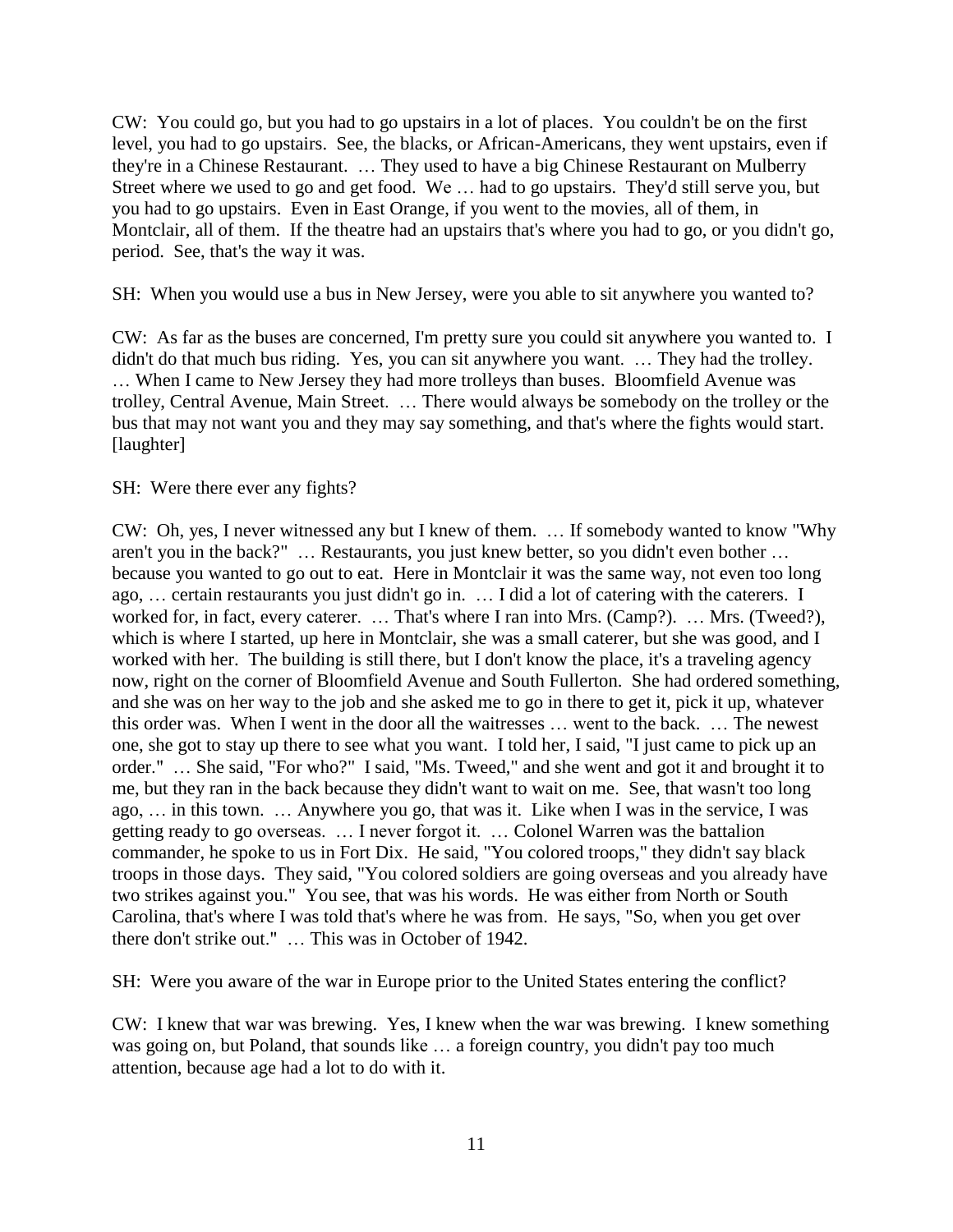SH: What about when Pearl Harbor was attacked?

CW: I had never heard of Pearl Harbor. I'll never forget that. I had never heard of Pearl Harbor, because in those days communications were very poor. … When you hear something it may be six months old, until the bombs went off. I didn't know what they were talking about. I was home with the measles, I didn't have the measles until I was twenty-one years old. … I heard it on the radio. I didn't know anything about Pearl Harbor. That was December 7th, 1941. … That's when everything started. … They had drafted some people because the fellow that used to live next door to me, he was older than me, … I didn't know his age then, but I had knew him, so he went in 1941. They drafted him. Then, some law was passed, I think it was '40 or '41, and then they let him come home. Then, when he came home all the guys that went in, I was too young, I wasn't in that age bracket that they were drafting at that time. When he came home he wasn't home too long, then they bombed Pearl Harbor. That's when they called him right back. … That's when it started with me. Now, everybody got on my case, why wasn't I in the service, because that was a serious thing. Everybody wanted to know, because my cousin, he went in before I did. … They had found something that they didn't particularly like, and as I say, the guy told me … when I was drafted if there wasn't a war he would reject me because he thought I was too light. … You know where I was the next December 7th?

SH: Where?

CW: In Casablanca, North Africa, … the next December the 7th. See, I got over there.

SH: When you trained at Fort Dix, were you trained separately from the white soldiers on another part of the base?

CW: Yes, that's the way it was. … I've forgotten the name of the road that I was on … in Fort Dix ... that the black troops were in. ... Wherever you were, there was nothing there except the officers. … All the officers were always white, in my unit--I'm speaking about my infantry company--and they were always white. There were plenty of white troops within Fort Dix, but you were separated from them. … When you went overseas it was the same thing.

SH: What was your training like at Fort Dix?

CW: They give you regular basic training, things that you should know. … I didn't get all of it, because I went in July the 17th which my records show, the 17th, and in November, the last week in October of '42, that's when this colonel made this speech that we were going overseas. We already had two strikes against us, and when you get over there, don't strike out.

AM: How did you feel when you learned you were going overseas?

CW: I'd be lying if I said I wasn't afraid. [laughter] Because some soldiers say, "Oh, I wasn't afraid," because deep down [I was]. We'll get into that. You're nervous. So, we woke up on Saturday morning, and they had guards everywhere, all around the barracks, everywhere. … The only place you could go was to the bathroom. … They marched us up, and put us on a train, brought us … into New York and when you got off after, disembarkation, where they're going to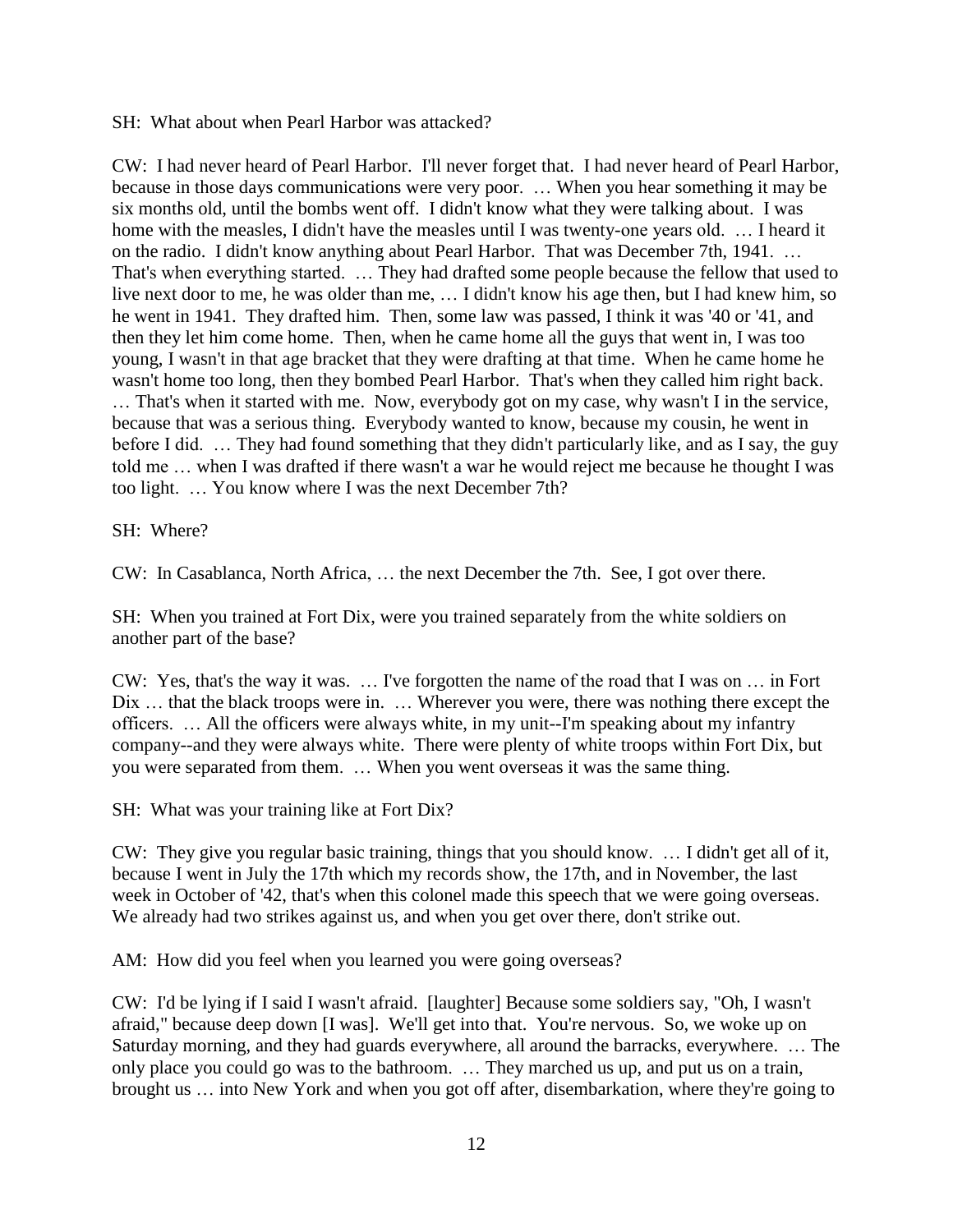load you on the ship, that was it. The next morning we woke up, it was on a Sunday morning, when they took us from Fort Dix to New York and I imagine it was Brooklyn. … They loaded us on the ship the next morning. All the colored troops were below the water line, and the white troops were up over you. … November the 1st was when they left New York.

SH: Do you remember the ship's name?

CW: USS *Monticello.* That was the name of the ship. … That ship was supposed to have ten thousand troops on it. … From then on, the only time you could come up on deck was when they tell you. They'd make you come up, whether you wanted to come up or not, for exercise. You stayed there a certain amount of minutes. I don't think you stayed as much as an hour, maybe, whatever it was. You had to go up to that area every so often for exercise. I was seasick anyway, so it didn't make a difference. [Editor's Note: The USS *Monticello* was an Italian passenger ship that was transferred to Brazilian registry after Italy attacked France in 1940. The ship was bought by the United States on April 16, 1942 and was converted to a troop ship. The ship was decommissioned in 1946.] … I was on the water eighteen days, and I was sick eighteen days. … The only thing I can eat really was fruit, that's right. … Some days the water was so rough … I didn't eat period--just fruit. … You always got good friends somewhere, they ask you, "Want me to bring you something from the mess hall?" They'd bring me whatever fruit they had. … When we did go up, I don't know how many days, they didn't tell you, we didn't know where we were going. … They didn't tell you where you were going. One day we went up there and all that I could see was ships ahead, destroyers and things ahead, and in the back they had all the troops I imagine in the middle. … At the time we went over, there weren't too many ships crossing the Atlantic. See Patton, this is where he comes in at, General Patton. He was in charge of the invasion fleet of North Africa, see. … As far as you can see, ships all around you, in the back of you, on the side of you, everywhere. … We didn't know where we were going. … Some soldiers knew more than others, you know, and you figured that out after a while and I think we were like that ... eighteen days. ... I think on the sixteenth ... it might have been the fifteenth day, ... they told us where we were going. "You're going to North Africa," and they gave us some books and stuff for the language barrier and all of that. … We didn't need any of that stuff they gave us because this country really wasn't ready for war. They really weren't ready for war.

SH: What were some of the things they told to be aware of?

CW: … A lot of the stuff they told us, it wasn't like what it was, because everything was copying from World War I. … A lot of this stuff, practically everything was a copy from World War I. ... The soldiers once they get where they are going, they do their own thing, see. They can communicate. … About two days before we were supposed to land they were fighting, we didn't know, they were fighting in Casablanca. … They just prepared us with obsolete rifles because we had the bolt-action rifles. They issued us 105 rounds of ammunition, each soldier, just in case, because Patton was having a little trouble landing. … They had been preparing you in the service for--if it happens, we are ready, if it don't happen, we just go in the other direction. So, 105 rounds of ammunition, and they gave us the boxed food in case you get stranded, ... because they knew they aren't going to be able to go into any kitchens. … They know that, so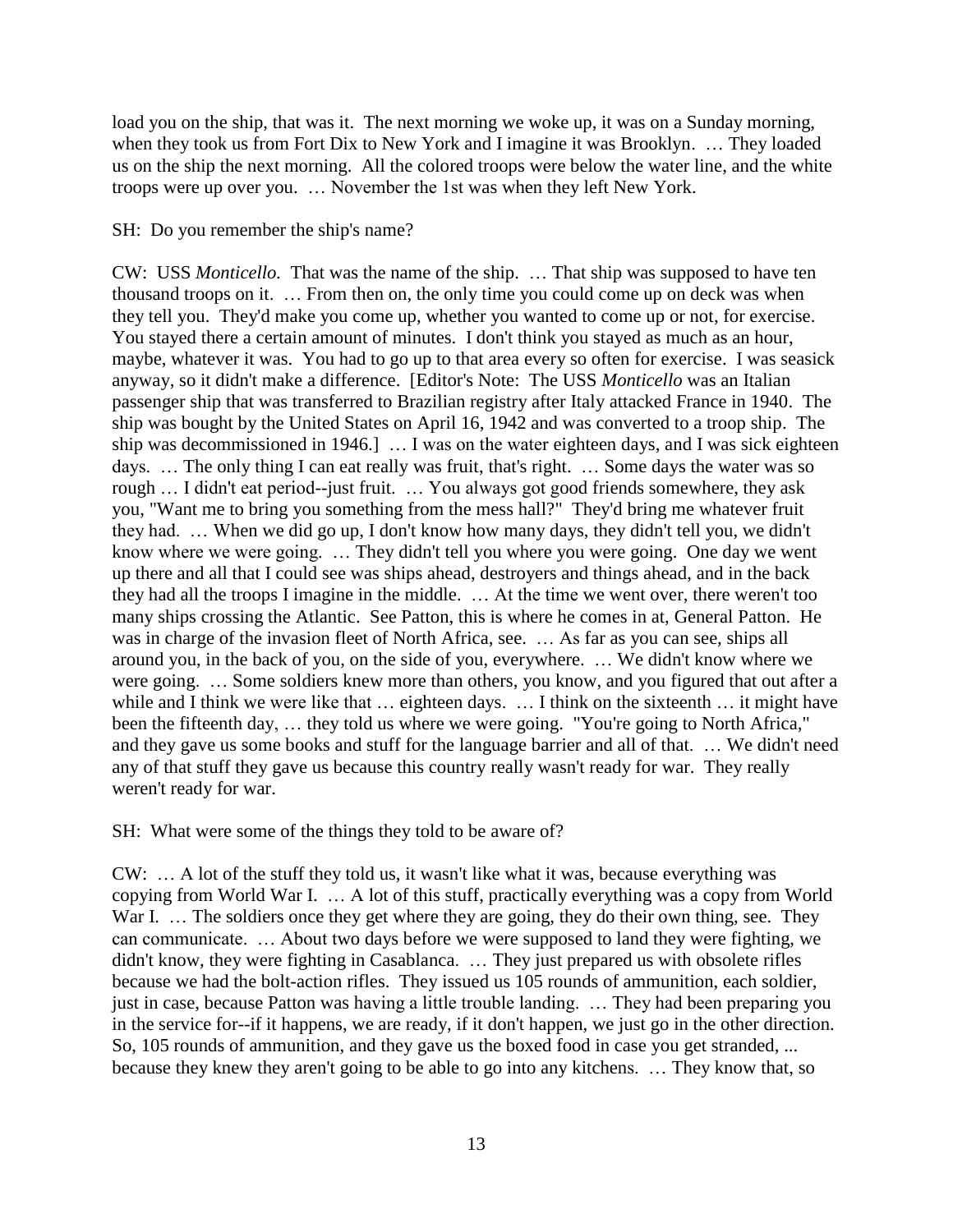they give you the food you're supposed to have. Everything you're supposed to have when you got off that boat, you had it.

## SH: They gave you food rations?

CW: Yes, that's right, you had it, and plus the rifles. So when we got there, the day before we landed, we were sitting at the dock. They told us we didn't have to [fight], we expected to fight them. … The resistance in Casablanca, [there] wasn't any. So, when we got there, we pulled up into the dock, … and we got off the ship like people should. … That's where we stayed. Now, there was still fighting going on, but it was fifty miles away. … The first enemy plane I saw was New Year's Eve of '43. One bomber came over. … We didn't have our artillery, our artillery wasn't strong enough to reach it, the Germans knew it wasn't strong enough to reach it, so they just stayed above the range of the gun, see. It wasn't but one, just one bomber. I guess he was doing surveillance, and they shot at him, … but he wasn't worried because he knew he was out of range of the 90mm that they had on the ground. … Then, he left, and he didn't come back. So, I stayed in Casablanca from November of '42 until September of '43.

## SH: You were there almost a year.

CW: Yes, almost a year. In September of '43, that was when, the first time they said it has ever happened. The United States and Roosevelt and Churchill, they knew each other, ... and they worked some kind of a deal that Montgomery, which was the head general, he was like Eisenhower, and I don't know what you call him, they cut some kind of deal where a certain amount of the black troops, not particularly black troops, they would take over certain parts of the United States Army, see. I was in that group, see. I didn't know that at the time. So, when I came in September of '43, they told us we were going to leave. So, they loaded us on a ship. … I was on a British ship from Oran. … Oran was fifty miles from Casablanca. … I came from Oran, Africa, to the Salerno beachhead in Italy. … The British brought us. Now, I guess, I didn't tell you what kind of work we did in Casablanca. [Editor's Note: Field Marshal Bernard Montgomery was a British commander who was in charge of the Eighth Army beginning in August 1942. He commanded the Eighth Army in Africa, Sicily, and Italy. He then helped plan for D-Day and commanded all Allied troops in France until September 1944.] … In Casablanca, … they didn't want colored troops to have any recognition, so if they happened to put a camera on you and they realized that you were in the camera, they moved it. … They couldn't cut it for the film. … If you went to the movies back here in the States and saw it, you only saw it for a minute. You could never see it long enough to figure out anything, because they didn't want you to have, us to have, get anything good. … That's the way it was, but we worked the docks, we unloaded ships, and when we got done, that's where I learned to drive a tow mower, and a couple of them other machines I learned to drive. … When the dock work was finished, I don't know if it was finished, that's when they moved us. … Then we did ration dumps.

## SH: What is that?

CW: Ammunition. Ammunition, food, and gasoline, that's what we had, see. We'd get the ammunition ready for it to go to where it was going to go and get gasoline, the barrels or cans, or whatever it was, to go for supplies, because we were in supplies. It was the 263rd Quartermaster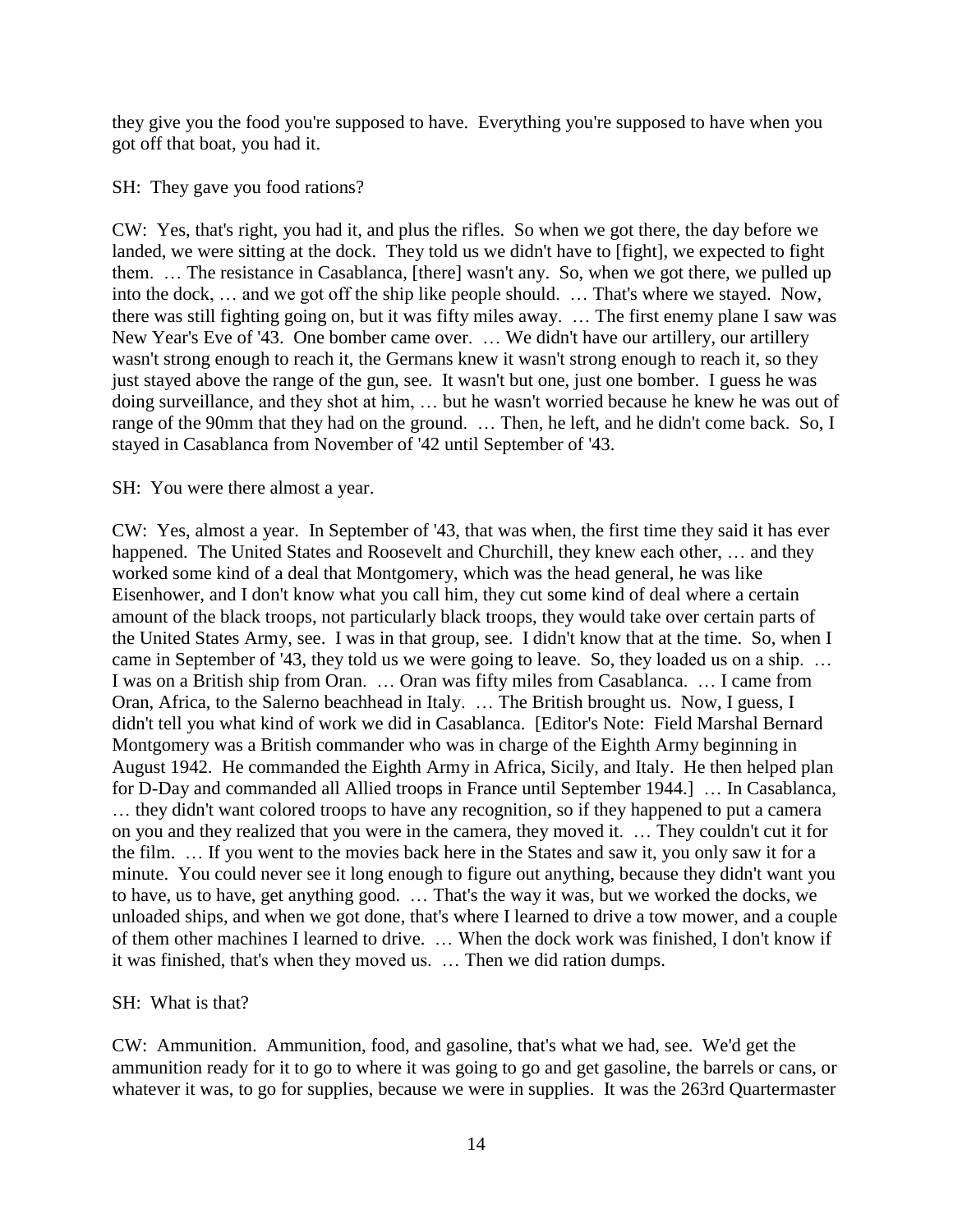Service Battalion. See, that was my outfit. I was in A company, to get that stuff ready. So, that's what they did until the Kasserine Pass. … I heard about that, that was from North Africa, but see I wasn't in that group. The men that went with Patton, on the first fleet, see Patton was in the first fleet because he was the leader. They went with him, see. … I don't know who else took over, because it wasn't just him by himself because he was in charge of the tanks, that was him, but he would have used us if he had needed us in the second fleet. ... He was the first fleet, we were the second fleet. We were his backup, see that's the way it was. [Editor's Note: General George S. Patton commanded the US II Corps in North Africa, which won the Battle of El Guettar. He went on to command the Seventh Army in Sicily, and the Third Army in France.]

SH: What did you do when you were not on duty?

CW: They'd give us some time to go to towns and to sightsee, but I was never a type of soldier, I never got too far from my outfit. … I only went with soldiers that were a friend of mine, two or three, we'd all hang together because in the organization, you don't know who you're dealing with, and you might end up in something you don't want to be in. See, wartime rules and orders are different than peacetime. Whatever you are charged with, when the whole country is at war, you're in deep trouble, because they go strictly by the book, … different from peace time, see. They're supposed to read you the articles of war, I didn't know, I think it's every six weeks, I think of it now, if they can. They're supposed to read the articles of war, it's a ruling to soldiers what they can and in combat, you don't know what's going to be going on, but you're supposed to read the articles of war to them every so often, so they know what the articles of war [are]. See, peacetime is a different rule, but when the whole country is at war it's a different thing. You get in trouble, you pay the penalty. So, when you went to town or wherever you were going, you tried to make sure who your partner is and if they're on the same track. See, because I'll tell you the reason why, … one of the main reasons why, because we were lined up, I don't remember how many times. ... That's why I never got too far from my outfit. If a women comes in and says she was raped, the company commander would call the company and she walked around and picked out the soldier that she think did it, see. See what I'm talking about? Now, if you were in the area, and can't give account of yourself, and she happened to pick you, you're in trouble, see. You're in serious trouble, see, that's wartime. You're in serious trouble, so this is why you never get too far from your outfit, and be able to give an account of yourself where you were because when you miss roll call, that's serious, see. That's serious, and we had a very good chaplain, you could talk to him any time. … He was serious, no nonsense. You would go to him, he would look into your case. I never had to do it, but I didn't know how to do it ... until I got, asked for a transfer, but that's it. A lot of us people don't know, wartime rules and peacetime rules, there's two different rules.

## SH: Was your chaplain white?

CW: No, he was black. He was well-educated. If he's living now--which I hope he is, but I have my doubts, he could be--he would be about 100. I think he was [older], he wasn't thirtyfive years old, because I'll you why. … Some of the soldiers that went over to Casablanca with us, while they were over there a few of the older men, they got to come back home right from Casablanca, because Roosevelt and the government, they changed the rule, and they shouldn't have been over there in the first place … if you were thirty-eight years old I think. I know he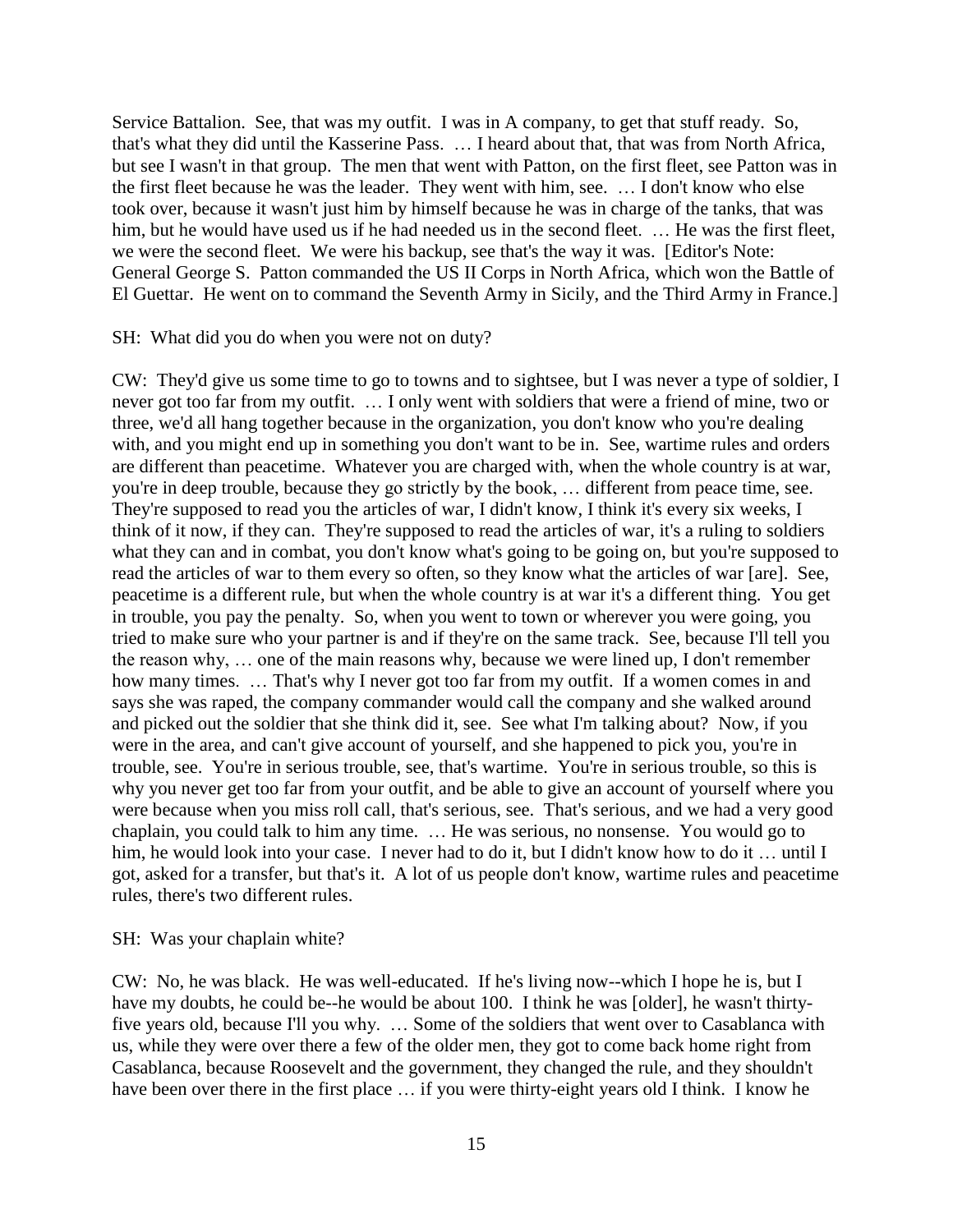was in the late thirties, I think it was thirty-eight, they sent you back home. … They shipped everything that was moving to where they wanted it to be, and if you were in that age bracket they wouldn't respect the age, but when they got over there and figured it out, these men weren't supposed to have been over. … They sent them back home. So, I knew he had to be on this side of thirty-five but he was older than me. He would be 100, 101, if he is living today, yes sir. …

### SH: Did you travel by truck from Casablanca to Oran?

CW: … See, Oran was only fifty something miles [away]. I may have, I don't know if I drove, I may have driven a weapons carrier from Casablanca to Oran because it was only fifty something miles away. I think I did drive a weapons carrier that they were going to ship somewhere. I think I did, and not only me, other soldiers did too. … When I was leaving Oran, going down to the dock, to get on the ship to come to wherever it was they were going to take us, happened to be Italy, I met a guy, I couldn't say anything to him and he didn't see me, he didn't recognize me, that I was in CC camp with him. He was coming into Oran wherever he was going, and I was leaving Oran. [laughter] … We passed right by each other, but when you're in formation, you know, you're not supposed to say anything. I might have said something and got away with it because, you know, we were friends. I started to holler at him, but I said, no, I better keep my mouth shut and went on. I was in CC camp with him. He was coming in and I was going out. … When we got unloaded on the ship and came, I often said [I would but] I never did it. I was going to look at the map, the little map and see how they varied, because coming from North Africa into Italy, they would tell you every time you changed bodies of water because we had to change different bodies of water in that route and they would tell us what sea we were going on. … The only one I remembered and that stood out was the Mediterranean. … That was the last one. … Now, when I was in Casablanca, they had a sign up on a building that said New York was ten thousand miles from Casablanca, which is about right. … When I got to Italy, it was five thousand miles. We were five thousand miles from New York. … That meant that Casablanca was five thousand miles from Italy, see. When I got into Italy they told us we were going to be landing. I landed at the Salerno beachhead--it's on the discharge, it should be. We didn't know it, so. When we got out, … they gave us these belts to put on in case, because they told you there weren't going to be any docks, see. So, you had to get off in the water. … They give you those things, you push the capsules, and if you couldn't swim you'd push them and they would inflate, and then you could wade in. … When I got off, I didn't need mine, and we waded off the ship through the water into Salerno beachhead with your rifle up in the air over your head. That night when we got there, we had landed in the afternoon, and then we--you and your partner--because now you're in pup tents. A pup tent is a tent that you pitch right on the ground. Your partner has half and you had half, and that's your … pup and we put up our tents and got everything ready. The Germans broke through that night, and they called everybody to different battles. … Fortunately, we didn't have anywhere to go but back to the Mediterranean because that was the only thing in back of us--the Mediterranean Sea. So, fortunately, they got them turned around. …

SH: You were with the same company?

CW: … The 263rd Quartermaster, with the same company. … Some of the officers may have changed. The noncommissioned officers, all of them were there, but the officers that really were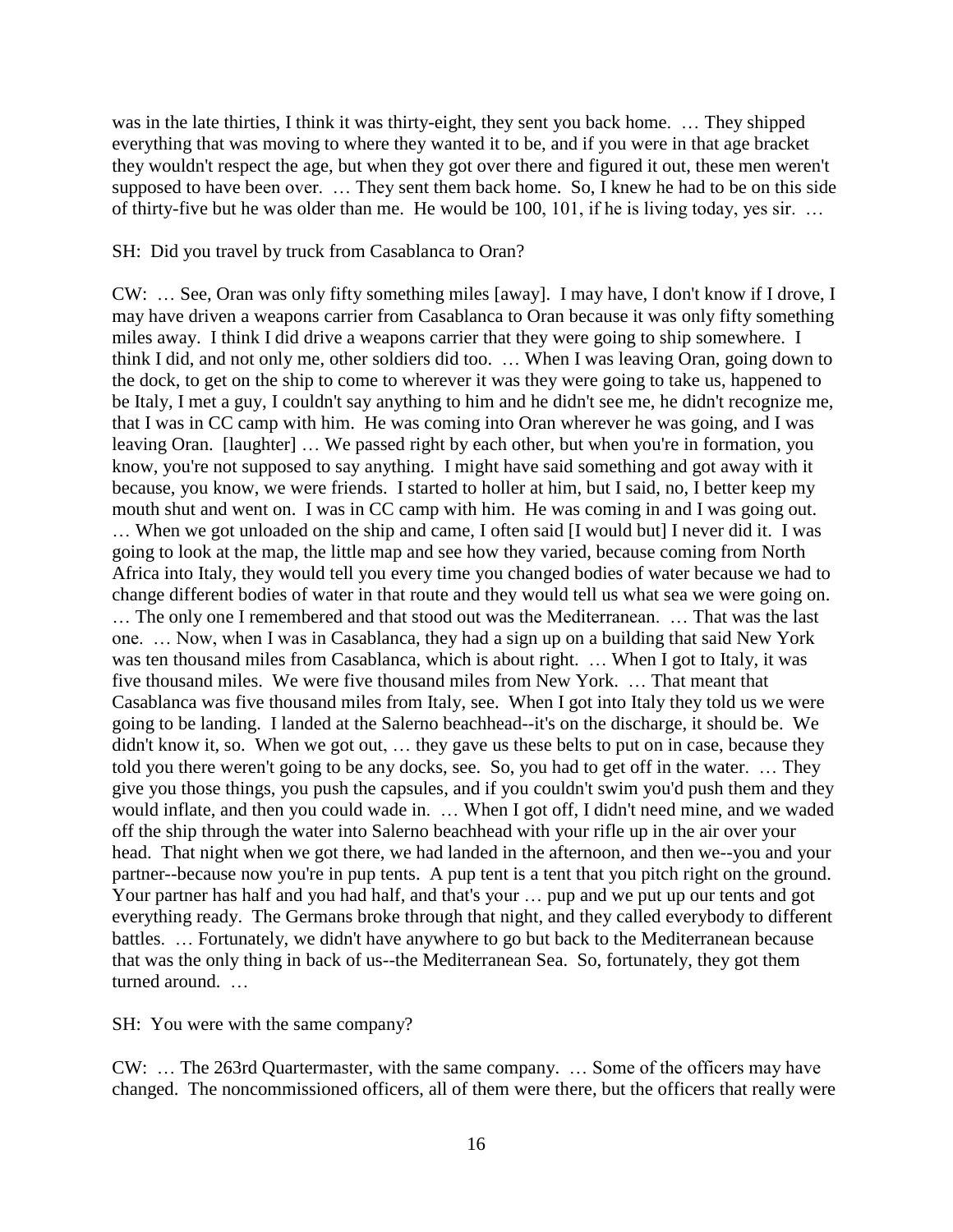in charge, … the company commander and so forth, we had a different, because … when I was in Fort Dix he was our company commander. … (Tilsom?), … the tennis star in those days that was his niece.

# SH: Oh, really?

CW: Yes, he was our company commander, but he didn't stay with us once we got to North Africa. They changed for one reason or another. I don't know what the change was. … I don't know whether he left on his own or whether they just transferred him, … but he was our company commander in Fort Dix and they broke through. … I know you never have smelled dead bodies. … That was on Salerno beachhead. … I spent a lot of time in Italy, a lot of time, and that was right out from Naples … in what we called the (Grape haul?), … because that was where they used to make wine. … We didn't see the bodies to the rear because they had a special crew that cleaned them up. … "Ooo," what an odor. … They finally got it cleaned up and everything. We were stuck there for quite a few months. We were on one mountain, I'll never forget that, we were on one mountain, and the Germans were on another mountain. The Germans were on higher ground and we were at the foot of the mountain. … For sixteen days and nights, the Germans, they would fire. We were fortunate that by being at the foot of the mountain. … They were on high ground. I don't know if they could see us or not, I'm pretty sure they could, but anyway, when they would shoot, they would shoot over us. … Once in a while, one of the big guns would hit a tree limb and cut it off just like you did with a saw. ... We stayed there for sixteen days and nights.

SH: What were you doing during this time?

CW: Praying to God that they didn't hit you. [laughter] That's right, that's right. … You have some soldiers, a guy from (Bristol?) telling me he wasn't afraid. I didn't believe a word of it.

SH: You did not believe him.

CW: They weren't steady firing--they had intervals. It wasn't steady firing. The Germans would start the firing around four o'clock in the morning, see. … You hear the gun go off. They had a lot of that, you hear the gun go off, and then you wait a few seconds for the shell to land. … When the shell would land, then you know it went past you, it went over you. See, now I had a buddy, if he hadn't went to breakfast that morning, he would have never came home. We had a Paramus tent, the Paramus tent is the one you can walk around in, because they figured we were going to be there for a while. He went to breakfast that morning, and I didn't go to breakfast. … I would eat if I was hungry. … If they had pancakes that's the morning I would go to breakfast because I like pancakes. … If he hadn't gone to breakfast, he wouldn't have came home because a piece of shrapnel big fell right into the center of his bed. He brought it home with him. It fell right in the center of his bed and that's the only thing that saved him. They would shoot off. Then we stayed there.

SH: What did they have you doing while in Italy? Were you still supplying the troops?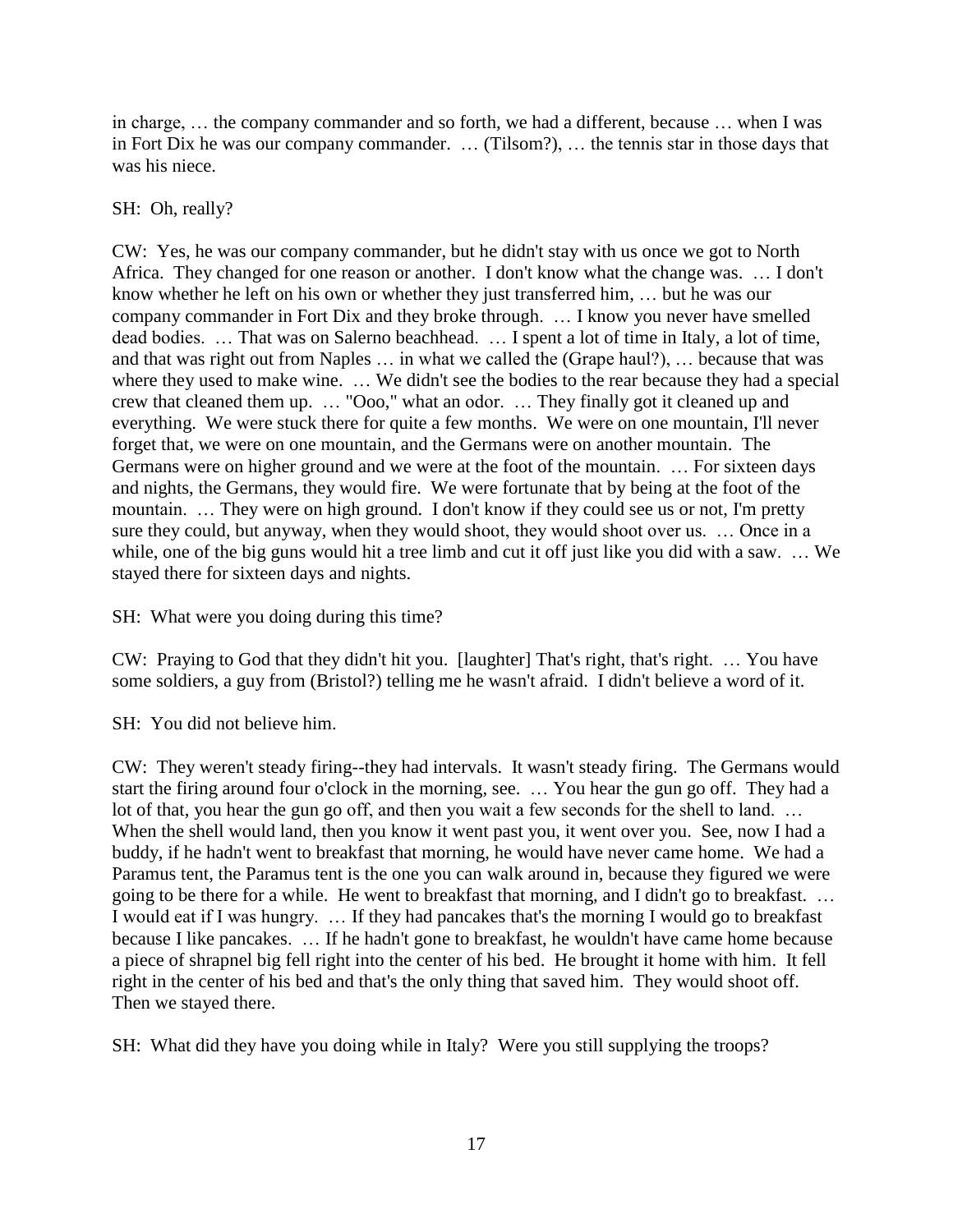CW: Yes, you still went to do whatever detail because we were a service battalion. … You didn't have to worry too much. The only thing in the daytime, or even at night, but in the daytime you had to know your airplanes. See, you had to know your airplanes, see, and when you look up and see that's a German plane you try to get out of the way and hope he didn't see you because he's not going to strafe one man. He's trying to get as many people as he can. … So, fortunately, at night, we can tell airplanes, we can tell American planes, … what type of plane it was, and you could tell the German planes. The Germans had a lot of diesels.

AM: Did you learn the type of planes by being out there or was it something they taught you in training?

CW: … No, you learned that. You learned to know your planes. That's safety, looking for yourself, see. To know your plane, know the sound of your plane, and know when it was enemy, or try and know when it was enemy, because the Germans had some planes that looked almost like ours. … If you look up and see them planes, … you get the heck out of the way … as quick as you can. … That's in the daytime. At night, the only trouble you had at night was guys that smoked. See, you find hard headed people or people that don't care anywhere you go. … From the air they can see a cigarette five miles away. … When you draw on it, and it lights up, like when your smoking, they were hard on you if they caught you smoking at night if you're outside. If you're going to smoke, smoke in your tent, see. Don't be out because you don't know who's up there. … They were right. … We were on the ground now, we ain't in no Paramus tent, you hear them planes come over, that's a German plane. Because you can tell from the sound, see, you had to know. … You're just hoping that he didn't drop a bomb because you don't know what's on his mind. See, those are the things that you must do for your own safety. One afternoon, I was coming from somewhere and I saw these planes coming in and they looked like ours. … When I realized I was near a building, it was an empty building, I ran into that, they were strafing because it was the enemy plane, they were strafing, and they flew over, and I ran into this building. They did what they had to do and got moving, you know, because it was in the daytime. You see, that's very important. Now, we stayed in the (Grey Harbor?) for quite a while and then moved, stayed in Florence, Italy.

SH: That is quite a bit north of Italy.

CW: … First time I went to Rome that was really something to me because this is something I had read about or saw in the Bible, Rome. Because coming out of the South all the older people they talked religion all the time, and they knew the bible. Rome, boy that was something. There was no fighting in Rome. I don't know whether I went with a group or whether, I went there for some reason or another because Rome is before Florence. That's the first city after Naples, and I really enjoyed that site. There was no fighting in Rome, and Hitler respected that. … They came to some kind of an agreement.

SH: Were soldiers able to tour Rome?

CW: Yes, you could there as a tourist, something like that. … You just couldn't go to Vatican City, … you couldn't go there. So, that was very interesting then when we got to Florence. I stayed in Florence. That's where they bogged down at. I stayed in Florence for six months.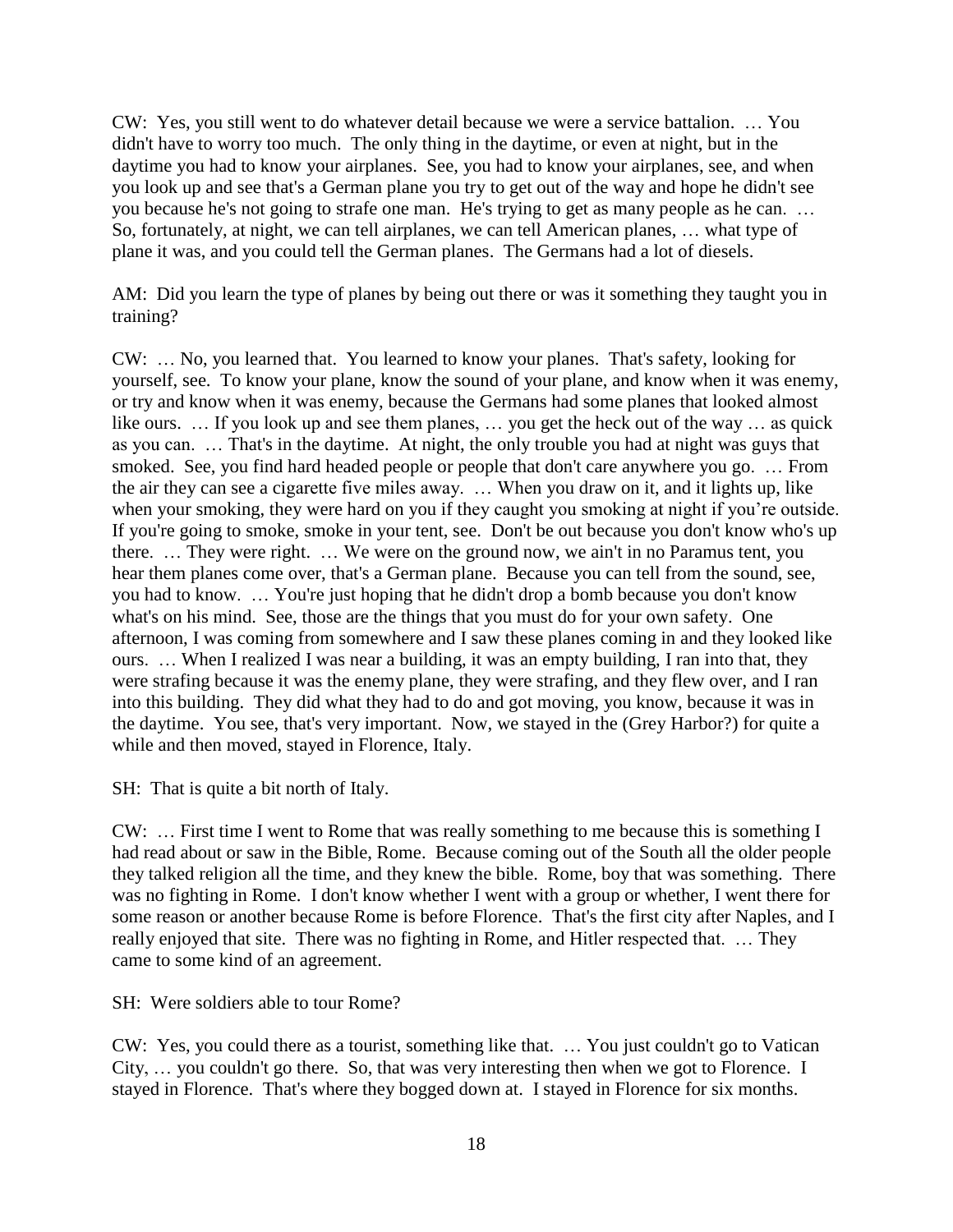### SH: Okay.

CW: They had almost written Italy off. They were having trouble. We were wondering what was going on, we didn't know what was going on because we had to move. We stayed one place in Florence [for] three months. We're not in the city, you're in the suburbs, see, because they don't put any troops in the city. … Then, we moved and we were still in Florence. We were bogged down. … That's where they started to get troops for this mule pack. … That's when I started thinking, another soldier and myself started thinking. … Mule packs, they were looking for guys from the country, but I wasn't registered as country because I went in from Pennsylvania. … I just didn't take any chance. We said, "Let's get out of this so and so outfit," because I always wanted to get into trucking and see if we can get into a trucking outfit. So, that's when we went to the chaplain and went to the chaplain and told him what we wanted. … He said, "I'll see what I can do." In about two weeks the transfer came through. … I used to call this guy "Shorty" Williams because he was short, he was from New York and he and I, they loaded us to wherever we were supposed to go. When I got there, there were a whole lot of soldiers that had gotten transfers. … They called the guy I went with, because Shorty Williams, that was his name, that wasn't his real name, but that's what we called him, and that was the last time I saw him. … Then, they sent me by myself. … I thought about when I went in CC camp. I said, "Lord, I messed up again." They sent me by myself. So, when I got to … the trucking outfit, I had never heard of it. The 24th I knew about and the other trucks in the bigger trucking outfit, but I hadn't heard of the 115th. When I got there, the sergeant said to me, he almost had to bend his head … he was so tall, big guy, and young. He was younger than me. … He said, "Soldier, how long have you been in the service?" … How long you've been overseas?" I said, "I've been overseas twenty-three months." [He says], "You've been overseas twenty-three months?" I said, "Yes." He said, "Where were you?" I said, "I was in North Africa." So, he says, "You've been overseas longer than I've been in the service." I said, "Yes." So, he told the orderly there, he said, "Take this soldier," he had to run me through it, he knew I knew it. He said, "Take this soldier to the orderly room and get him … his cot," and whatever I needed, was supposed to have. … He said, "Read the bulletin board every day." … He let me stay in that tent. He said, "Only go to the mess hall." That's what they called the dining room in the service, the mess hall. He said, "Only go to the mess hall to eat and if you leave the area, get permission," and stuff like that. I said, "Okay." That's no problem. He made me stay there three weeks. … He was giving me a rest. Then, he says, they assigned me to a truck--eighteen. … I was supposed to have been the assistant driver. … The guy he assigned to me was from Richmond, Virginia. I was assigned, I was glad to have the truck, and he was glad to have me because that's where I wanted to be. … Then, they run you through the details of the truck and when you drive a service truck that's all you do is put the tailgate up, and let it down if necessary and drive the truck. … You have the wrenches that you're supposed to have, and a 6X6 has 2,700 bolts in it. …

### [TAPE PAUSED]

SH: Did we forget to cover any of your experiences between Salerno and Florence?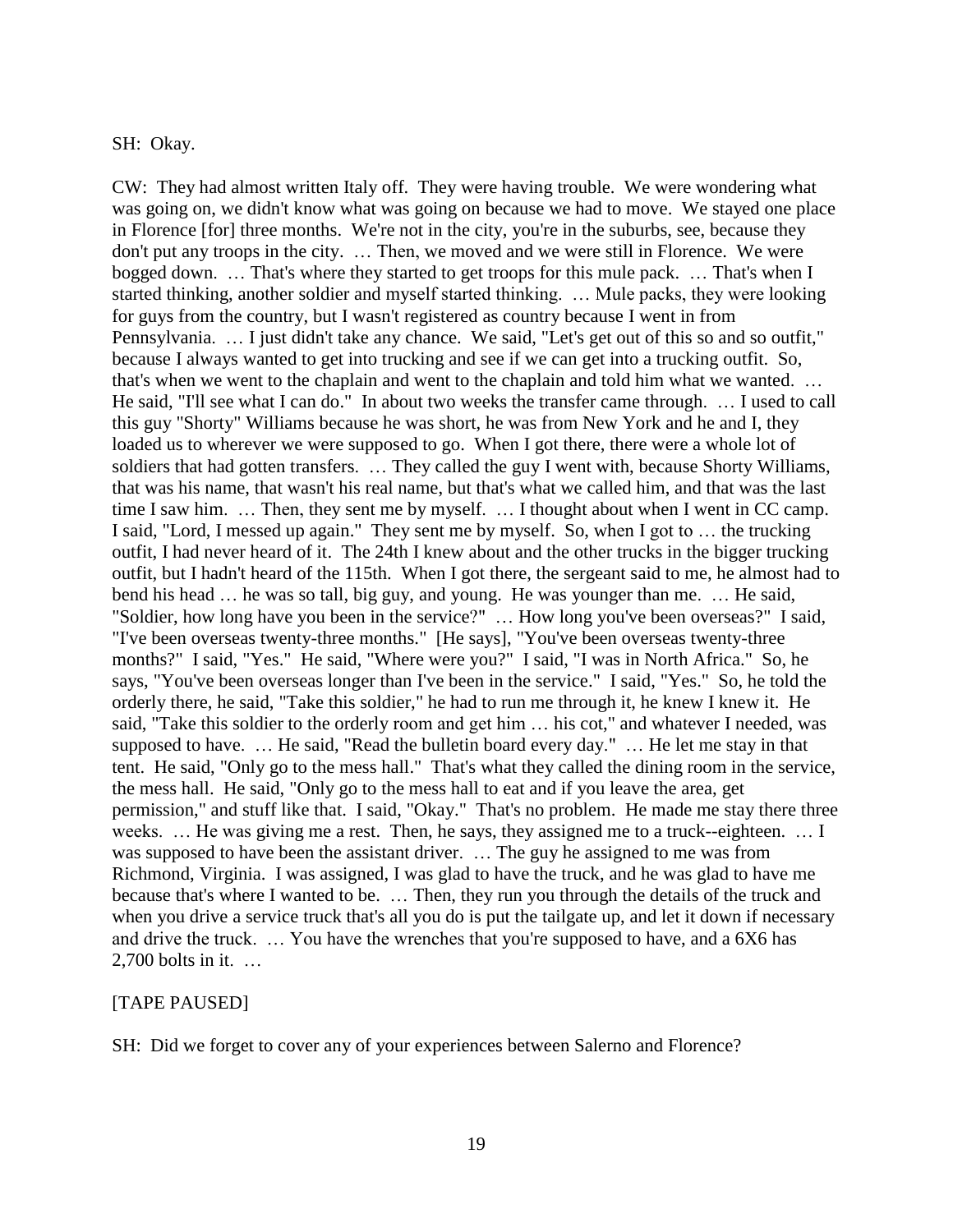CW: … From Salerno I was coming out, and I went to Rome. … Mussolini was killed after I had gotten into the trucking outfit. In the trucking outfit, the war was coming to an end at that time, I hadn't covered that. So, now I'm in the 115th trucking outfit where I had gotten the transfer. This is when, this was in '44 … because the war ended in '45. … I left North Africa in September of '43. I was in Salerno beachhead from October '43. … … From North Africa, Rome, through Salerno and up into Rome, I don't know if I was a truck driver when I went to Rome or not. That was after we came back so I meant '44. '45 was when Mussolini was hung. The war was phasing down, it was coming down. … [Editor's Note: Benito Mussolini was captured and shot by Italian partisans on April 28, 1945.] I was with the 115th when I went to Rome, I'm pretty sure I was. I was with the 115th there. I had gotten the transfer out. … I don't know exactly where when I joined the 115th. See a lot of towns, you don't worry about the name because Italy has so many villages in different places. … I know I wasn't too far from Viareggio. … When they brought the 92nd Division over, that's when the black soldiers had, started thinking, that started the clock there running, because the 92nd Division was a fighting unit. … If they're going to draw [replacements], they're going to draw from the service unit, and you know they're going to have to draw. So, whenever they brought the 92nd Division in- because the Tuskegee pilots, I knew of them one time. [Editor's Note: The 92nd Division was an African-American unit that served in World War II. They were nicknamed the "Buffalo Soldiers."]

### SH: Did you really?

CW: Yes, the Tuskegee pilots, I knew a guy, but I had forgot I even knew him that was in the Tuskegee pilots because he lived around here. He just died last year I think it was. … Eldridge Woody--he was one of the Tuskegee guys. I knew him from civilian life. [Editor's Note: David Eldridge Woody was a native of Orange, New Jersey. In 1941, he enlisted in the Army and trained as a Tuskegee Airmen and served in the 99th Fighter Squadron. He died in 2010.] See, that was when soldiers like me and those other fellows with me started stirring because now we got a fighting unit. … We had to really keep our eyes open because we could be drawn into the infantry. See, that was when we started … and the ministers back here, every time we could get a paper, … the Afro paper or something like that, they would give us a little history, the ministers back here would start squawking because the black soldier wasn't getting any recognition, see. They weren't getting any, what you call it, which we thought was awful because we were receiving those shells and things coming over here. They were right, you see. When they brought the 92nd Division, that's when the movement started, guys were thinking, when they brought the 92nd because you didn't have too much to worry about and they started coming around getting these mule packs to go into places with guys that had been used to handling animals. See, in the country they would be more familiar than a guy from New York City that's born and raised in New York City, they would be more familiar, so they're going to get guys that had this knowledge. … This is when the mule pack came in there and that's when we got busy, … and that's when we got the transfer, and I went to the 115th trucking outfit. That's the way that was. So, it had to have of been in '44. … When I started driving trucks, all of my driving was at night with no lights. You did some local driving in the daytime, but my main driving was at night over those mountains and you know when you go over one mountain in Italy. Have you ever been to Italy?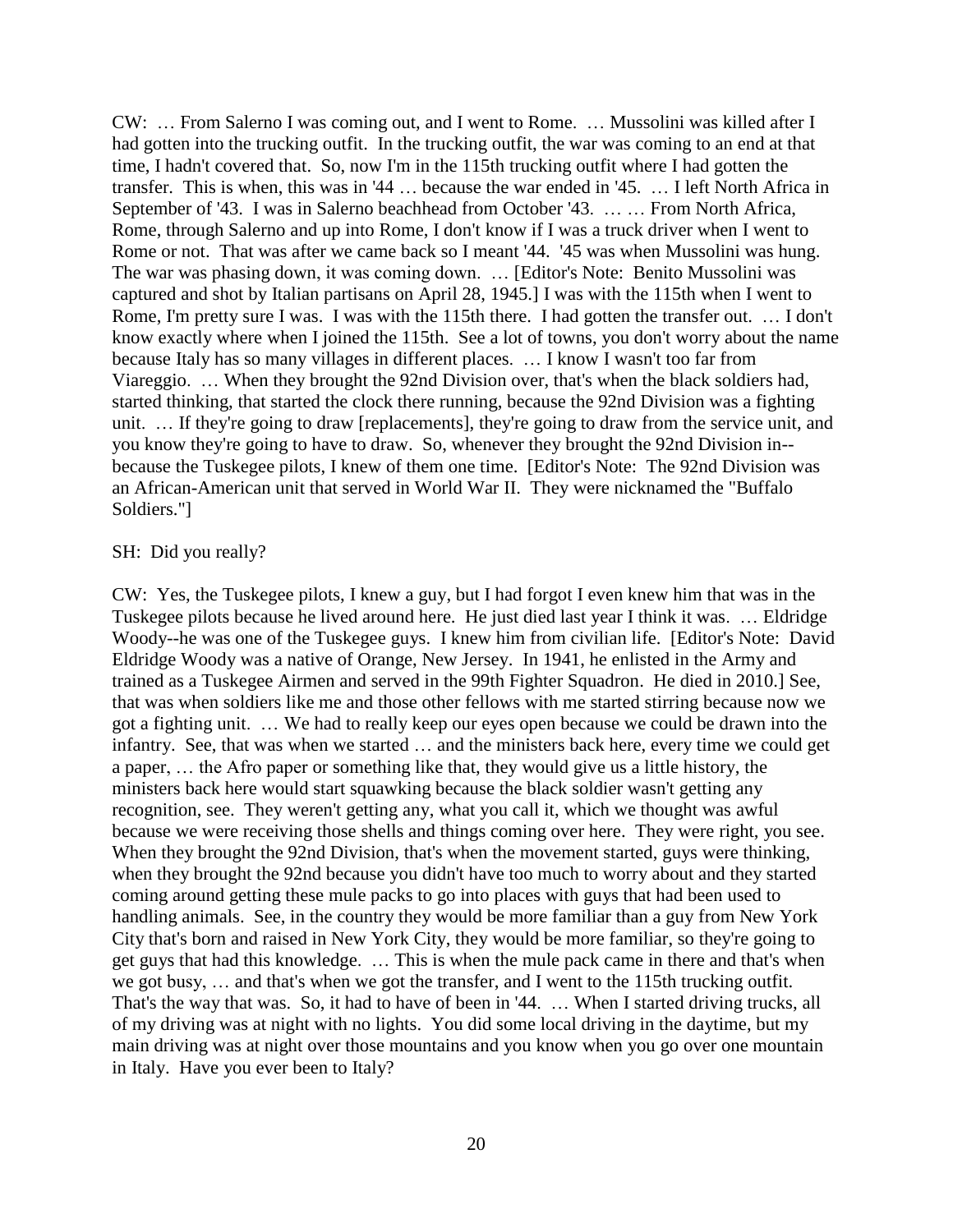### SH: Yes.

CW: … You go over one mountain, you think you got it made, and the one in front of you is higher than the one you just came over, see. In an Army truck, in those days I don't know about what they have now, you had to be a good driver to drive one. ... If you were smart, if you could--if you were in a convoy you tried to get behind a good driver … because when you start climbing those mountains, now they had governors on the truck they gave me. … Being mechanical minded, because my family had cars in the family and I was familiar with cars, I loved it and knew how to do this. I took the governor off, because it only took a few minutes. I took the governor off because the governor was underneath the carbonator. You take a half-inch wrench, loosen those four bolts, pull the carbonator up, pull the governor, and set up the carbonator back in tighten it down because you couldn't pull those mountains with a governor on, see. You couldn't pull those mountains because you couldn't get any more [than] minimum. … Every other soldier did that too because you couldn't get over them mountains with a governor, see. … You're driving at night with no lights. You're bogged down. I know you never did, there isn't any sense in me asking, you drive across the river, the Po River I think it was. I drove across, had to go across, and you got to, because the bridge had been knocked out. … They don't have that now, they got real bridges that they put down now, but in those days they had a pontoon bridge. ... When you get there, you do what the officers tell you or whoever is in charge of that bridge. You got to keep those intervals and the speed down. … The truck is just crawling … and you go across that bridge, on that pontoon bridge because pontoon bridges inflated and you got all this moving and everything because you don't want to make no mistake because that'll be the end. That's the way you do that, see. When you get to a mountain, if the guy in front of you wasn't a good driver, if you couldn't get around him when you see he's in trouble and get into the right gear, at the right time, you have to start all over again. … Starting all over again, in the middle way of those mountains isn't easy because that truck got to start from zero and you hit a gear when you get it. Fortunately, I never had that trouble because I always managed, and most of the guys in that outfit could drive anyway. … You had the double clutch, if you know what the double clutch is, you have the double clutch--that's working the gears and the clutch at the same time. When you hit it you got it, see. … Then, you just go on over it.

SH: If you do not, you stall.

CW: That's right, that's right, they're not easy to shift, those Army trucks in those days. They're not easy to shift, they were good trucks, but you had to know how to drive them.

SH: How did the weather impact your driving conditions?

CW: The weather in Italy was just about like here. Yes, just about. The only thing--over there, it rained for about six months. That really bogged us down plus the Germans, see. Now I'm not, the outfit that I went over there with, I was always, … even in CC camp, I was always in A Company. I didn't know if this was luck or not. The company I went over with, the 263rd, the D Company of that outfit, that whole outfit I went over with, went to the Anzio beachhead, and all those guys got killed. That's what I heard, because the Germans let them in. When they got there they thought they had it made, see. So, I understand, I wasn't there. … After they all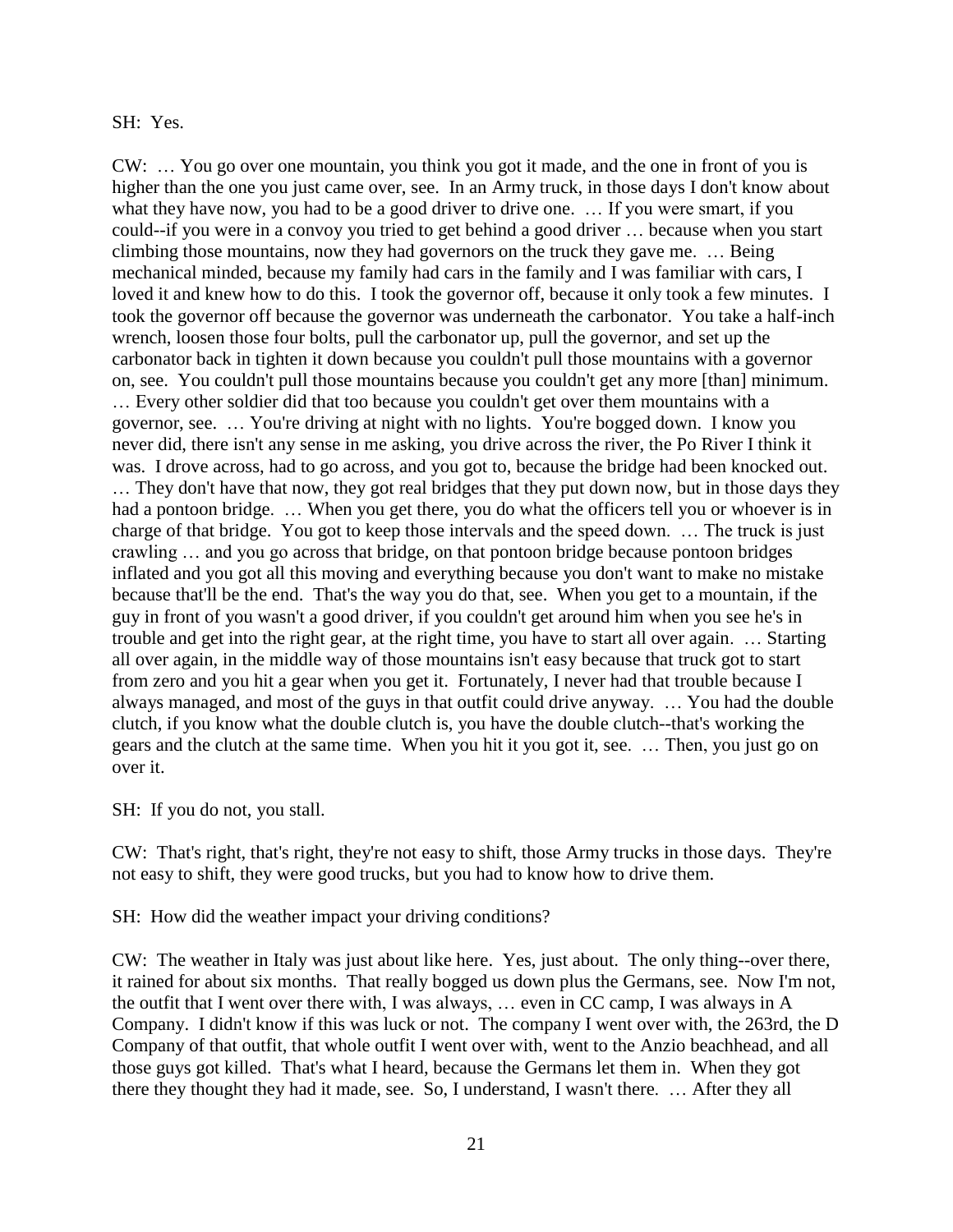unloaded everything, the Germans opened up on them and most of those guys got killed. See, this is after the 92nd had came over, see. So, my move that I made at that time was the right move, see, because I was forgetting the transfer. [Editor's Note: The US Fifth Army landed at Anzio, Italy on January 22, 1944.] The 92nd, I would take them up to the front occasionally, see, and some of those guys up to the front and let them off, but we didn't, I saw some guys after I got out of the service that I had recognized. That's when the black soldiers, when they came over there, because they had to have replacements and you could go there, but I did it right. Now Mussolini, I know exactly where they caught him at because I used to go from, I used ... to take gasoline, not a convoy because we didn't travel in convoys all the time. Either one truck, two trucks, or three trucks or whatever it was at the time. I used to drive from Italy … to take gasoline, you see. [Editor's Note: Benito Mussolini was caught by Italian partisans in Lecco District near Lake Como.] … I went there twice. I took gasoline, see, just myself and maybe one other truck, yes.

SH: When you went out in your truck, was it just a day trip or would you stay overnight?

CW: No, we'd go ahead and drop the load and come back.

SH: Okay.

CW: … They didn't check us, they just let us through, but they had one checkpoint between where I was going. ... I didn't have to stop, and just go ahead. ... A truck I think held eighteen drums, I think, of fifty gallon drums. … Drop them off and come back. It was a one-day trip and I did that at the end of daytime.

SH: Were there any accidents that happened when you were in Italy with the trucking outfit?

CW: Well, I can say I never had an accident and I don't if any of the guys that had it, but there were plenty of accidents because what they would do, they would give some of the guys trucks that couldn't drive them. … It was too reckless doing … something like that--because we used to see them tractor trailers wreck, more so than the 6X6, yes.

SH: Did you ever have to drive a tractor trailer?

CW: No. … In the service you are only allowed to drive what you are authorized, what you are licensed for. … Just because you got a government license [doesn't mean] you can jump from one vehicle to another. Now, I could drive a jeep, weapons carrier, 6X6, see that's what they called them in those days, 6X6. … Anything in that line I could drive, see. I was licensed to drive. See, whether you could drive or not, some guys they could drive tractor trailers, but you didn't run across that many in those days because tractor trailers weren't really that popular. ...

SH: What about the Italian people? How did they treat you? Did you see them?

CW: The Italian people?

SH: Yes.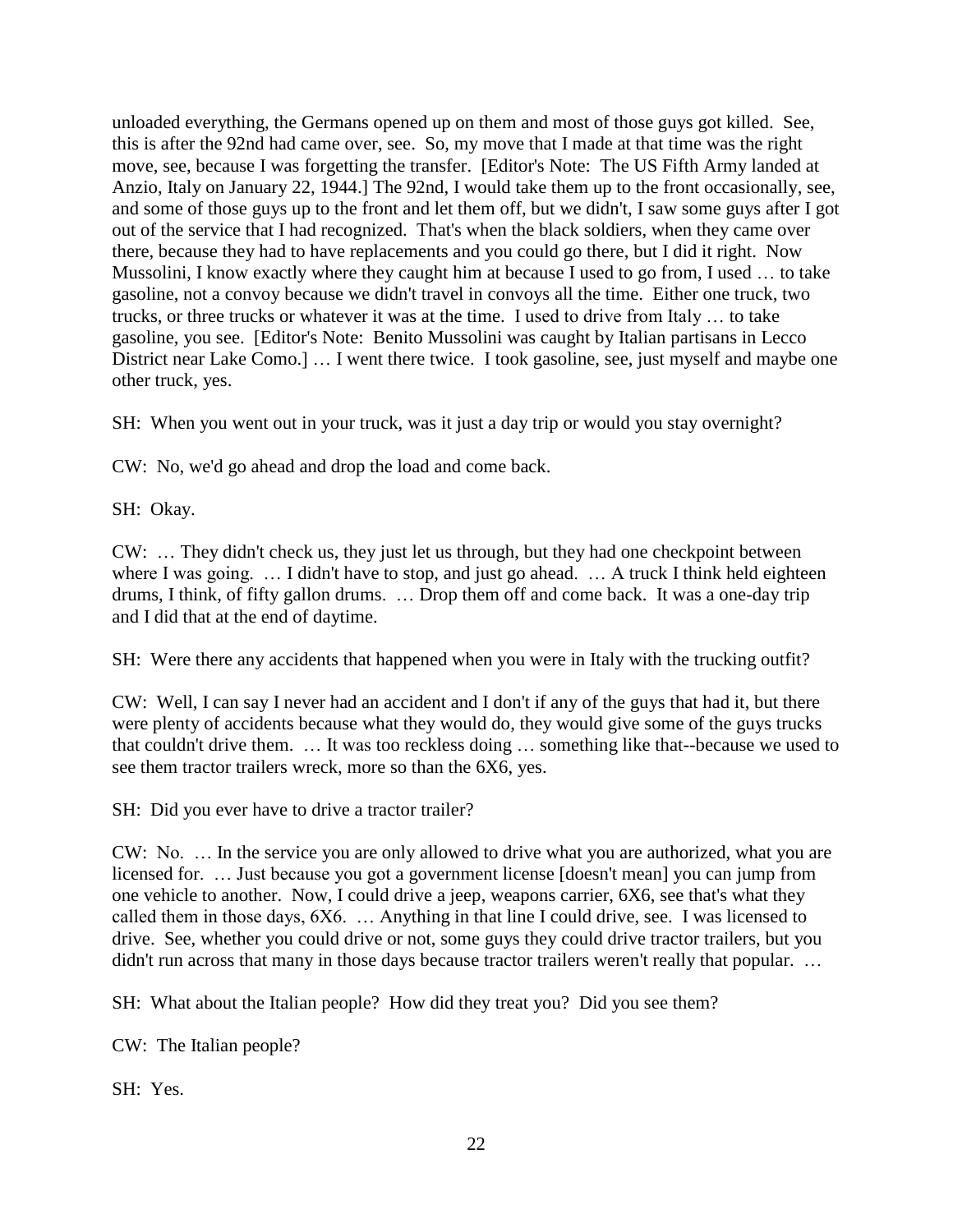CW: I never had any problems, see. … The way I'll put it, anywhere I went overseas, unless we ran into some of our own white soldiers in the wrong place then they had that advantage. … They had the advantage, they would attack you, you know, if you got caught. That's why, another reason you didn't go too far. You didn't go anywhere alone, you wasn't supposed to anyway, but you didn't go [too far] … because some of them would attack. I know I was in a rest center. … They sent me away a few times for a rest.

## SH: Did they?

CW: Not only me, other fellow soldiers. In one area I went, I went to Venice, but I didn't particularly like Venice there, because you had to go everywhere by boat and all that water, I didn't particularly like that. … One area I was in, this soldier, I was right at where I was staying. He was getting ready to get after me because he thought I was by myself because of just because what I was. I didn't even know it, but I didn't even realize, and one of the soldier's buddies stopped him. You had to be careful with that, see. Now, in Africa, most of the, not all of them, but most of them, I can only talk about what I know. In Africa it was a little different because, see, that was darker race people in Africa. Most of our soldiers, we went to where our own color was, see. It didn't happen. We could do things in Africa that a lot of the white soldiers couldn't do. … We could go anywhere, practically anywhere we wanted to go, at night. That's when soldiers make their move because their on duty during the day, make their move. … The white soldiers couldn't do that unless they had an Army because they didn't like them. That's right, but we could get away with it.

### SH: Did you go?

CW: As long as you didn't bother their wife. That was it, that's right, because they knew you're looking for women. ... You bother their wife, you're in trouble. That's right, but other than that, they didn't bother you. As long as you act like you're a gentleman, see, that's right. That's the way it was in Africa, but in Italy … I didn't have any trouble. I never had much trouble anyway in my lifetime that way, but in Italy it was a different thing … if some of the white soldiers caught you. … I'll tell you something else--if you were hitchhiking or something like that, if they figured you'd been to town or something like that, they wouldn't give you a ride. See, that's right. A lot of them, some of them would stop and pick you up, but you found more that wouldn't then you did that would.

### SH: Really?

CW: Yes, that's our own soldiers. Now the only time, when things get hot, see, when the shells were falling, and different things like that, that's when everyone united together like brothers. [laughter] That's right. That's the way it was, then it would cool down, it would go back to the whole thing, not everyone. Now, there's lot of guys, I remember a guy in Africa, I was at a rationing dump. There was a moon shining at night, and I can see him before he got to, a white boy, and I can always talk on that stuff, see. He came, the guy, I let him get close enough, … then we got to talking, and he said to me, he said, "You know, my parents had lied to me." I don't know whether he was pulling on a leg or not, but he talked serious. I said, "Lied to you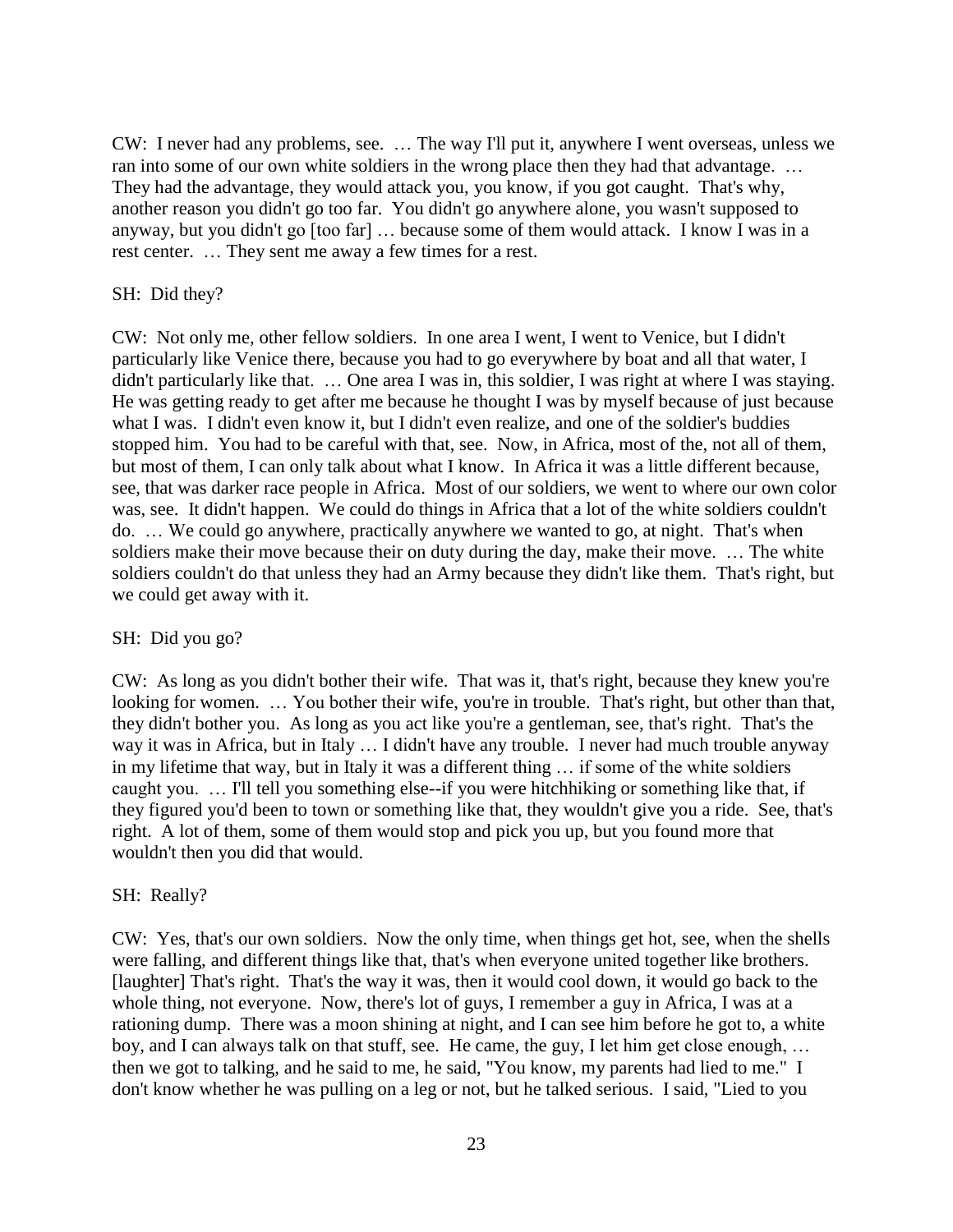about what?" [He said], "About colored people." I said, "What are you talking about," and we talked for maybe an hour about race.

SH: Really?

CW: Yes, and he said, "I found out a lot of things since I've been in the service that I was told by my parents which was altogether different." … I told him, "Well, you know, there are good people in all races." I said, "No matter who it is." I said, "There's good people in all races." I always looked at it like that. I said, "Because if we wasn't we wouldn't be on earth if there wasn't some good people." … I was just starting to think about this; if Hitler had been successful with the Jews, where do you think we would be? I wouldn't be here sitting talking to you. You see what I'm talking about? We were next. See, we were next. If he was successful with the Jews, and he won the war, he would have wiped out all of us because he couldn't stand black people. See, so that's right. We weren't too far from where he had all the Jews in the concentration camps and all that stuff. We weren't too far from that. … His aim was the Jews. … That was his game, that was what he was going to do, so there's all races of people, and there are some people in our race, … the same thing. That's the way you have to look at it. There are good people in all races.

SH: How long were you in Italy?

CW: I was in Italy from '43 to '45.

SH: Until the war ended?

CW: Until the war ended, yes. …

SH: When did you first hear about the concentration camps?

CW: … When I was in Africa. Well, I had probably heard it here in the States, you know, the concentration camps, but it hadn't got that big. … As I said, news in those days wasn't like it is now. It didn't sink in, but you see, when you're over there, when you're near something like that, or any, it registers right away, you see, but the Jews, the way that Hitler was doing the Jews, we knew about that over in Italy.

SH: Did you really?

CW: Oh, yes, because that was our conversation and if he had won, if he had won the war which he thought he was, we would have been next. …

SH: Did anything change for you when Mussolini was hung?

CW: In the Army, … we were just glad. … I know where he got caught at, because I used to pass through there. … As I said, I could have gone to see him hanging on the scaffold, but I didn't want to see it.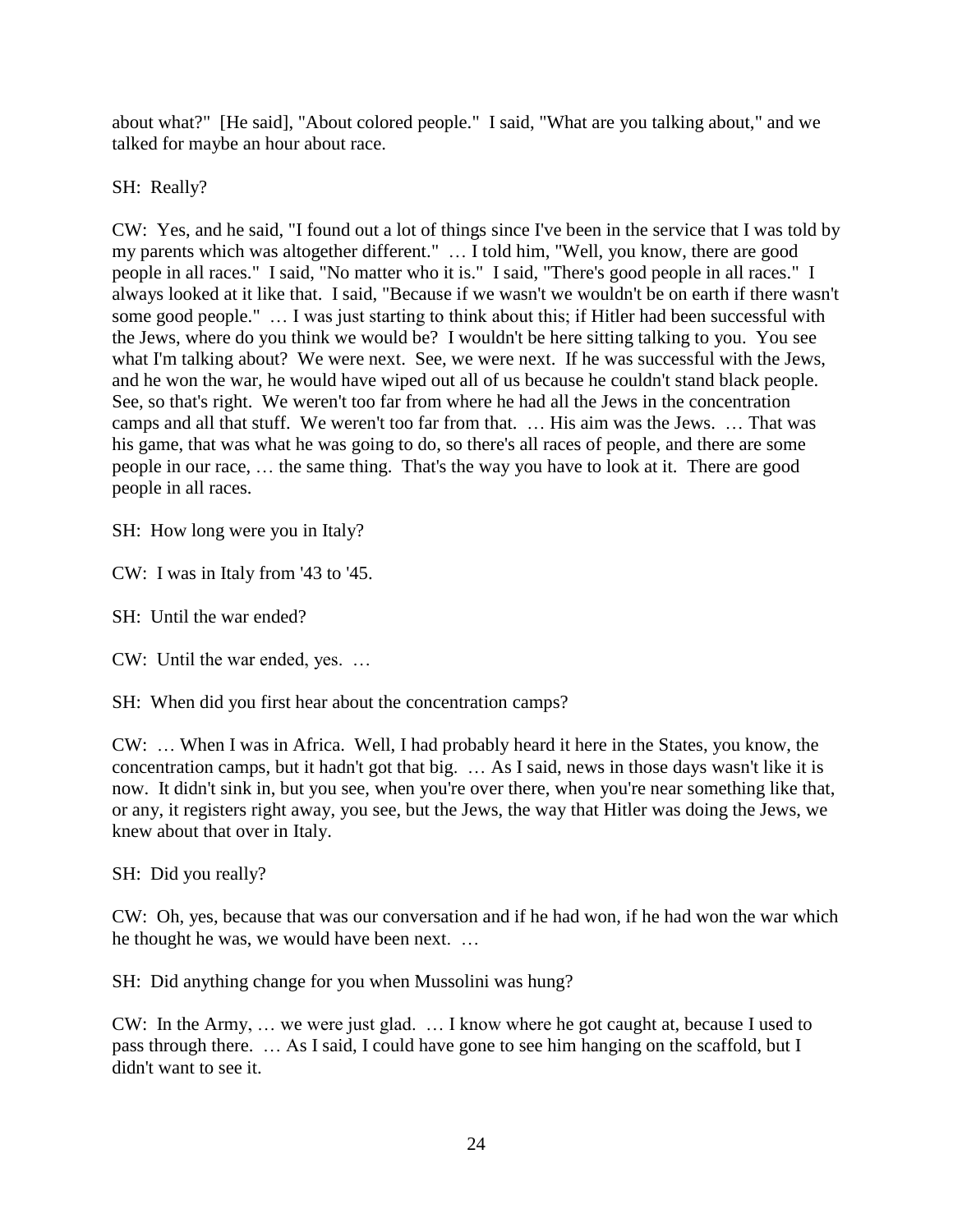SH: Lake Como?

CW: … The name doesn't register with me because as I said when you're in the service in the war, you're not interested in, you don't pay too much attention to names.

SH: Were you anywhere near Monte Cassino?

CW: Yes, that was a tough fight. Monte Cassino, yes, I remember that like it was yesterday. That was a tough fight. … We were bogged down there. They cut that all the way down to the ground. See, all the way down to the ground, because I came through there when I was on my way home after the war ended. See, everything was even. I understand its back together now, yes. It's back together at Monte Cassino, because they had trouble. … Hitler had the railroad gun there, he used to roll that every so often and they had a lot of trouble there. A lot of trouble breaking through, and that's where we were bogged down at Monte Cassino, yes.

SH: You said you made one run over to Nice in France with the trucks.

CW: Yes, with the convoy. We took a convoy, a convoy is fifteen to eighteen trucks, twenty or some odd trucks, but most of the time it was about eighteen trucks.

SH: Were you transporting troops?

CW: No, the refugees, people.

SH: Displaced people?

CW: We took them back to France, civilians, yes. We had a whole convoy there.

SH: How long were you in Italy after the Germany surrendered in May 1945?

CW: It wasn't that long because when the war ended '45, I was home. I got out of the service in October, the 2nd or 3rd.

SH: Did you know where you were going to be sent after Germany surrendered?

CW: I didn't know where I was going to go because a whole lot of the guys, even the chaplain that I heard, that took us over there, went over with us, a lot of those guys went to the Pacific. I didn't have to go to the Pacific. I didn't know … I had enough points to come home. See, because I had been in all those battle zones, that's how you get your points.

SH: Yes.

CW: A lot of guys that I went over with … in '42 had to go to the Pacific. I came home, I had enough points. I had eighty-seven points, see, that's what kept me from going to the Pacific, you see. … I didn't know I had that many points because as I say the discharge showed more things than I really knew, see. Because a lot of stuff in the discharge, I didn't know I had been in all of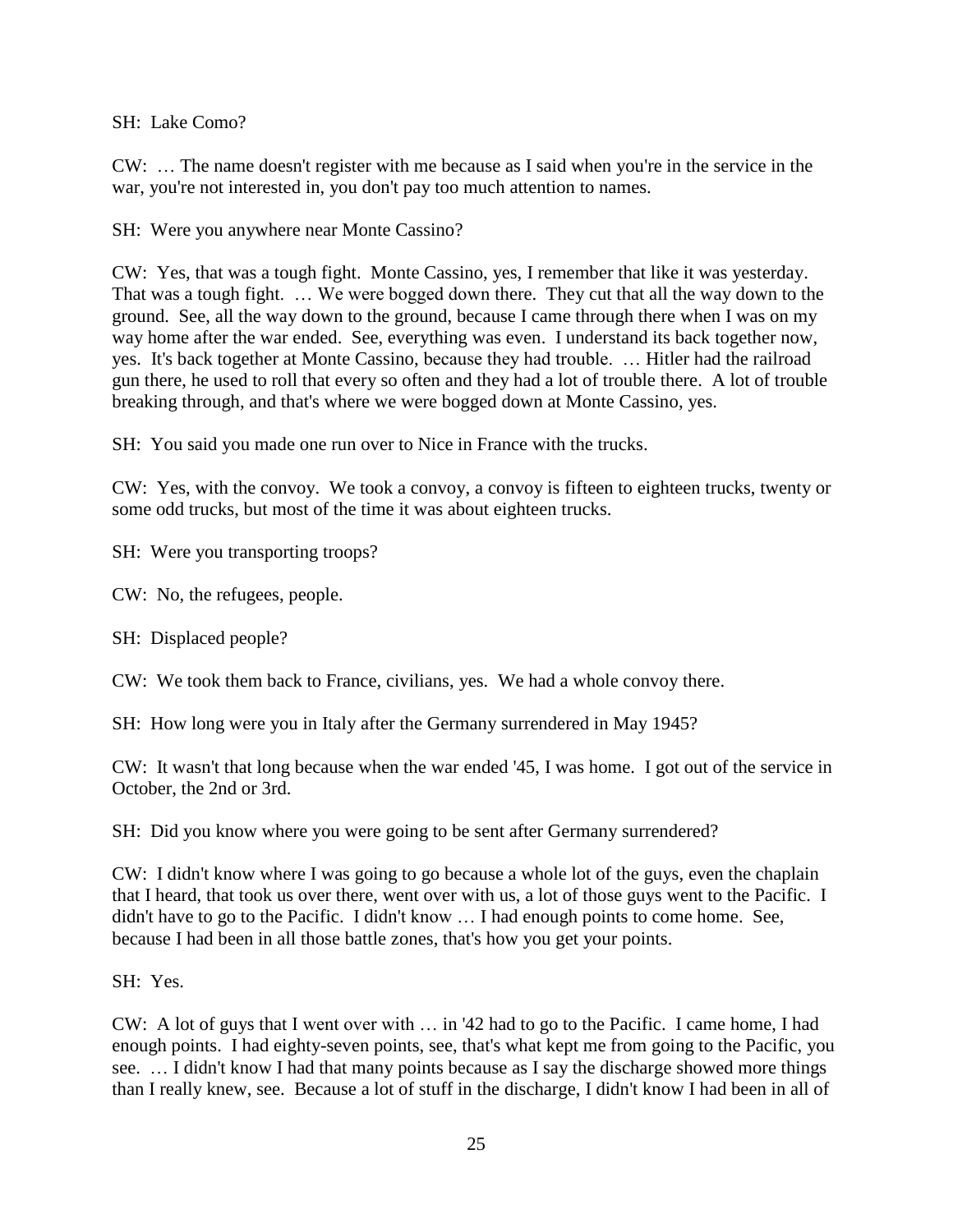those places because as I say you just do what you're told and go where they take you or tell you to go. … You aren't registering I was here or I was there. See, but whoever was keeping my records, … it's on the discharge. I found some stuff in there I didn't know. See, that's the way it was. See, I had eighty-seven points, and I was single, didn't have any kids or anything to come home. Some of the guys that I went overseas with, I met a lot of them, most of them are gone now--in fact, all of them. They had to go to the Pacific.

SH: What was your reaction when you heard that the war was over in Europe in May 1945?

CW: We were happy.

SH: What did you do?

CW: I don't know. … But as I say, I wasn't sure until I knew that I didn't have to go to the Pacific. Then, I was real happy, see, to come home, see, because … they told you that was one month out on the ocean, from Italy to the Pacific, the way they had to go. That was a whole month, see.

SH: You would have been in trouble with your seasickness.

CW. … That's right. When the company commander, the first sergeant more likely, told you, shows you, and they call your name, there were some guys that left, who had more points than I did, a few that left maybe a couple weeks before me, because they could have been on the same ship I was on, but I had enough points to come home.

SH: What was the reaction when you heard that President Roosevelt had died?

CW: Oh, that was very sad. That was very sad. Yes, that really was very sad because Roosevelt was the one that turned this country around. ... In the other Depression, real depression, I was a kid, I was only a ten years old in '29 when they had this crash. I was ten years old, you just hear about this stuff when it got to you. He was the one that … got rid of Prohibition, Social Security, the CC camp. … Now, suppose there hadn't been a CC camp. See, I would have had to take a different route, see. Roosevelt was the man. They can like him or dislike him … but he was the one that did it. [Editor's Note: The stock market crashed on October 29, 1929. President Franklin Roosevelt died on April 12, 1945.]

SH: As a soldier, did you have confidence in the new president, Harry Truman?

CW: Oh, yes, Truman was a good man, see, Truman was a good man. … Roosevelt didn't respect him because when Roosevelt died from what I read, … he had never sat down with Truman and told him anything because he didn't like him, but that was the way it was, but Truman, you know, as far as I was concerned, he was all right.

SH: Were there any Red Cross programs for your unit when you were overseas?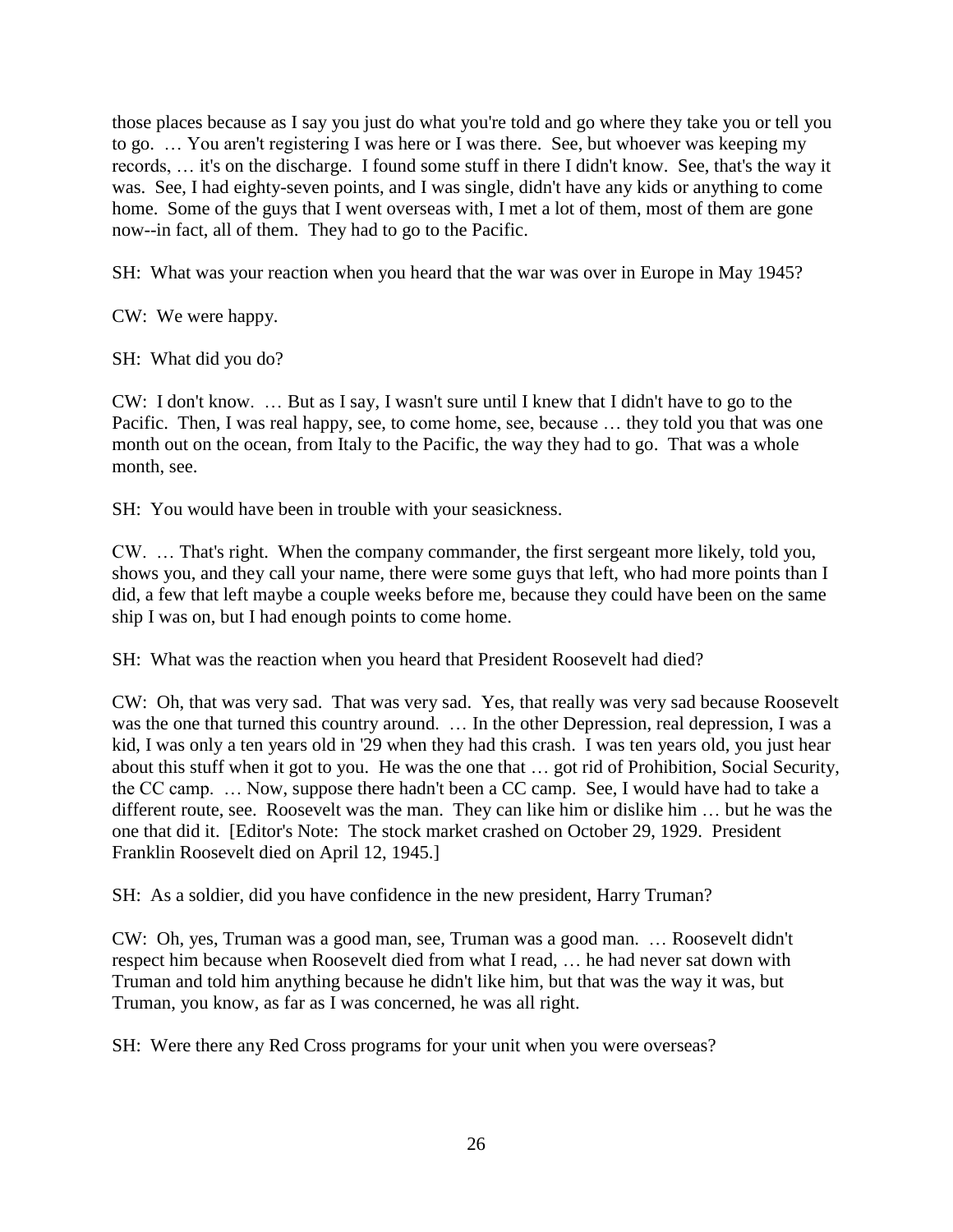CW: Oh, the Red Cross? Yes, they were over there. … The Red Cross was there, but the only thing about it, you being in … a combat area, they come in with doughnuts and different things like that if you wanted them, but a lot of that. But you see, when you're in a conflict, and racial things, you'll be surprised how sometimes that turns soldiers off. … Soldiers … they weren't that interested. They would go with the Red Cross, the Red Cross come in and had doughnuts and coffee and stuff like that, and talk to you. Like, Bob Hope came over. I guess he was over there, I knew he was over there, but a lot of the black soldiers didn't go to see him. Not that they had anything against Bob Hope, but if you went to see him and by being segregated, you couldn't do better than trying to remember what it was because you wouldn't be that close to him. See, you always had to be in the back. [Editor's Note: Bob Hope began entertaining troops in combat zones in 1943. He continued his USO tours with trips to Vietnam and the First Gulf War.]

### SH: Okay.

CW: See that's the thing, and that discouraged a lot of people. … If somebody famous came over, they would gather--like Joe Louis was over there. I never saw Sammy Davis Jr, I didn't know too much because he wasn't that popular at that time, but he got to be popular. Ezzard Charles, I was in the service with him, the fighter. … Ezzard Charles, he was a very nice guy. … My truck number was eighteen and his was twenty-four, but he didn't do too much truck driving because when Joe Louis came over, … they took him and put him with Joe Louis as a mate. He stayed in Florence, he was in Special Services. I didn't see him after that in Special Services because he didn't work because he had something to do and the guys that could better themselves, they did what I did, try to make a move. ... Ezzard Charles, he wasn't a true heavyweight to start with, and people hated him because he beat Joe Louis, but he beat Joe Louis when Joe Louis was on his way out. See, he would have never beat Joe Louis in his prime. … I remember him well. He's dead now. … [Editor's Note: Ezzard Charles served in the military in 1944 and 1945. He defeated Joe Louis for the Heavyweight Title on September 28, 1950. Charles died in 1975.]

SH: So entertainment was segregated too.

CW: Yes, they were segregated. Yes, that's right.

SH: Did Special Services have any acts or shows?

CW: Special Services did things, like entertainment and things. They entertained the whites, see. They entertained them, they had to because that was their orders, and they had to do it. … I the service, no matter where you were, the whites were always ahead. … You could be there, but … that's the way it was. Well, they took it from here because like I told you, the soldiers kind of warned, told us. "You're going overseas," I never forgot that. "You got two strikes against you," he wasn't lying. He was telling us the truth, you might not have liked it, but, "When you get over there, don't strike out." That's the way it was. … Overseas, it was a different atmosphere. The pressure wasn't on like it was on here. … I knew when I left the United States and I remember when I entered the United States coming back. No sooner you got here, everything fell right back in place. See, that's the feeling that you get, see. Everything fell right back in place right, that you know where you belong. See, that's the way it is. …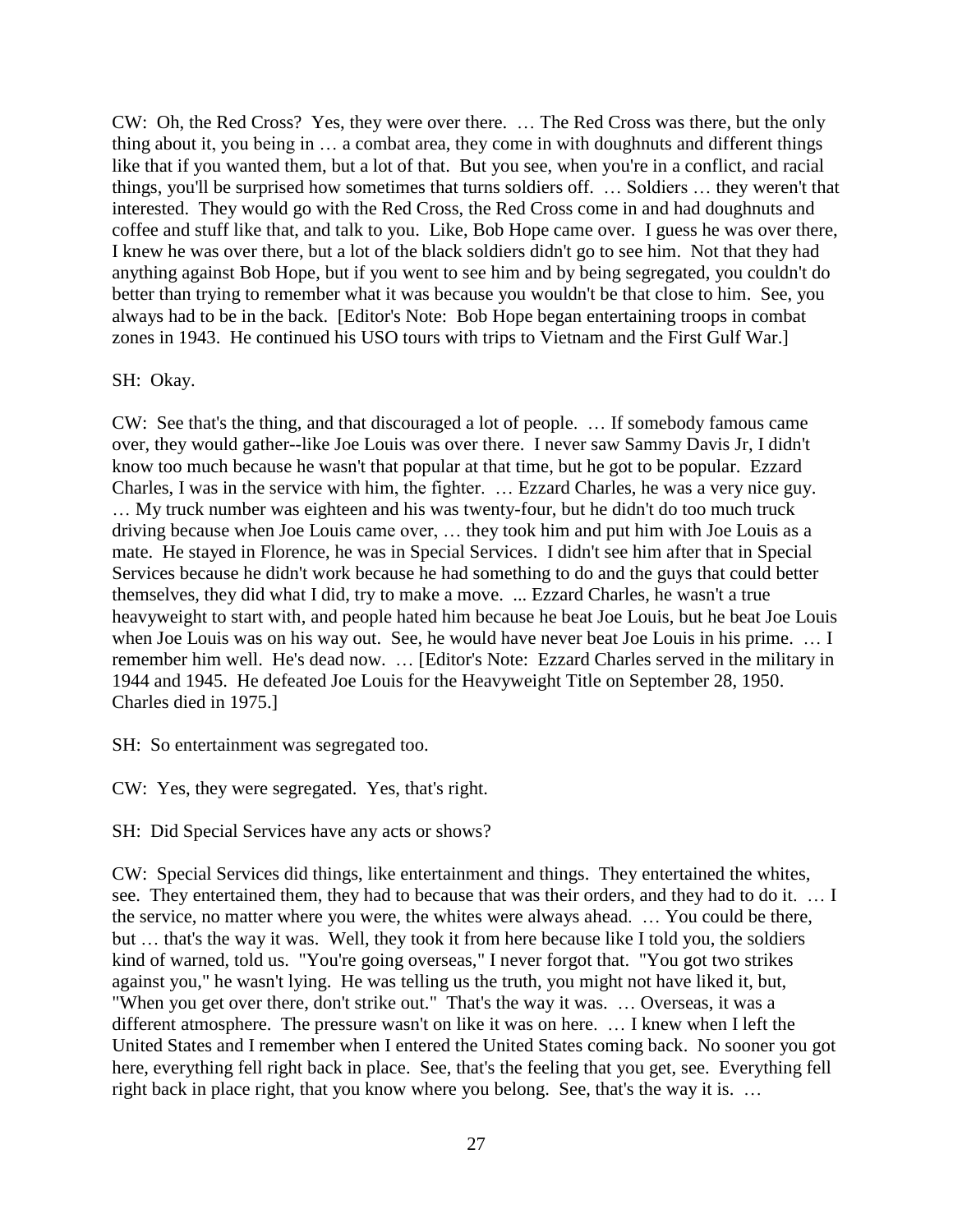SH: Did you expect racism when you returned to the United States? Was it really "just the way it was?"

CW: Well, you have to take it like that, and try to do what you could do about it, see. This is the way of life. ... Now, I'll tell you how it started. I heard a guy say the same thing in some interviews, because I used to listen to a lot, I still do, listen to a lot of stuff on TV, interviews and different things that I heard on TV. When I was a kid growing up … in the country, we had eighty-one acres of land which we still have it in the family, eighty-one acres of land in Virginia. My father was a farmer. Mr. Floyd had an adjoining farm, which was about a mile down the road. His farm and maybe a smaller farm in-between Mr. Floyd's farm and our farm. They were friends, so-called friends, and Mr. Floyd used to go … with his kids, his oldest son went to Washington, he became a policeman and the daughters, they grew up until one of them got married and left home. … They were little girls at the beginning of this, I was a little boy. This was before his kids bought him a car. … I used to call them a two-seated buggy. It had front and back. … His two daughters would be in the back seat, and he'd be up front taking care of the horse and then going where he was going. … My father used to see them, because in the country, at that time, you can see a mile away, you know. … He'd see him coming, and they were friends, he'd see him coming, and he'd go out there, and they're going to talk. … The two girls, which I had two aunts which were supposed to have been my sisters, around the same age, and my grandfather used to get up to the buggy to talk, and they'd talk. He would take his hat off and tip it to the girls, them two kids. … One day, I had to look at him to see what kind of mood he was in before I said anything, because he was no-nonsense some of the time. So, one day I asked him, I said, "Pop, can I ask you something?" He said, "Yes, go ahead. What do you want to ask me?" I said, "When Mr. Floyd comes up the road, and his two daughters stand up in the back of his buggy, sitting,… and when you get up to the wagon to talk to him," I said, "Why do you take your hat off in front of them?" … He said to me, he says, "Oh, I just do that, boy, son you don't know." Like that, that's all he would say, you see. That's all he would say because he was embarrassed. Here's a kid noticing that, see, because now down South if they respected you, which my grandparents they respected them, they used to call my grandfather Uncle Richie and call my grandmother Aunt (Elma?). You see, they're not going to call you mister or misses. ... That's the way we used to do. That's the way it went. So, you sort of get used to it, you don't like it, but you sort of get used to that, see. That's the way it is. …

SH: Did you think there was a chance that segregation and racism would lessen when you came back from the war?

CW: Well, I thought that it would. … Maybe in some people it did, see, in some people. But the ones that were in the driver's seat, it didn't. That makes the difference, see, because in the driver's seat it didn't, because your government and all the politicians, they had to line up behind something like that, if you really want to have a change. … Don't nobody like everybody, see, so you take Roosevelt. When you asked me about Roosevelt, and he was a good president, I said he was, but Mrs. Roosevelt did things that he couldn't do because he had two battles. … Mrs. Roosevelt … stepped in where he couldn't and it didn't do him any harm. That's why he stayed there four terms, see, up to until he passed. See, because she could do some work that he couldn't do. Certain things he couldn't say, because there were certain things he had to do as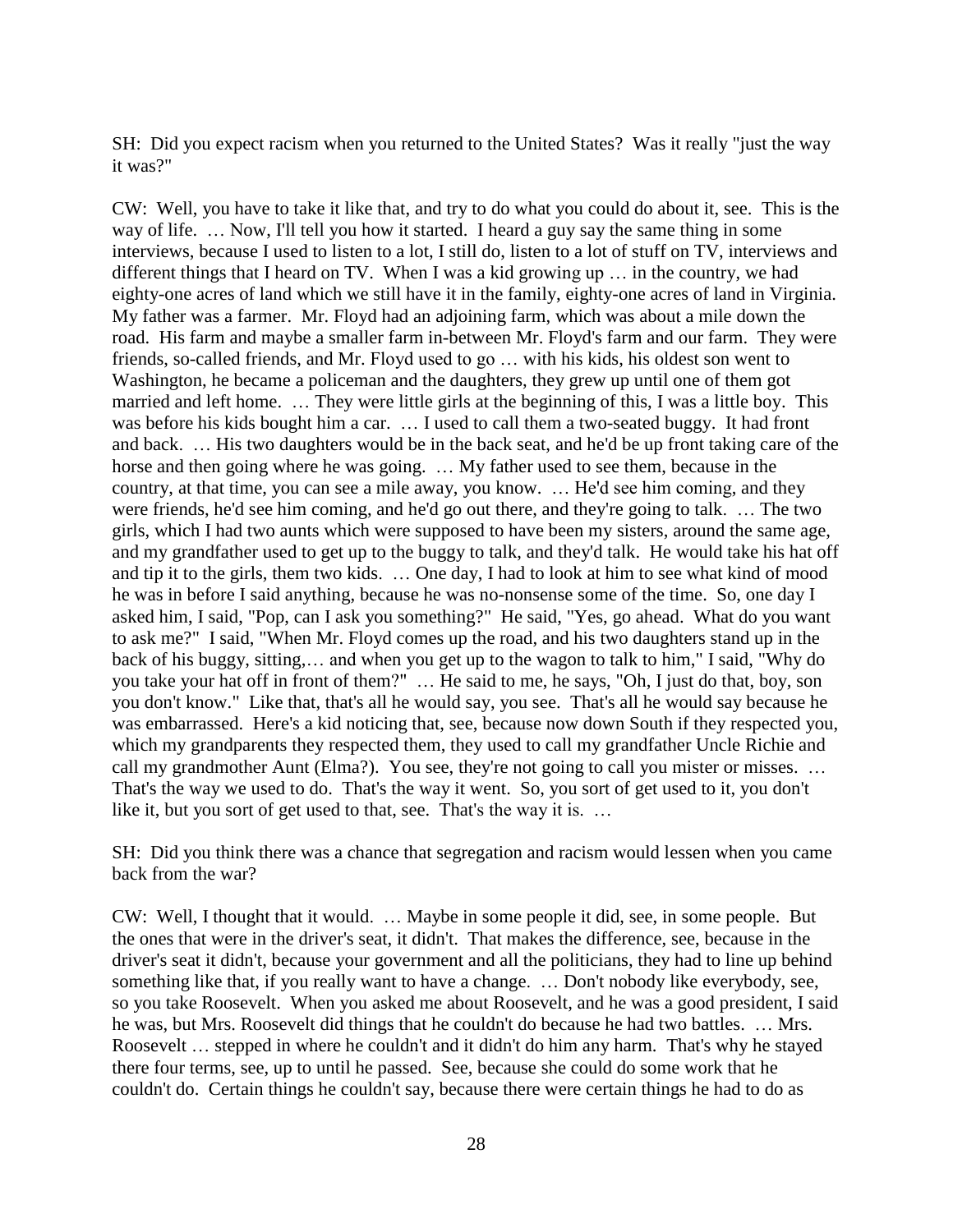President. … Truman did some of the same things. … I saw him on television when he denounced the Ku Klux Klan or whatever it was on television, see. He did that and lived. You see, that's what I'm saying. Like a lot of stuff like going on now, it's the same thing. It's just a different day, see. It's still here, but it's not nowhere near as bad. … It's going to be around for a while, much longer. See, but it's still here, you see, in a sense, you see. Because as I say, there's always some good people and sometimes the good people outweigh the bad people. [Editor's Note: Executive Order 9981 was issued by President Harry Truman on July 26, 1948. This order desegregated the military.]

SH: When you come back to the United States, what ship did you come back on and how long did the trip take?

CW: I can't remember, I don't know the name of the ship that I came back on truthfully.

SH: Were you seasick again?

CW: No, coming back I was more relaxed because everything I saw I sort of gotten used to, but I moved around because we were free to move around, coming back. … The Mediterranean was nice, you see, because some places you can see the bottom of that, on the Mediterranean, but the Atlantic, I'll tell anybody, and everybody knows, they don't care how big your ship is. When it gets rocky then it gets rough because going over the swells, and that was a big ship we were going on, and when all that water come … and you hear that propeller shaking, that's the propeller out of the water.

SH: You were down under where you could hear it.

CW: Yes, sure, that's right.

AM: When you came back, where did your ship land?

CW: New York. Yes, New York, yes. We were so happy to be coming back home, because I'll tell you that day, I'll tell you something else that was a handicap. … I did it a lot of it when I was over there. … Many people couldn't read and write. … Overseas, in my day, if you couldn't read and write, you were in trouble, and there were a lot of people who couldn't read and write. My sergeant, … he was a staff sergeant, he couldn't read and write and I could. That shows you how they did it, see, but I give him credit, I used to write his letters and read them to him when they came back when he get the answer because he had compliments in it. Some soldiers would let you write their letter, and then they get the answer, they get somebody else to read it to them, see, but I give him credit. His name was (Gil Austin?). He was the big heavy guy. … The officer had him for a reason. You know what the reason was? He could protect them, he was big. [laughter] … I give him credit because he learned how to print. He couldn't write long hand, he learned how to print and he learned how to read. ... He got into a little bit of the black market stuff and he was raking in a little money. … His money that he wanted to save, he wasn't no dummy, but he learned, he would send it to a bank, see, to somewhere where he knew he would have it when he got home. Now, his girlfriend or his wife, he told me, he said, "I'm going to send her what I want her to have, in case she don't have it when I get home, it won't be no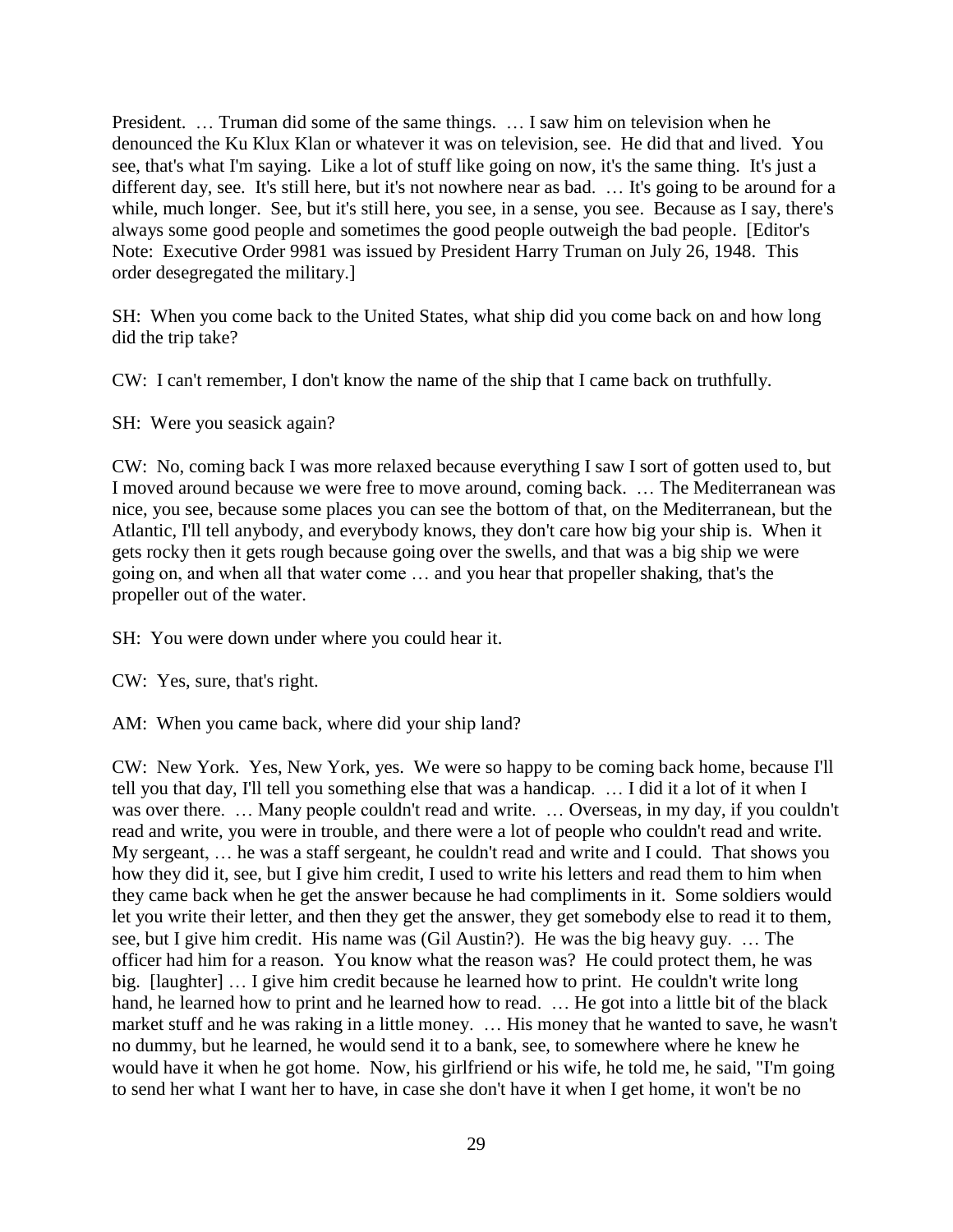problem, but if she saves some, it's better for me, but the money that I'm going to keep for myself, I'm not going to send that if because if she don't have it, then I might have to go to jail when I come out." [laughter] You see here how that goes.

SH: He definitely was a smart man.

CW: He wasn't dumb, but a lot of guys, they couldn't read, and I used write home for them, and then read the letters to them. Then, I had another guy, he was a gambler. His name was Henry T. (Whiteson?) from Brunswick, I think it's Brunswick, Georgia. He was one of them guys, I'd write letters for him, and he'd have someone else read it to him. Now, he gambled a lot, he used to send money home gambling, see, but now I would write his letters, but he wouldn't let me read them.

SH: Was he sending money home to pay off debts in the states?

CW: Well, … I don't think he had any debts because our race didn't have too much credit. [laughter] See, that's the way it is. His money [was] for him to have something when he came home. See, that's the way it worked.

SH: Who did you write letters to?

CW: Well, the girl I was going with, she was off and on, off and on. The first two years I was over there, she wrote me. … This is another distinction, when you're away from home like that, in those days, you don't need to do this now. In those days, if a girl wrote you a letter and wrote it on real paper, like a letter, you knew you were still in the ballpark, but if she kept writing you V-Mails, which is a form thing--you fill it in [with] what you wanted to say--you didn't know how to take it. See, so the girl I was going around with when I went in the service, I didn't know where I stood because I didn't hear from her in two years. So, I always thought maybe she found [another], because she was young, I was young. When I met her she was seventeen years old, she just got out of high school. … She had told me, because I was a guy, that when I was there, I had one girl at the time, see. There wasn't two or three girls because you didn't have no money anyways, you know. [laughter] So, you take what you could figure you can handle and I had just the one girl, and she told me, she said she didn't want to get too serious because she wants to look around and make sure, … there's nothing wrong with that, so I thought maybe when the letters slowed up, stopped completely, I either wasn't receiving them or she had found what she was looking for. … She hadn't, I didn't know that, see I didn't know that, but that's the way it was. ... You can tell when you're waiting for a long time for that, even with your wife. You take guys who got the wives, they can tell when something isn't right by the mail. … How you started it and how you end it, see it's an answer. … You can tell when something isn't right, that's right. You got to figure, and the men the same way, the same way, see.

SH: Were there educational opportunities for soldiers when they get out of the service?

CW: … When we went overseas, everything was strictly, I don't say there wasn't some program, I can't say that because I wasn't with the whole unit, but as a rule, it was strictly business.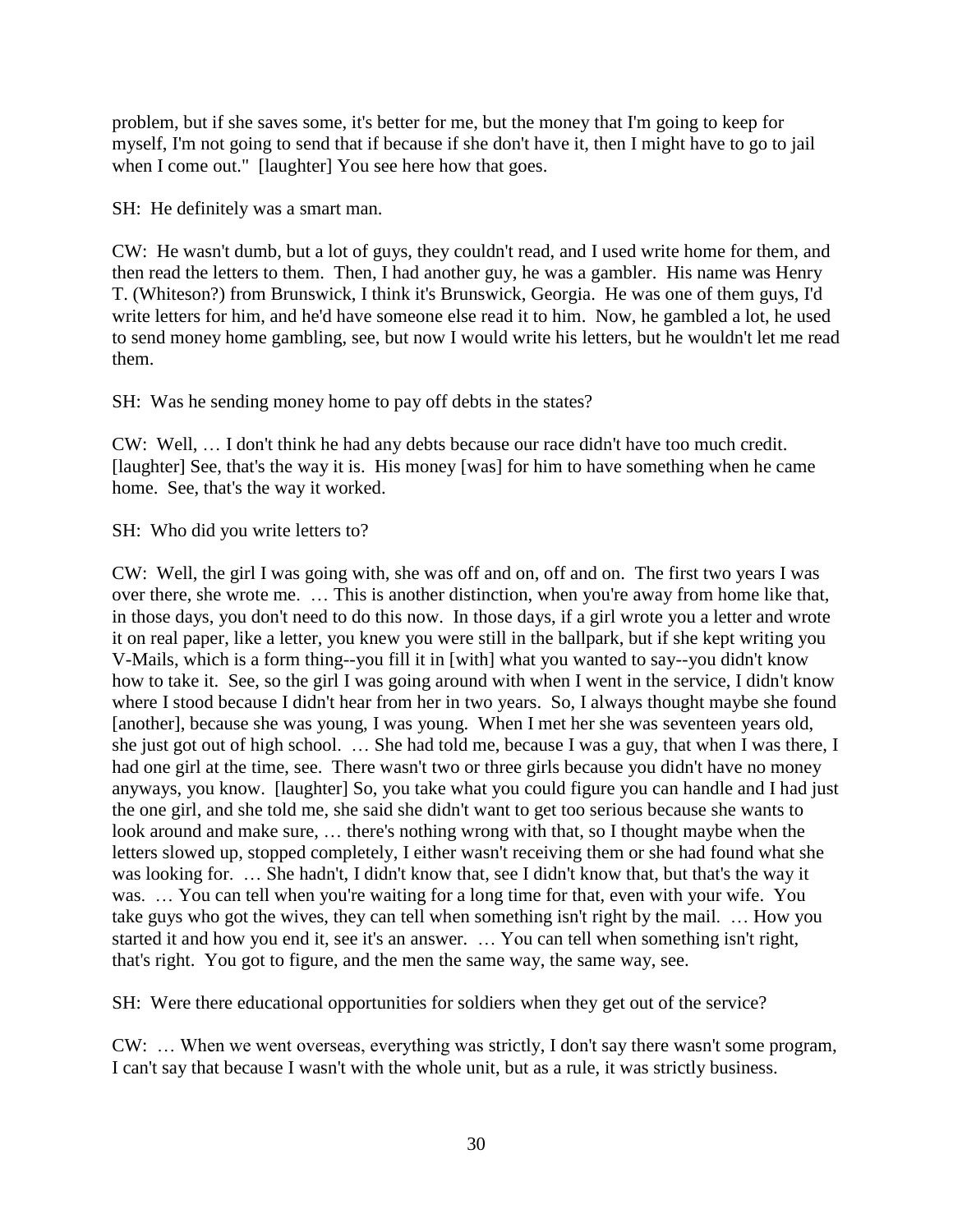SH: Were you told about the GI Bill when you got home?

CW: Oh, yes, I bought this house on the GI Bill, yes, when I came home, … because they made it easy for you. … I could have gone to school, but see, I got married shortly after I came home. … Then, I had other things, I had to get a different job and everything. I had to get a job. …

SH: Was it hard to find a job with so many GIs returning home?

CW: I'll tell you what. When I came out, see, I had been doing domestic work, which was my main job all my life. … When I came out, the guy I was working for in Irvington, he was in the insurance and real estate business. … He didn't tell me this, I learned it later, that when I came out I went back to him for a short period of time and it was a good move because he didn't live too long after. He died in '48. He was planning on setting me up in the insurance business and in the real estate business. You know, because that's when colored people or black people started to move into that field in a big way. Some of them was in it, but in a big way, there was a lot of money to be made, a lot of business to be started, because people that's in charge of things, they know what's going to happen thirty years from now. … The poor, the smaller people don't know, see, and they know what's going to happen. So, he could see the future that progress was going to be good if you came in here. So, he had planned to put me in the real estate and insurance business. … I finally would have … if I would have stayed single, see, and I would've listened to him. … He had four cars. He had a limousine, a seven passenger, it wasn't a limousine in those days. … A seven passenger was the big car. He had a Packard, it was a nice one. … He only drove that when he went out with somebody or some of his customers … that should ride in a car like that. Ordinarily, he'd drive a Ford and I talked him into buying a Chevy. He bought a Chevy for his sales person. … His sales person thanked me the other day, he said because Ford was a good car, but it only had two springs in those days, and it didn't have that ride. So, he had one sitting in the garage and I tried to get him to sell it to me before I went in the service and he wouldn't do it, but that's what he was saving that car for, for me to start out in. I left him, and two years later he died. … That's the way that worked out, but to get a job now, I went down to, my uncle told me because he worked for National Oil at that time which became NAPCO Chemical, and then, Diamond Shamrock took it over, in later years, in Harrison. … He told me, he said, "I can get you a job, but the work I do is too heavy for you." … When I came out of the service, that's when they offered me a job. … I went down there to interview. They were opening up … a new department, … fine chemical, and they were hiring young guys. … They didn't know what was going to happen. So, they were getting all of the colored boys that they could get to start off in there. So, I could have gone in there in the beginning. So, I said, "No, I'm going to try to do something else." Then, I went back and … it wasn't long, a couple of months, I went there and asked the guy, had an interview, and he asked me where I worked. I said, "Yes, I have a job … but I wanted something better. I'm married and I want something a little better that's going to pay more money." Because I started there and that was less than what he was paying me, what Mr. Martin was paying me. So, he said, "Well, you can have a job." … I didn't know anything about chemicals, nothing. I had never been in a factory. … I went there and I started working with this guy, Oliver Brown was his name. … They were just starting it up and you had to carry water. I was just his helper, get water like this and stuff, and doing things, different things. … I was helping him, I was doing what he was telling me to do. So, he left and then moved to Florida. … All the skin on my hand came off. You know, just peeled off, you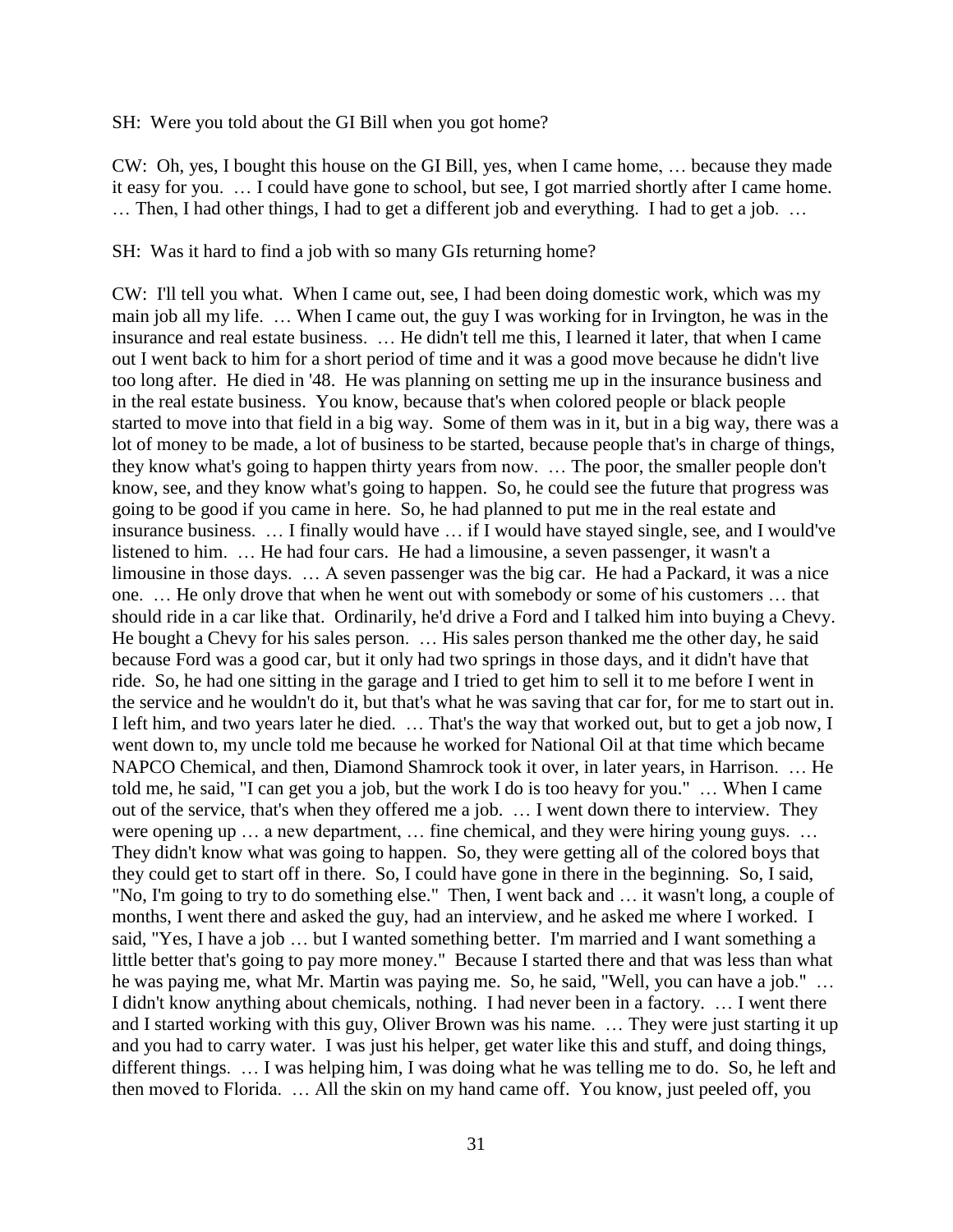know. It didn't hurt or nothing like that, but I stuck there, and kept learning, kept working at it as a process helper. … There wasn't but two white fellows in the department. One was old--not because they wouldn't hire them, they didn't want to work there. … We heard later that when they would come for a job, some of the guys would tell you. … They told us when we came there and look for a job, "Don't ask for a job in fine chemical because that's an experimental job." … They don't know what's going to happen and so that's why they had so many black guys over there. … I could look at something a lot of times and then catch on. … The guy would take a day off and hoping you can carry on and wouldn't tell you nothing, you know. Stay home sick, and you learn, so this particular guy, … he's dead. He said, "Stay at home," one day. I was his helper. ... I was learning, he was teaching me, you know, I was learning. ... He wanted to see how I was going to make out. So, I said to my supervisor, ... Rosenberg was his name. He was a guy that had some authority. He had authority. He said, "Name the product we were making," they called it (Dipisel?). It was a dangerous thing. … I had watched him and I knew how to handle it, but being in the service I knew how to handle dangerous stuff anyway. ... I said, "I don't know that job all the way." So, Rosenberg told me, he says, "When you get to a point where you don't think you know, you come in the office and I'll come out and see what it's all about." I said, "Okay," because the office was on the same floor where they did the separation. … So, I worked the batch up until I got up to where you make the split. Where you separate the good, with the parts you're going to save, and the parts you're going to throw away or recycle. … I said, "I got up to this point and I don't know what to do." He said, "Didn't Wesley show you?" I said, "No, he didn't show me." I said, "Because whenever he would get to this part he had always sent me to get something." See, that's the way they would do it, he would always send me to get something and I never knew what he did. By the time I'd get back, he had already done it, see. … He showed me. He says, "That's all he did," how you make the split. See, that's all. I got that. Then I went on, the next day or the day when he came in, he said, "How did you make out?" I said, "I made out all right." I didn't tell him, though. I said, "I made out all right." Then, he left me alone. Then, I became, [in] five years, I became a chemical operator, and then, I learned how to do--they made a lot of products. In chemical plants, most of the time, whatever they start you with, that's what you end up with. For the simple reason that it is, they don't want you to have too much knowledge because all chemical plants, I understand, was like that, because that knowledge is valuable. See, you know, because you could give away a whole patent on how stuff is done. You know, or sell it or whatever you were going to do, but that wasn't my thing. … I learned how to do everything in the department. I was there thirty-five years. I learned how to do every batch in the department that they made. See, but some of it I didn't bother, and didn't push to get into it, because it was so dangerous. … I became an (Aplus?) operator. … With the ether house, they had a place called the ether house, that was an easy job, but it was a dangerous job, see, a very dangerous job. … I never wanted to get in there because I wanted to live, see. [laughter] Fortunately, … nobody got killed, but they had a bad explosion down there, … I forget what year it was, but it was in the middle '50s I think it was. They had a vessel because … everything was experimental and they had this vessel that went through three floors, that's how big it was. … They had been working on it all day, the chemical operators and supposedly the engineers. … There were engineers, … but when five o' clock came they went home, which they shouldn't have done. They went home and left it up to the operator and the guy came in, he was going to correct it, and a guy that I went overseas with, and another guy. They came over, and he was going to correct it, because he was good, he was very good at what he did. … It was a big thing. … It was put together in sections, and … it took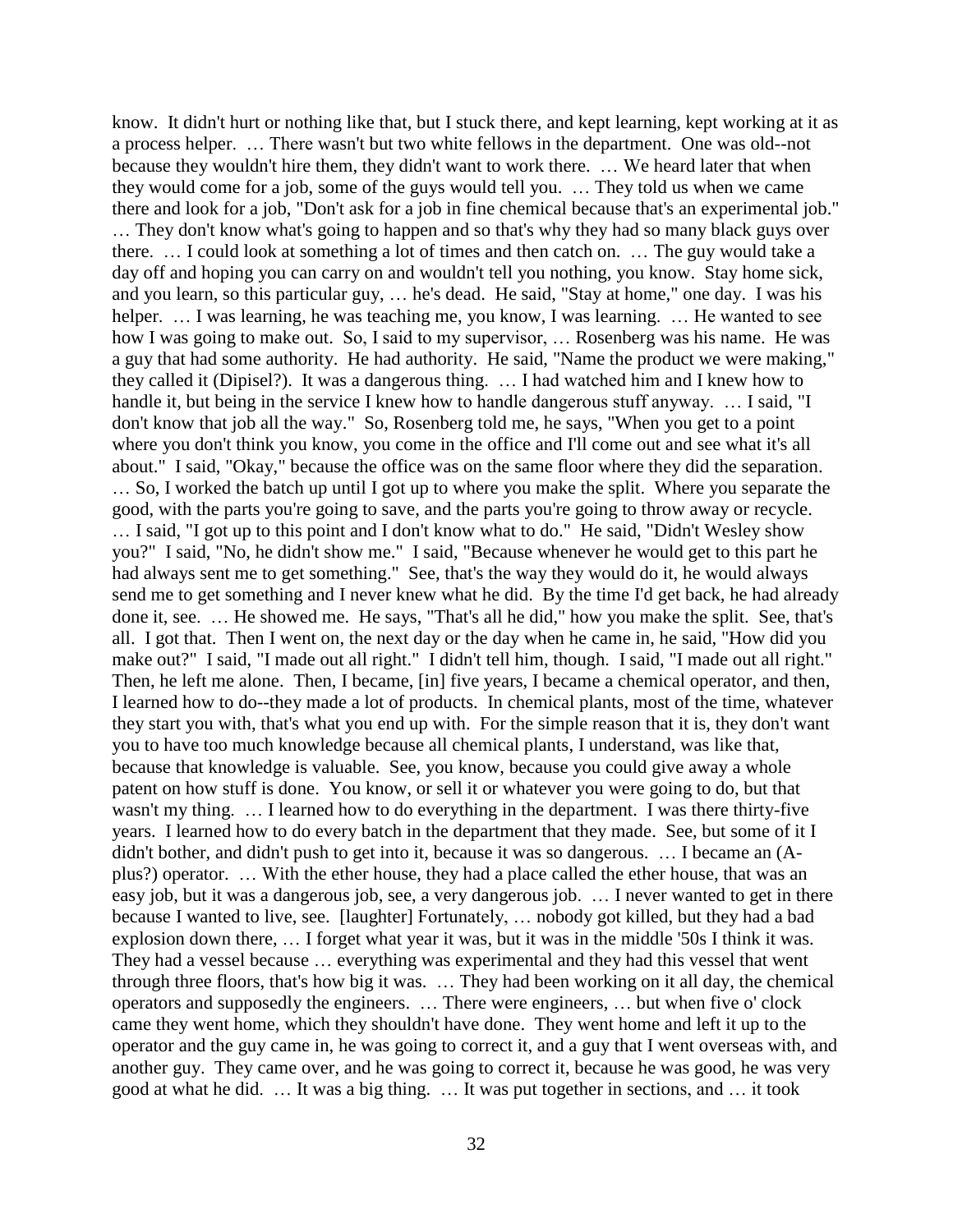about seventy-five bolts, heavy bolts, to hold that thing together, and that thing exploded. Half of it went up. … It fell near the ether house, and the other half went down. … It upset the whole … five-story building, that offset that whole building with that explosion. One guy, he got burned very bad, and the guy I went overseas with, he was never the same, but he lived. … The head boss, he wasn't there too long after that. … They didn't fire him, but they put him in a position that they knew he would quit, but see somebody didn't do their job, see. … The next time when they started it back up and did what they were supposed to, they put the right thing on the outside and it was a thing that they should have had on there … to release the pressure, and they put it in and did it right. … (Niacine?), that's what they were making, and they made that product until they couldn't sell it anymore. … That guy that got burned really bad, he lived a few years. … The guy that got hurt and was never right, he's dead now, but he was never the same, you see. That's why it came about. … He just died in his late nineties, see. He didn't die from that, but he was never the same, see. That's how dangerous this was. … We were told not to go in there because they wanted to see what was going to happen, but we never had another explosion like that, see.

SH: When did you meet your wife?

CW: I met her when I first came to Jersey, but I … never thought that she was going to be my wife when I first came to Jersey in 1938. ... She started writing to me while I was overseas so then when I came home we got married. … We've been married sixty-five years.

SH: Congratulations.

CW: Yes.

SH: Were you involved in the Civil Rights Movement?

CW: On a small scale, I supported King, you know what I mean, the donations and different things. … I didn't get tied into it because people with more knowledge than I had, you know, better education and everything--let them have that, yes.

AM: Have lived in New Jersey all sixty-five years you and your wife have been married?

CW: … Yes, my wife was born in Montclair. That's how come I'm here in Montclair, and bought a house in Montclair, because she was born and raised in Montclair. …

## [TAPE PAUSED]

SH: Was there a chance that you would have been called up for the Korean War (1950-1953)? Were you still in the service?

CW: Well, I thought I was, … because Korea was right after World War II. I thought I was because I was eligible, see, but they didn't. I guess … they didn't need me. … Some of the guys did get called, see, but they didn't. I guess they look at your records. … I was a little nervous there for a while. ...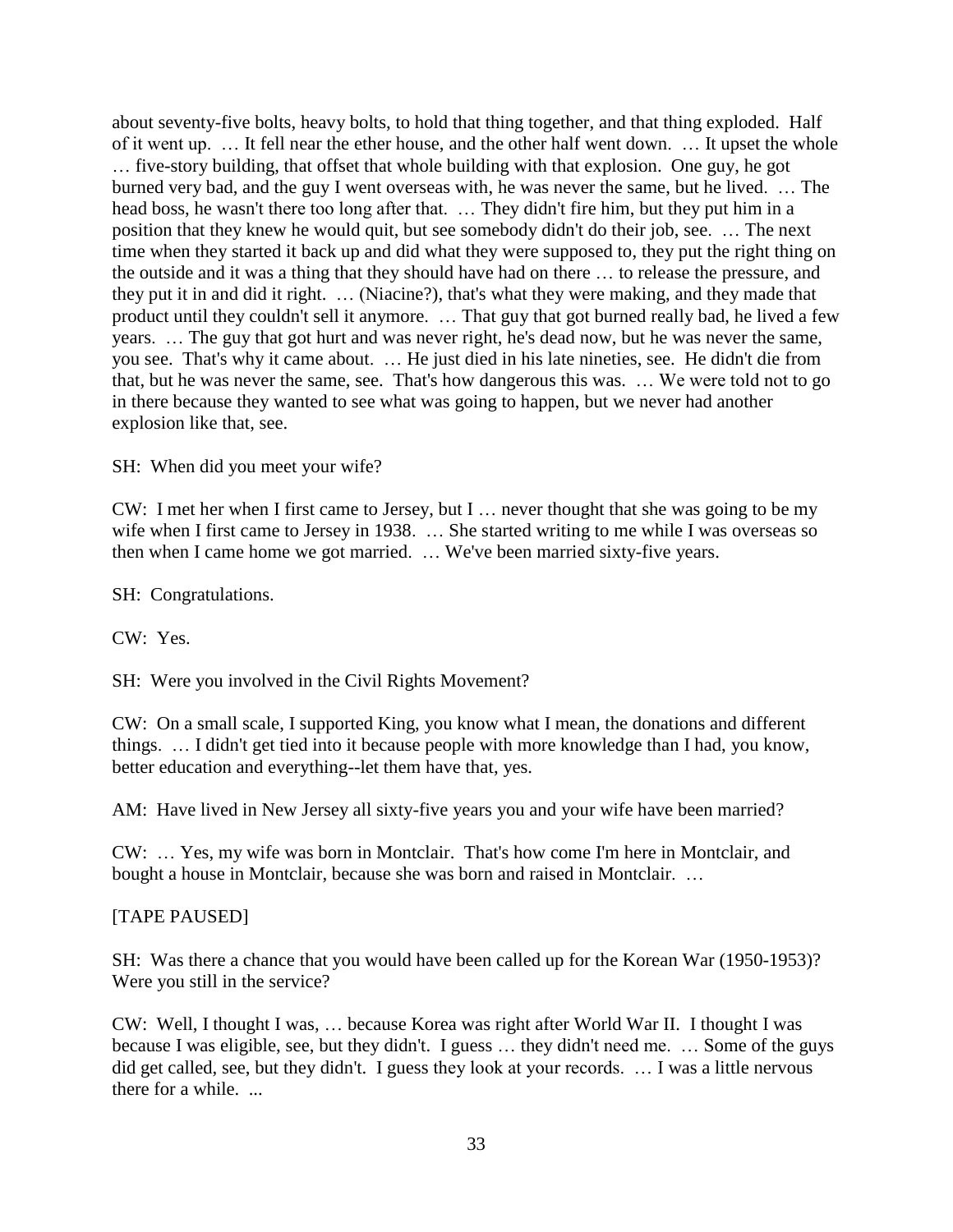SH: Had you thought of staying in the military at all?

CW: … No, no, … I had enough of that. It's not a pleasure to be shot at. I don't have nothing against the service if you're shot at, but there isn't any pleasure being on the receiving end, you see.

SH: While you were in the service, was the standard of living a little better for you after Germany and Japan surrendered?

CW: Well, the only thing, you didn't have to worry. See, when the war ended we figured we were going to get home, but I'll tell you something. At times, you didn't know whether you were going to make it or not because one of the worst things in the world is a gun. See, you can give a person a gun--see a lot of people don't believe it--in five minutes time, if their personality isn't right, they rely on that gun. See, that's what you had to be worried about because I was in the area getting ready to come home. I was in the staging area, getting ready to come home, and one night I had to get out of my bed, cot, and get underneath, because soldiers had guns. They hadn't taken the guns. They had guns, now the war was over, you see, and they got ammunition in the gun, and they're shooting. That's right, that's what makes you wonder sometimes, you know, whether you're going to make it or not, see, they're shooting. ... The war is over with and they just hadn't taken the guns. … You can give a person a gun and if it's the wrong person, I've seen it happen, in five minutes time or ten minutes time, their personality changes if you make them mad because that's what they rely on the gun. A guy would tell you, … "I'm going to get my rifle," and be meaning it, see. They ain't joking, and they meaning it. So, that's why you had to be careful, see, so this is why … people get killed. … I don't know if you know this or not, you know, legally I think, these people keep up with the laws I think. You can have a gun now and all this stuff. That's dangerous. … So many innocent people are being killed because if a guy relies on his gun that's why they getting shot so much, see. … In my estimate, the intent of the Constitution, and I always said before the end of time, they're going to change the Constitution, a lot of things because the intent, was when the forefathers wrote the Constitution, they weren't talking about big firearms, they were talking about a shotgun or something like a pistol. …

SH: Now they have machine guns.

CW: … Some people can't handle it. I don't have a gun, never owned one. I haven't had in my hand a gun--to my knowledge--since I left Fort Dix. I left my gun over in Sicily, Italy. I never had any interest in guns, see. Because the personality change, you make a person mad, or they see something they don't like, a lot of them will go get their gun, see. … Now, when I was in the country, living as a kid growing up, … we always had a shotgun because we used to do a lot of hunting. ... If I lived in the country because they got snakes here, but I don't need no guns for them, … but some people will kill a snake with a gun, you know I mean, because they're afraid of a snake. Which I am, that's the only way I would ever kill one, with a gun, but I never owned … any one, but that's the way it is. See, the gun law that these people … talk about the Constitution like that, I don't think that was the intent when the forefathers wrote for you to have whatever you want to have in your house, see, because not everybody can handle it. They use it before they think. …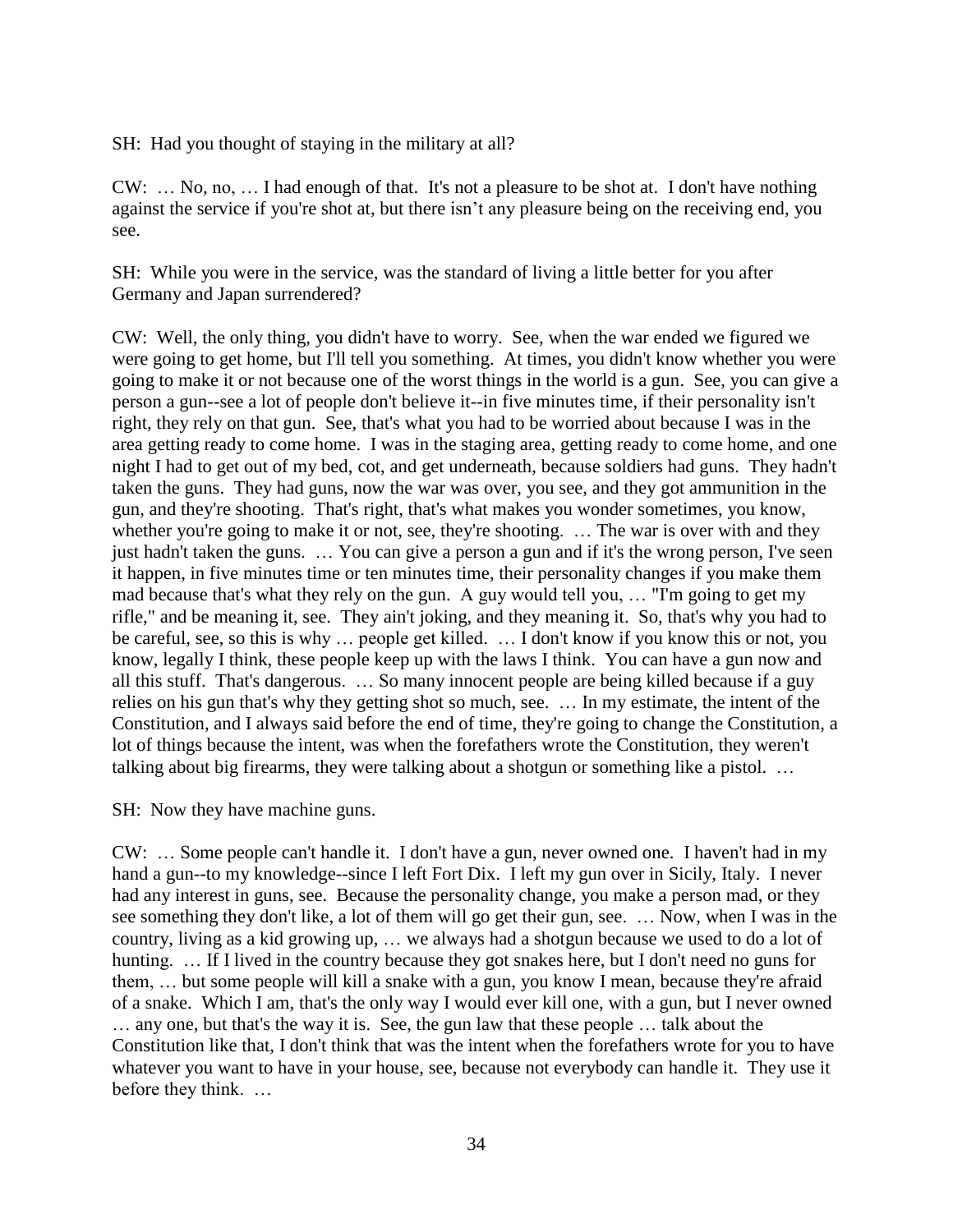#### SH: What are you most proud of?

CW: Well, I'll tell you the truth. … I only went to elementary school because when I graduated from elementary school in the country, my grandfather told me, he said, "I can't send you to high school because I can't afford to pay to go to high school" … because we had to have a bus, and in the country it was twelve or fifteen miles away and he'd have to pay, and he didn't have that money. So, I was satisfied. In those days, it wasn't for the black man or the colored man, there was no incentive or any way for him to have all that education. See, I'll tell you the reason why. … They had educated reading and writing like that. I got a nephew that's a lawyer, and I understand he's a good one. … If he had came along in my time, and had the same education that he had today, he wouldn't have got a job. So, what good was an education? See what I mean? That's why a lot of the black men didn't have educations because there was no incentive. All of the black men, really educated men, that had a lot of education, if they didn't have something behind their back to throw something to them, they wouldn't have made it anyway. You take, and I'll tell you one, Thurgood Marshall. See, if it hadn't been for the NAACP, been a lawyer for them, he would have never made it to where he made it, see, because nobody was behind him. He could have been a janitor or some kind of clerk in the lawyer's office. You see, the next thing about it--who was going to hire you, see. The doors are open now. … That's why now you've got to have an education or you better have one, see, because the doors are open. They're open, not all the way yet, but they're opening, see, that's the difference. … My mother was a college graduate.

#### SH: Was she?

CW: Oh, yes, she was a school teacher. … That's the part I didn't tell you. See, I didn't get to know who my mother was until I had heard it and I believed it, but I didn't get to know who my mother was until … in the 1970s. … I'm going to go back and fill you in on that now. … When my mother, … she was twenty-five years old when I was born because I know the year she was born. I know when I was born, and she was twenty-five years old when I was born. My grandmother, … she was very aggressive. My grandmother could read and write good. Her favorite book was the *Reader's Digest* and the *Richmond Times Dispatch* and both of them is still in business. The *Richmond Times Dispatch*, I was surprised when I asked my brother, he said, "Oh, yes, that paper is still there." … She could read and write--my grandfather couldn't. He wouldn't know his name if you put it up [to his face]. … He couldn't read, he didn't have that opportunity, but he had good hard sense, see. So, my mother told me--she couldn't of did that today. She was very aggressive, my grandmother, from the little that I know of her. She was a very smart women and … a hard worker. She knew what to do, … how to make money, see, because we had a farm down there, and we had every fruit that she could raise on that farm, which  $\ldots$  is still in the family, had eighty-one acres.  $\ldots$  She would work on that, she would go away, and come up to Philadelphia, and would do domestic work, working, and in the winter time … would come back around this time of year … and tend to her garden and everything and canning and doing this and that. … If you couldn't sell it, you'd take it to town and trade it for what you want. … Some of the stores, that's the way they did business. … She did that, and she stayed gone all the time, but she kept me dressed good when I went to school, see. She could sew and patch and … sometimes she'd patch the patch. … I see kids now buy brand new clothes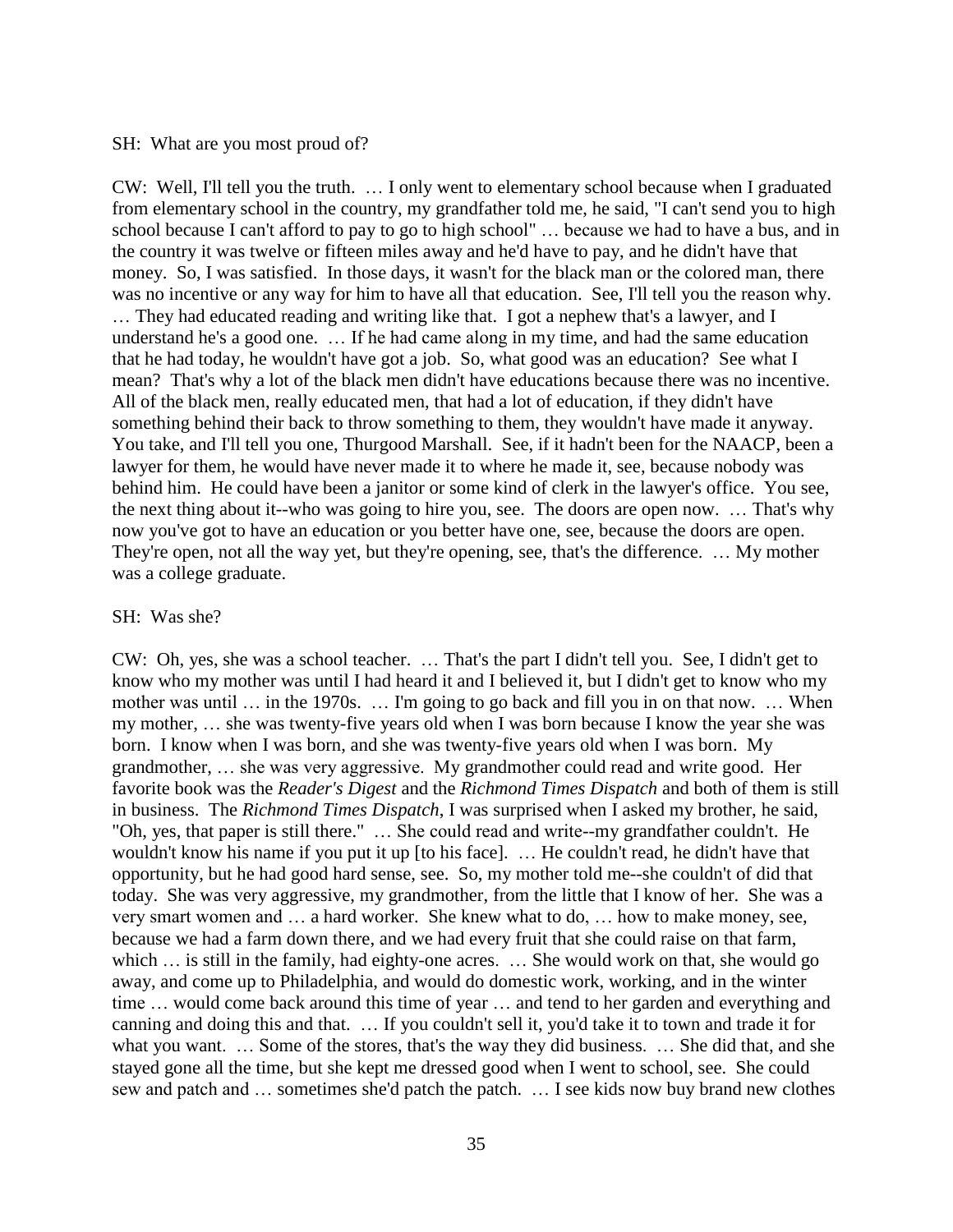and colored polos, and … I said in my day, [laughter] all you have to do is patch it, because that's the way they did it. … She did that, she was good. All of my aunts, which were her daughters, except one, I had my one aunt who was a nurse, a registered nurse. … I had two, my mother was a school teacher, she taught school forty-five years. My one aunt, she used to teach … and she was a seamstress. She was good at it, and one was a nurse, see. As I said the other one, she was a very nice looking woman, so she says some man was going to take care of her, and I don't know what happened. She's gone now, she lived to be ninety-six. She's gone now, but that's the way it was. The boys, they left home early … and got jobs, because in those days you didn't leave home unless you couldn't get along at home until you were twenty-one, see. … Then, sometimes if the mother and father had direct control, if you got a job and you got paid, if they put it in an envelope you didn't open that envelope until you give it to them. … Then, they open it and give you what they want you to have and they keep the rest. That's the way it went, and they'll tell you, … "Now, if you don't like this, the door is wide open." [laughter] So, the one that didn't like it, I had one aunt and an uncle, James. That was the one I called when my grandfather got sick. I did all I could do for him, and I told him, "I think you better come home," and they were there, see, them too. The others you didn't hear from them until they figured he was on his way out, and then, they came, but that's the way it worked. … Now, getting back to my mother, she told me, she says, "I had bought my gown when I found out I was pregnant, and me and your father were going to get married." Somebody told my grandmother that she was pregnant because that's why I was born in Mecklenburg--Farmville--the town that I was closest to is in Cumberland County, Virginia, that's where I was born, in Mecklenburg. It took me a long time to get my birth certificate. I didn't get my birth certificate until … just before I retired, because I never knew where I was born. … She says, "My mother came down when you were born," and the birth certificate proves it, and took you away from me and brought you and was going to raise you as her child, which wasn't going to work because the age difference was different. See, but that's the way she did it. … So, I said to her, and I was talking to her, this is in the '70s, because my mother died in 1980. So, I says to her, I said, "Well, how about my father?" Now, I even knew my father, but I didn't know he was my father [then]. See, one day I was in school, it was the first time I was in school, a country school, a two-door school, right on the highway, right on … Route 45. … This man stops by, I didn't know he came in. … The teacher's name was Ms. Kate. That's what everybody called her, and she was a no nonsense teacher, asked me to stand up. … I didn't know what it was all about. … Then, she told me I could sit down and that afternoon when I went home at three o'clock she called me to her desk and gave me this bag of candy, hard candy, in February, wrapped up in twine, and says that, "You see that gentleman that stopped by the other day." I said, "Yes." … She said, "He left you this package." I said, "Yes." She said, "Now you take this home and don't open it until you get home." ... In those days you did what a grown person told you, that's what you did. I took it home at the dinner table and told them, I said, "Some man stopped by the school and left me this bag of candy, and Ms. Kate gave it to me and told me not to open it until I got home." I was happy, I didn't hardly want to eat dinner, I wanted to get in that bag of candy. ... Nobody said anything. … I paid it some attention, but I didn't know what was going on. … That was my father. … I remember Christmas I got this brand new wagon. … I asked my grandfather, "Who gave me this wagon?" and he told me something to satisfy me and when they speak you don't contradict them. … When I left Virginia at fifteen years old, I still had that wagon. … I'm like that today. Anything that I have, I take care of it. I left that wagon down in Virginia, it was old, but it was still there, see. I had it fourteen, fifteen years, see. … That was my father. So, then, I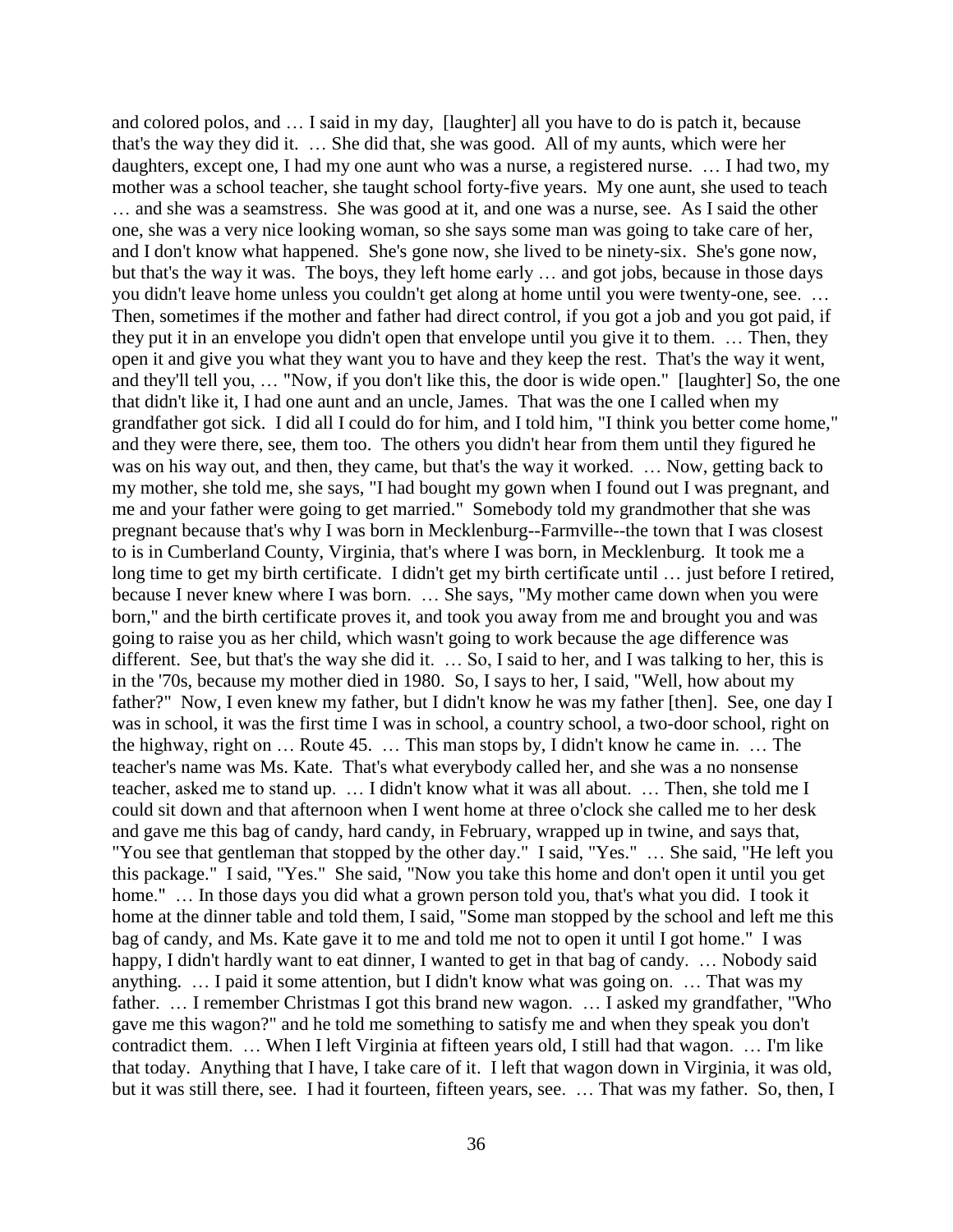remembered after my … grandmother died, my father took me to his church. You know, not your country church, because they didn't take me … nowhere that much and of course I was being hid. … So, I went to church and this guy kept playing with me, kidding me and like that, and he said to me, "Boy, I'm going to take you home with me." … I could look at him and tell- he acted like he meant it. … So, I went to my grandfather and stayed with my grandfather because I was a little afraid. That was my father, see. … It never had dawned on me. … My grandfather … only lived four years after my grandmother passed. He told me, "If anything happens to me I want you to go to Pennsylvania to live with George," because the man that my mother married, somebody had told him that, told him ... about me, see. ... He held it against my mother until he died, and he was offended because my sister eventually kicked in and told me after she got to be grown. He said, "If I ever find out that that's your son, that that's your child, I'm going to kill you." … That's what my sister told me, and how I come to know who my sister was, and that's why my grandfather told me to go to Pennsylvania and live, because he wanted to get me out of Cullen because he knew that my father was going to connect with me, and that was because my mother's life was in jeopardy. In jeopardy because he didn't know, he had said he was going to do this, and he might have did it. … That's how that all ties in, see.

### SH: Wow, what a story.

CW: … Then, after, I went down to Virginia, I was on vacation. That was in '70 or '71, I was on vacation, and I went down to Virginia, and this is her husband now which would have been my stepfather, this is her husband. … They had taken him down to Petersburg, he wasn't crazy, but he had gotten to the point that … she couldn't handle him at home, and he was down there in the mental [area]. … I took her down there every day. Now, this is going to show you how things worked. Every day I took her to Petersburg to see him. Or every other day, Petersburg is about fifty some miles from where she lived. … I talked to him, and he would treat me nice, … he would talk to me, we would let him talk, but I never [knew] … all of this stuff, I didn't know, and so he died there. … That's when she, before she buried him, that's when she acknowledged me that she was my mother. See, that's how it that came about. Then, my sister, my uncle that I'm living with, … was living in Newark. He went to Virginia to visit me, asked me to look after the furnace while he was gone. … I'd do anything for him because he was good to me, see. … I said, "Yes, I'll do it." I went down there … because I knew his wife before he did because her parents and my grandparents were friends. So, I went down to the basement … and Mildred, my sister, she died last year. I went down in the cellar to check the furnace and Mildred followed me downstairs, and we got down there, she said, "Clarence." I said, "Yes." She says, "Aren't you and I brothers and sisters?" I looked at her, and I laughed. I said, "What are you talking about?" She says, "Just answer the question." I said, "Well, I guess we are, you're my sister, you're my half-sister." That's how we met. Then we talked, and then she told me. … That's how I got my birth certificate because she told me, when I got ready to retire I needed my birth certificate, and I said, "I can't get it." And I said, "Because every time I write they don't have any record of me." … She said, "Clarence, you weren't born in Cumberland County." I said, "I wasn't born in Cumberland County? Well, where was I born?" Because I asked my grandfather, had asked him that, and he told me he didn't know. I figured he was lying but I wasn't going to tell him that. [laughter] So, I wrote to Richmond and they told me to send them three dollars and they'll send me my birth certificate, and that's how I got it. You see, and that's when my birthday changed. You might see on the discharge there, March the 15th, it's not [that date]. I was born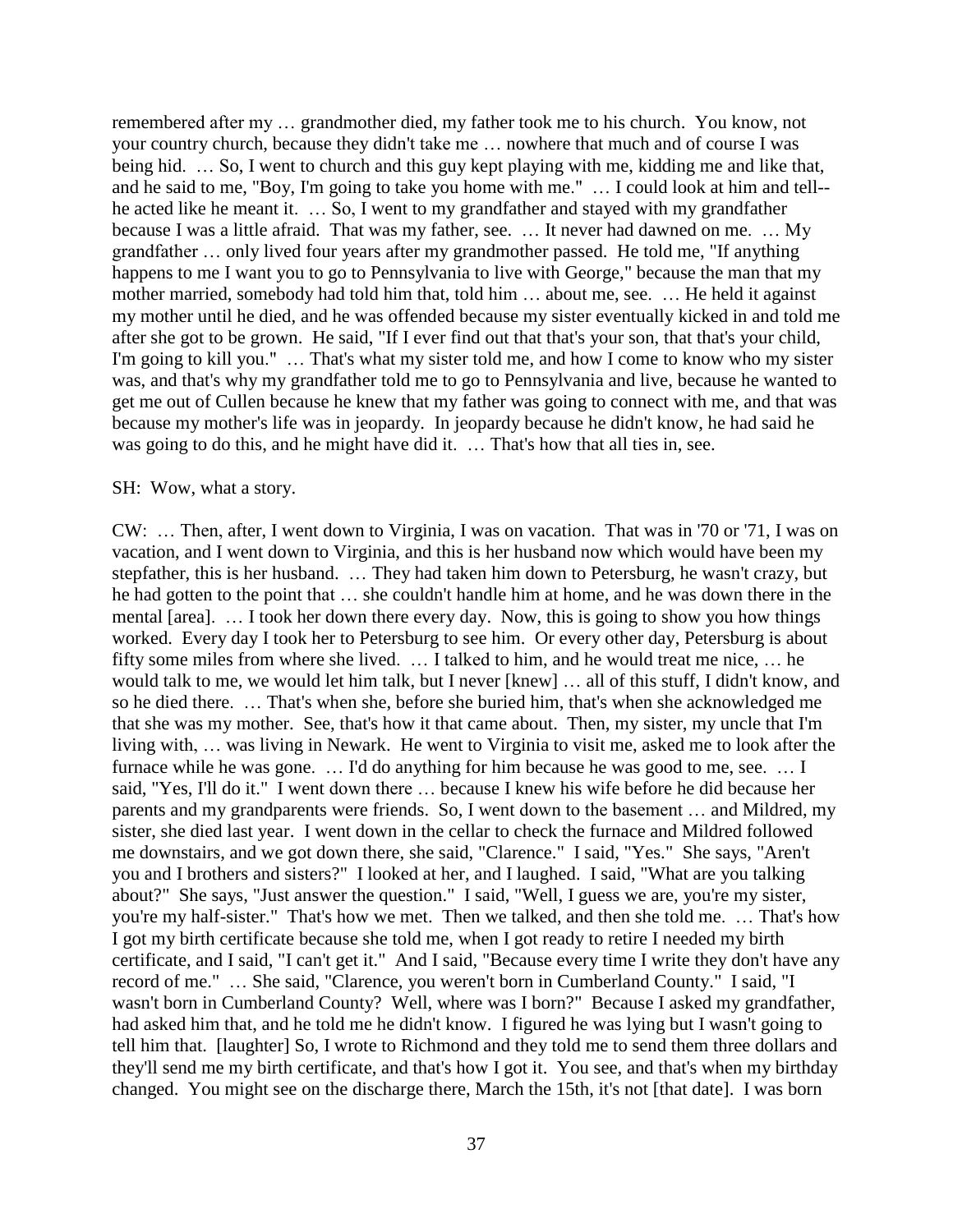September. … I asked the lawyer when it came out, and he said, "Well, it don't make any difference as long as it's the same year." … I asked the lawyer and he told me, he said, "That's all right, don't worry about the month." … They sent me my birth certificate. I was born nine o'clock at night, on September the 4th, 1919. …

SH: That is some story.

CW: My mother told me, she says, "Clarence." She and I talked. … I said, "What did my father look like?" Because I hadn't connected it all together, and getting it from her now, I'm getting it right. … She said, "Go ahead and look in the mirror, you'll see him. … You're just like him." That's right, and that was my father. … I've been doing some checking on him up to now because I'm curious. I know he's dead, because I met a guy in a bar in the late '70s down here in Bloomfield. … I asked him, where was he from, and we got to talking, and I only saw him that one time. … He said, "I'm from Cumberland." And I asked him a couple more questions because … he had had a couple drinks. I ain't saying he was drunk, but he had a couple of drinks, and he says, "I'm from Cumberland," blah, blah, blah, and I talked. … I never saw him anymore. … I put it together he was my half-brother, but I never saw him again.

SH: Unbelievable.

CW: That's right, that's right.

SH: Well, I think you really should be proud.

CW: … My experience, the stuff I had been through and witnessed, I wouldn't trade it now for college. … I'm most fortunate that my memory has held up this long, because most of the people, in fact all of the people [forget]. … I'm the type of person now I wish some of the people could come back because, you know. I have always been against smoking. That's right, always been against smoking. … Drinking, now my father, grandfather, a pint of whiskey when I was a kid. … Prohibition, everything was bootleg, you'd get caught.

SH: Prohibition.

CW: Prohibition, yes, Roosevelt took that off, that's right. … My uncle James, the one that I came here to live with, when he'd come home, he'd always bring his father, my grandfather a pint of whiskey for Christmas. He would come home around Christmas and that pint of whiskey would last him two years. So, that goes to show you what a drinker he was. [laughter] … He would mix a toddy, he would never drink it straight, and the toddy is in the bartender's book--a little sugar, water, and some, whatever amount of whiskey you want to put with it. That's a toddy and he'd always gave me a teaspoon full, let me know what it tastes like. See, and that's a good thing. I'll tell you the reason I think it's a good thing. … I used to like beer, and I still like beer. … I never liked straight whiskey anyway, I always put it with something. … I used to drink, but I had always had a limit, and I drink most of my drinks in orange juice, I used to drink it in ginger ale, until it started reacting, the sugar, I started reacting. Then, I went to orange juice. … I never was that much of a drinker. … I didn't start drinking until after I was out of the service … around twenty-seven years old. I used to do that to go out, you know, and people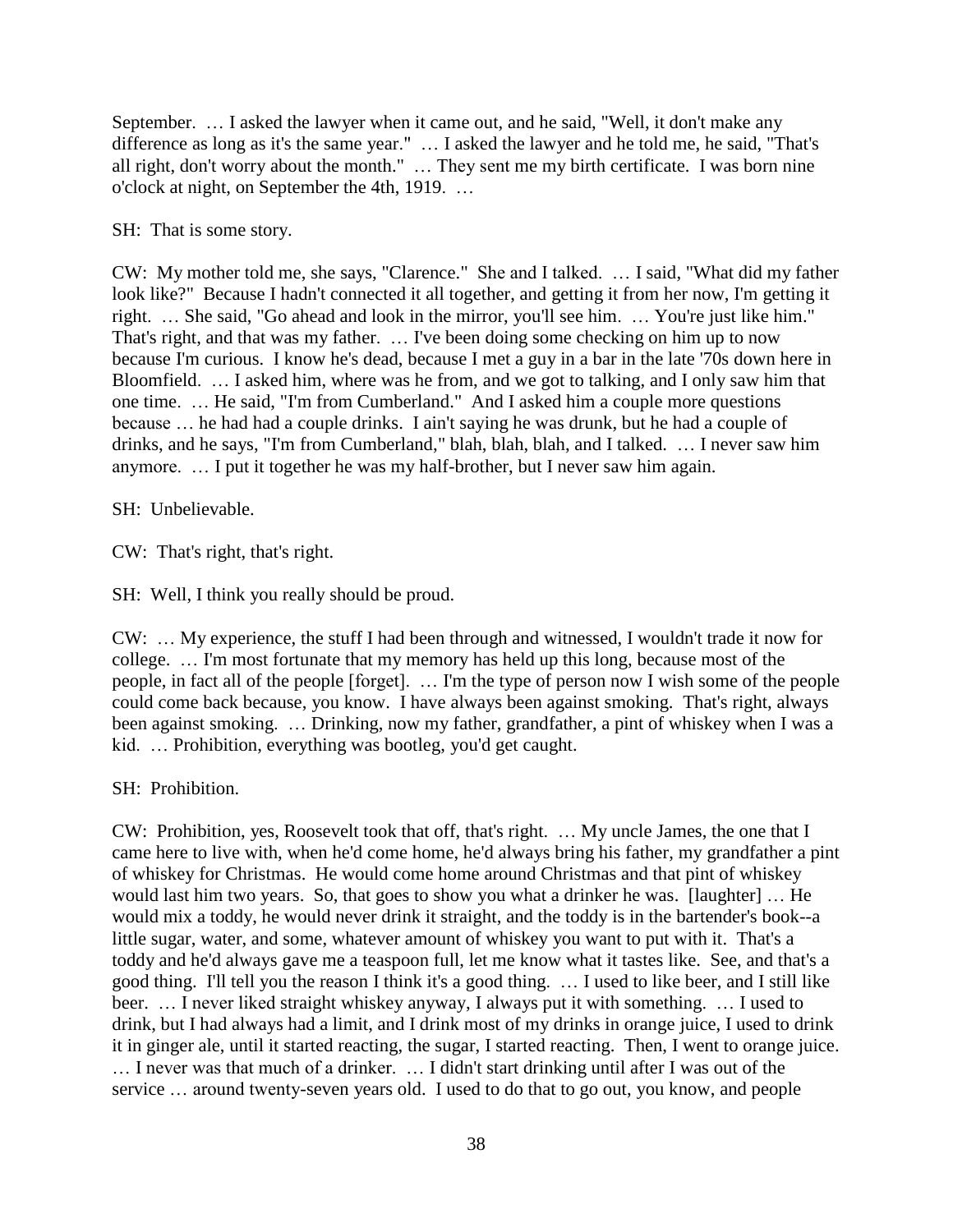sometimes, they don't know how to entertain yourself because you don't drink. … Now, I got whiskey, I haven't had a drink of hard liquor in twelve years. Now, my daughter, he's married to my daughter, I still have some of the whiskey we served at that wedding, almost twenty years now.

HB: You still don't have that whiskey do you?

CW: Yes.

HB: Give it to me, I'll take care of it for you. [laughter]

CW: See, I like beer, but I don't bother. … I haven't had a beer, well, I had one the other day, that agent brought me for Christmas. … Now smoking, I have always been against it. My uncle, used to roll his own, … because cigarettes used to be, when I was a kid, about fifteen or twenty cents a pack, name brand, Camels was … one of the main ones, and Philip Morris, and all like that. I have always been against that. Guys used to ride with me, and I'd tell them, "You can ride with me home, but you're going to keep that cigarette out until you get where you're going," and they'd get mad, and wouldn't want to ride. Well, it's my car. I said, "It's my car, I don't like smoke." I have never cared for smoke and I wish some of the people could come back now that's gone because all of my friends were heavy smokers, see, and I never smoked. I tried it down in Virginia a couple of times. My uncle was the one that taught me, one of my uncles, he used to roll his own and … he died in his fifties. He used to roll his own if he couldn't afford to buy a pack. I don't know how he did it. He would take the cigarette, draw the smoke, … hold the smoke down, drink a glass of water, and then let the smoke out. [laughter] One day, I got something, and nobody was home with me down in the country. I got me some of that homecured tobacco, and rolled it up, got some dried papers, … and I was going to try it because I got a kick out of that. I swallowed that smoke, and took some water, and I thought I was going to go. [laughter] ... I decided that day, that's right, that day, and I laugh at it. ... I never smoked [after]. I tried it, but that was the end of it. They used to give us cigarettes overseas--I'd sell them. … Adrian, this is his wife, I don't think she is that much of a drinker now. … Whenever I made a drink, I'd let her have take a sip of it. She'd be like, "Dad, can I have a sip?" "Yes." … I think people are against that. … I don't know how Adrian drinks, but I don't think she's a big drinker. [laughter] ... I would say it's the curiosity part that caused people to do things. You could bake a cake or pie and sit it on the sill, anything, and tell a kid don't touch it. … You'd be better off if you didn't say anything. See, curiosity, see, makes you do things sometimes, or your friends. Now, if she goes somewhere, and somebody wants her to drink, or tries to force her to drink, and she don't want it, she already know what it tastes like, see. … Somebody asks you for something, … and you don't like it, you said, "No, I don't care for any," like that. You may not tell them you don't like it. … See, it ends there. … But if you tell a person, "Oh, I don't want you to have this." … Why? … It's just like raising a child. … You have to have control. … I think a lot of the things that the police have gotten into are wrong, see. Because when I was growing up, I never, my grandmother, [if she] caught us, started whipping me, once, she wouldn't hurt me, once. It's the control, see. There's nothing wrong with a person correcting their child, as long as you don't abuse them. Now, I'll tell you something, maybe you never heard of it. When I went to school, started at school, the teacher could whip you if she had the parents' permission.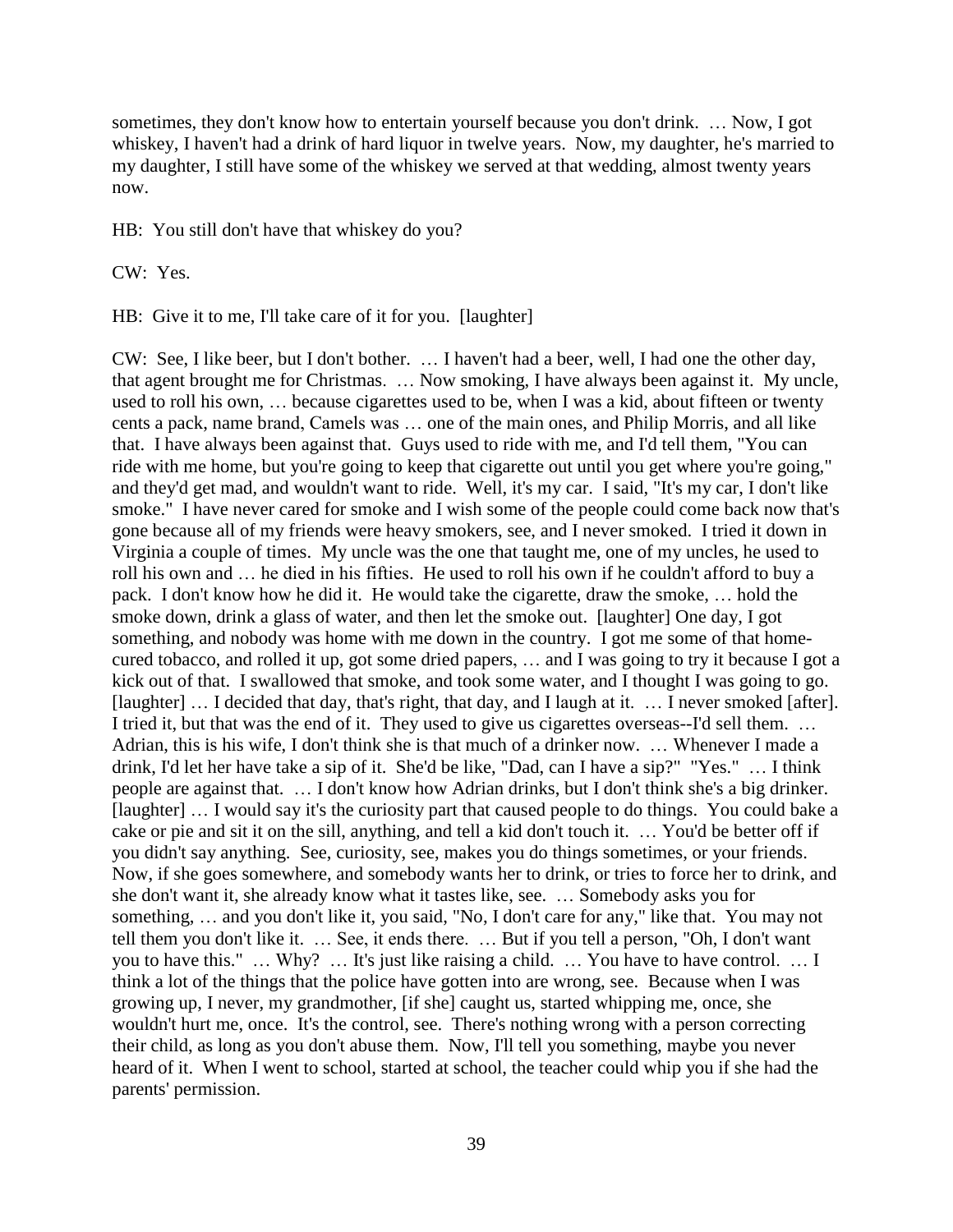### SH: You are correct.

CW: Sure, if she had the parents' permission, she could whip you and Ms. Kate, the one you hear me talking about, she would do it. She would do it because she got the parents' permission, and then tell the parents. Now, when my mother's grandmother went to town and my grandfather went to town, that's where they would meet. … She is going to tell him the truth, see. … You don't need that many whippings because you're raising your child, I'm raising my child, you don't know what they'll do to the child. Sometimes it's the threat, you don't have to kill him ... just let him know that you're the boss and this is what you mean. That's the thing, but now, some kids tell their parents, "I'll have you get arrested." Now, you couldn't stay in my house and have me arrested. ... Sometimes the police are wrong. ... The parents, I'm not going to say you have to kill him, but let them know that this is what you mean, see. … Most of the time when I was a kid growing up in the country, the little jail there in Cullen was empty, see. … They built a brand new jail--them farmers--in those days. … My half-brother was the first one in it, and he says that was the longest weekend. … He was in there by himself. There was nobody in there but him. That's right, it ain't like that now … because the kid, when he got out, because I asked him one time, "How did you come to go to Massachusetts?" He said, "When I got out, when they let me out that weekend, I had done something." He said, "And the judge told me," or whoever it was, the police or whoever, told him to "stay out of town for three years." … That's right, they meant it, he knew they meant it. … He said, "I only live two miles from town. Now, how am I going to stay out of town for two years? So I left home and went to Massachusetts." See, because he knew they meant it, see. …

### [TAPE PAUSED]

CW: I was supposed to have graduated from … elementary school in '33 and I didn't pass. … I went home, my grandfather asked me, he says, I told him I didn't pass, and I said to him, "I don't know why." … He didn't say anything. So, when him and Ms. Kate met at church in town, he asked her. She told him the truth and I admire her for it. She says, "The reason I didn't pass him is because he's not working up to his potential. He's supposed to do this, … I know he can do it, and he won't do it, and that's why I didn't pass him." … Pops come home and told me, he said, "Ms. Kate." I didn't tell him, I didn't admit it to him. Told me, he says, "She knows you can pass, you're qualified. … That's why I didn't pass you because you're not working up to your potential," and she was right. I didn't tell him that, but she was right. … I was weak in mathematics. I was working, and when I went home, I didn't have anybody to help me, see. That's where my mother was necessary. If my mother had had me I would have been all right because she was a school teacher, see. It wasn't that simple. … Now, Ms. Kate, she didn't take no nonsense, and the next teacher, they was over me, but Ms. Kate was the principal of the tworoom school. … The other teacher was under her, and she was nice, and she took her time and showed me, but I couldn't under pressure, I can't work under pressure. I'm like that today, see, I can't work under pressure. … It bothers me, I have a nervous tension and like that, but my mother would have, it wasn't no big deal. Somebody that knew fractions could have straightened it out in five minutes. Like when I went in the service, I never forgot this guy, I was down in Fort Dix and the soldier was, the soldier corporal, you give somebody some stripes, … the worst two people in the Army that you can run into is a PFC and a second lieutenant, that's right. A